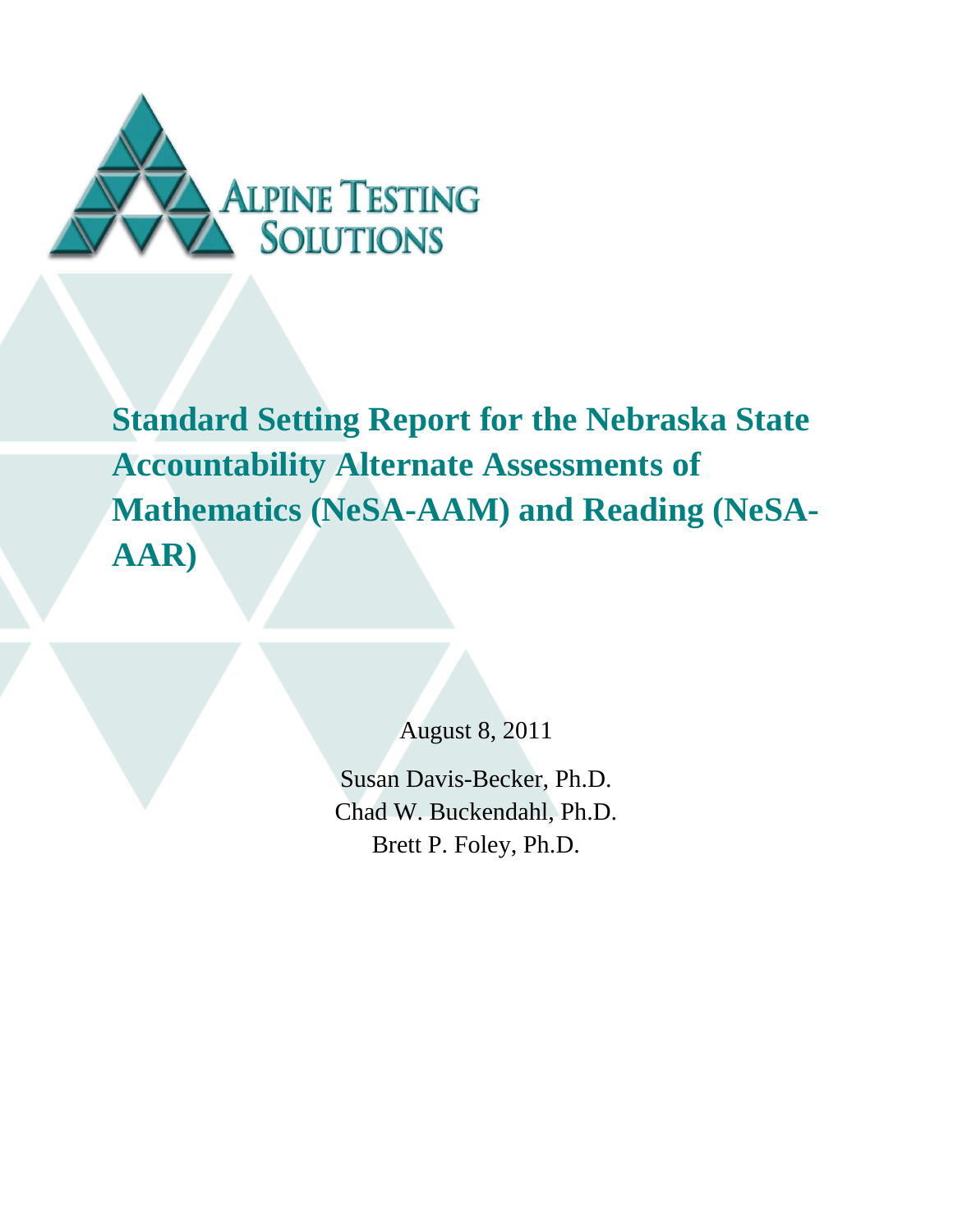| Appendix A: NeSA-AAM Recommended Performance Level Descriptors21         |
|--------------------------------------------------------------------------|
| Appendix B: NeSA-AAM Detailed Standard Setting Results by Grade Level 29 |
|                                                                          |
|                                                                          |
| Appendix E: NeSA-AAR Detailed Standard Setting Results by Grade Level 35 |
|                                                                          |
|                                                                          |

## *Statement of Confidentiality*

The information provided in this report is proprietary and confidential. It is meant to be used by NDE solely for the purpose of informing the standard setting process for the Nebraska NeSA-AAM and NeSA-AAR Assessments.

|                       | Nebraska Alternate Assessments in Mathematics and Reading |              |
|-----------------------|-----------------------------------------------------------|--------------|
| <b>August 8, 2011</b> | <b>Standard Setting Report</b>                            | Page 2 of 39 |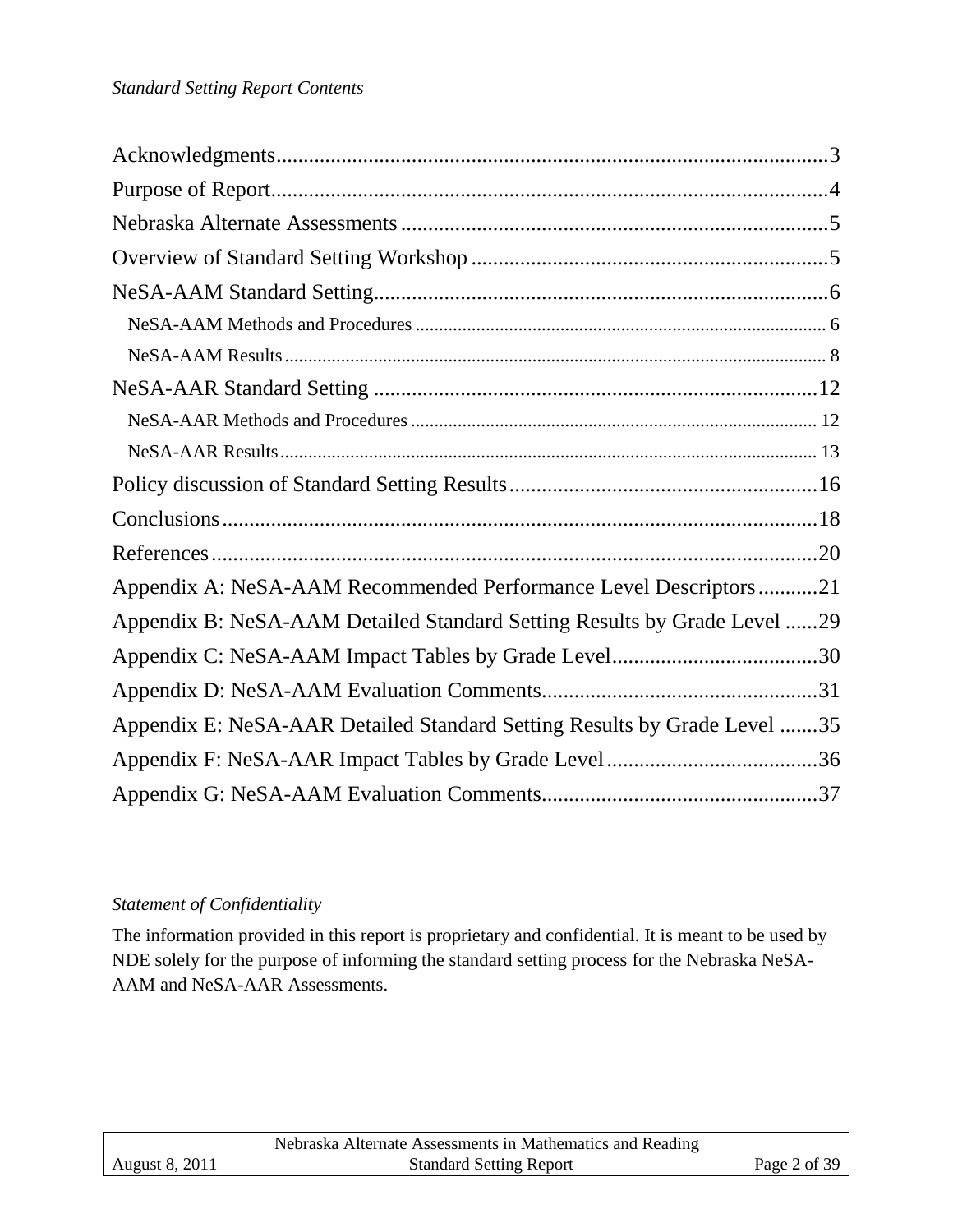# <span id="page-2-0"></span>**Acknowledgments**

We would like to thank several people who assisted us with the standard setting workshop. Panels of select educators made up the largest contingent of people whose work contributed to the outcome of the standard setting workshops. They participated in the activities that resulted in the cut score recommendations for each of the Nebraska NeSA-AAM and NeSA-AAR exams. The success of the workshops was due, in large part, to their efforts.

We also appreciate the assistance and support of Pat Roschewski, Jan Hoegh, Carla Osberg, Jon Moon, and Jackie Naber from the Nebraska Department of Education who assisted in the preparation and execution of this workshop.

Finally, we want to thank Myisha Stokes and Deirdre Lupher from the Alpine Testing Solutions team. Their assistance was critical to the successful execution of this workshop.

|                       | Nebraska Alternate Assessments in Mathematics and Reading |              |
|-----------------------|-----------------------------------------------------------|--------------|
| <b>August 8, 2011</b> | <b>Standard Setting Report</b>                            | Page 3 of 39 |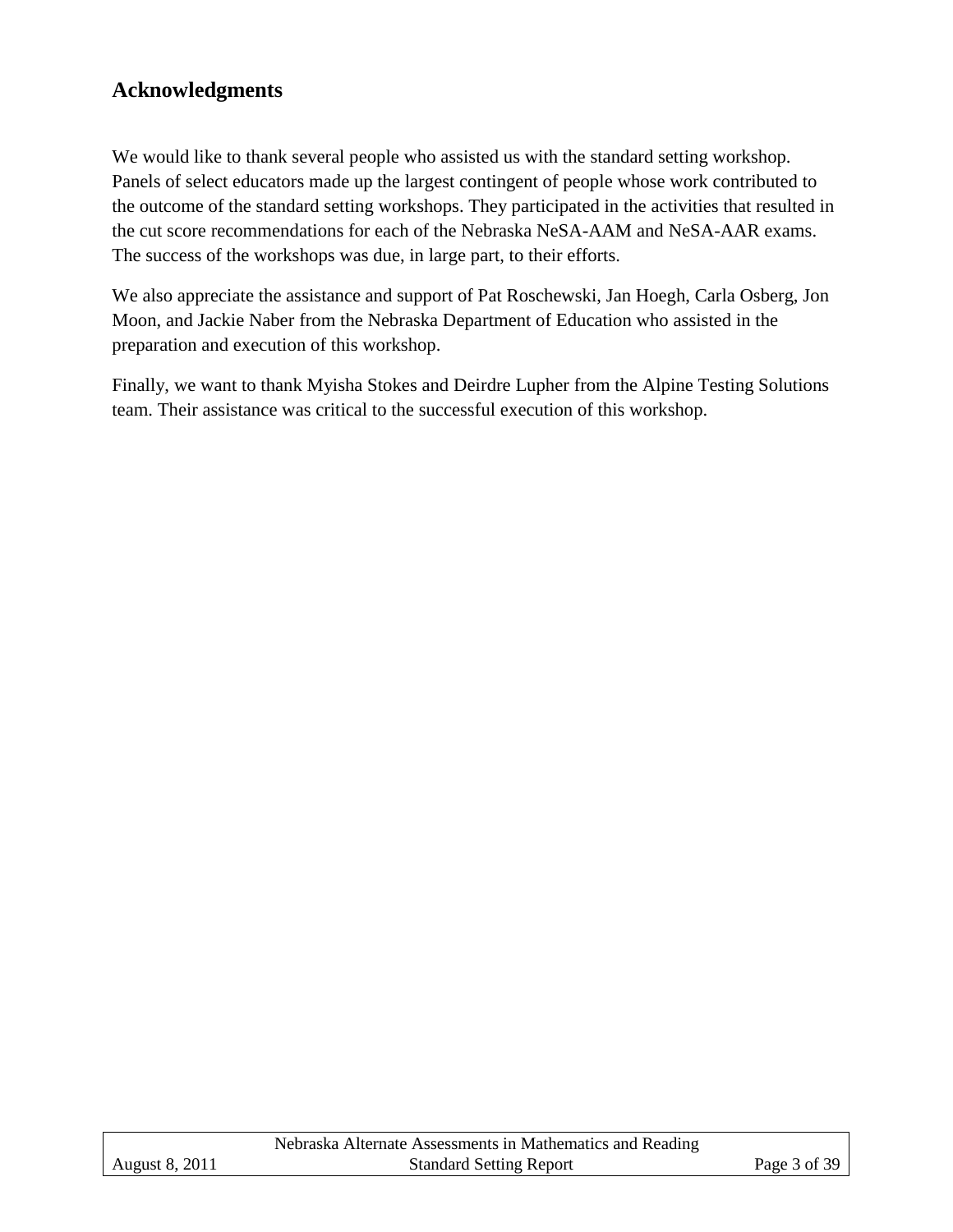## <span id="page-3-0"></span>**Purpose of Report**

The purpose of this report is to document the procedures and analyses undertaken to assist the Nebraska Department of Education (NDE) in recommending performance level descriptors (PLDs) and cut scores for the NeSA-AAM and NeSA-AAR exams. The included assessments were for grades 3-8 and 11 for each subject area.

This report summarizes the procedures and the results of standard setting workshops conducted June 27 – July 1, 2011. The results for the NeSA-AAM standard setting include the recommended PLDs drafted by the standard setting panelists. These descriptors illustrate the expected knowledge, skills, and abilities of students by performance level and grade level. The second part of the NeSA-AAM results are the recommended cut scores. Because the NeSA-AAR panelists were able to use the PLDs from the 2010 standard setting, the results for this process are focused on the recommended cut scores.

|                       | Nebraska Alternate Assessments in Mathematics and Reading |              |
|-----------------------|-----------------------------------------------------------|--------------|
| <b>August 8, 2011</b> | <b>Standard Setting Report</b>                            | Page 4 of 39 |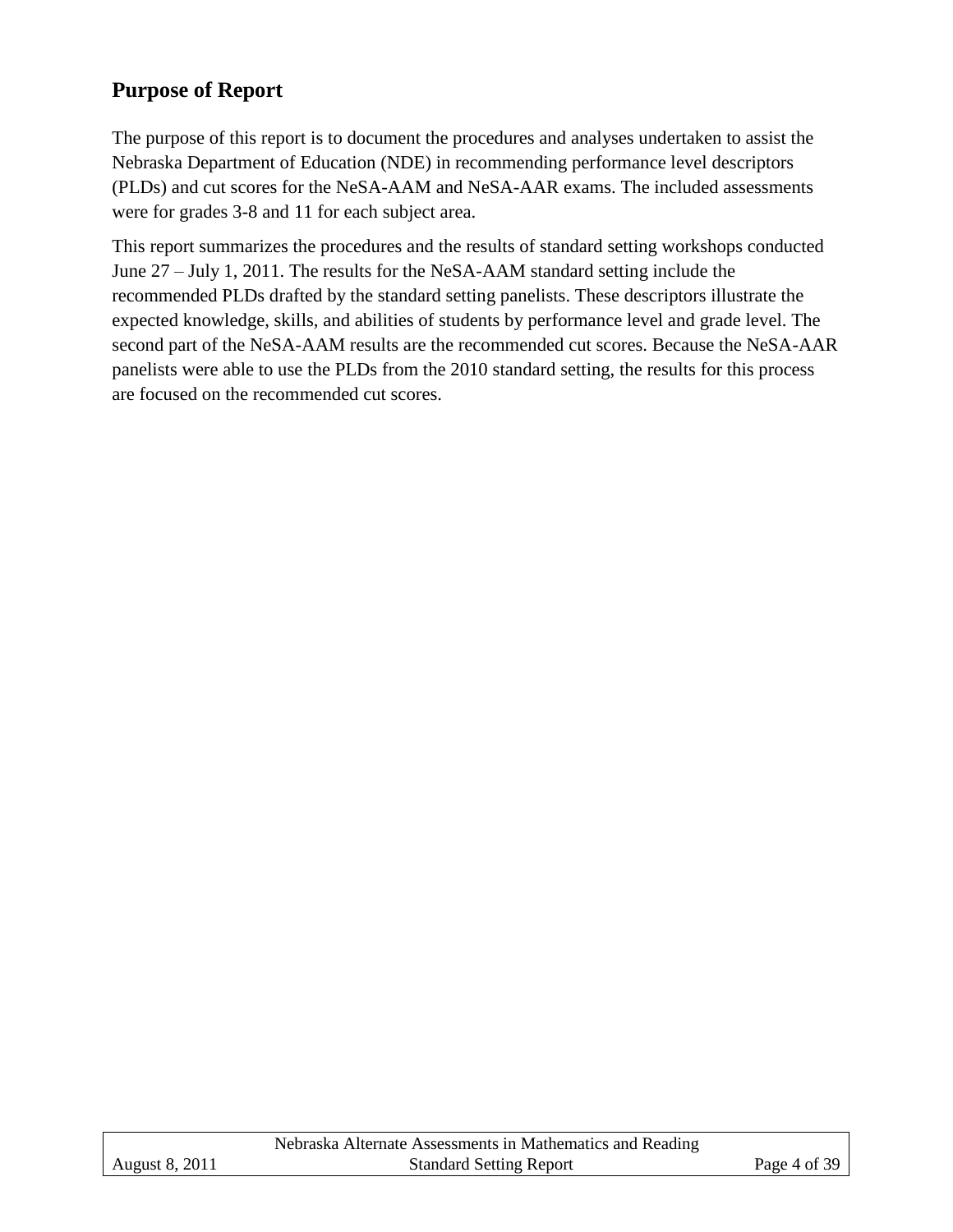# **Standard Setting Report for the NeSA-AAM and NeSA-AAR Assessments**

Nebraska Department of Education (NDE) contracted with Alpine Testing Solutions (Alpine) to conduct a standard setting workshop for the Nebraska State Accountability Alternate Assessment of Mathematics (NeSA-AAM) and Reading (NeSA-AAR). Alpine worked closely with NDE to design and prepare for the workshops.

## <span id="page-4-0"></span>**Nebraska Alternate Assessments**

The Nebraska Alternate Assessment program encompasses the assessments for students with the most severe cognitive and physical disabilities. The grade level curriculum and test content are built to represent the progression and continual development of knowledge and skills across the successive grade levels. The results of these assessments are used to evaluate students' abilities and classify them into one of three performance levels (i.e., Below the Standard, Meets the Standard, Exceeds the Standard). The NeSA-AAR was first administered in 2010 and the first standards setting process for this assessment was conducted in June, 2010. The NeSA-AAM was first administered in 2011 and this standard setting workshop was the first effort to set a performance standard on this assessment.

## <span id="page-4-1"></span>**Overview of Standard Setting Workshop**

The standard setting workshop for the Nebraska NeSA-AAM assessments was conducted June 27-29, 2011 in Lincoln, NE. There were two goals of this workshop. The first goal was to produce a set of recommended performance level descriptors (PLDs) that summarized the expected knowledge, skills and abilities of students at each performance level. The second goal was to elicit recommended cut scores that define the expected performance for students within each performance level consistent with the performance level descriptors.

The standard setting workshop for the Nebraska NeSA-AAR assessments was conducted June 30 – July 1, 2011 in Lincoln, NE. The purpose of conducting a second standard setting workshop (following the 2010 meeting) was to fulfill a request of the Nebraska Board of Education to revisit the previously set cut scores. Therefore, the panelists in this workshop focused on maintaining the same conceptual expectations that the 2010 panelists had set (i.e., PLDs) and engaged in standard setting activities to recommend cut scores for the 2011 NeSA-AAR that were consistent with these conceptual expectations.

The subsequent sections of this report describe the procedures used to accomplish each of these goals. Also included in this report is a full summary of the results produced from the standard setting workshops. These results have been presented by NDE to the State Board of Education who is responsible for approving all cut scores.

|                       | Nebraska Alternate Assessments in Mathematics and Reading |              |
|-----------------------|-----------------------------------------------------------|--------------|
| <b>August 8, 2011</b> | <b>Standard Setting Report</b>                            | Page 5 of 39 |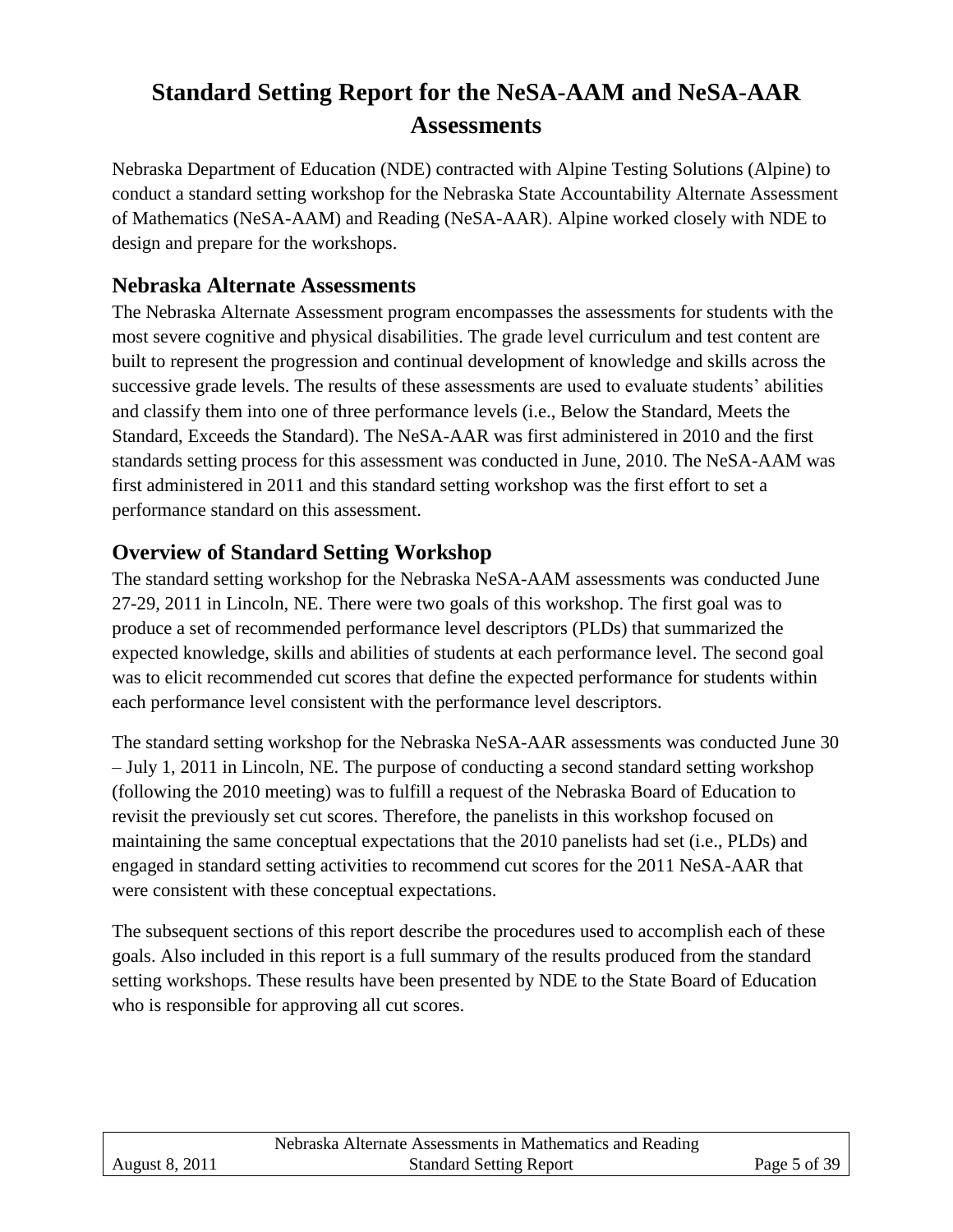# <span id="page-5-0"></span>**NeSA-AAM Standard Setting**

## <span id="page-5-1"></span>*NeSA-AAM Methods and Procedures*

Prior to the workshop, NDE recruited panelists to participate in grade span panels. Each panel included 8-11 content experts from across the state (Jaeger, 1991; Raymond & Reid, 2001). Each panel represented substantial experience and included SPED teachers, General Education teachers, SPED coordinators, and administrators. The experience and qualifications of the panelists is noted in Table 1.

|             |           |                  |                       | ັ     |                  |
|-------------|-----------|------------------|-----------------------|-------|------------------|
|             | Number of |                  | <b>Highest Degree</b> |       | Average Years of |
| Panel       | Panelists | <b>Bachelors</b> | <b>Masters</b>        | Ph.D. | Experience       |
| Elementary  |           |                  |                       |       | 20               |
| Middle      |           |                  | 10                    |       | 16               |
| High School | 10        |                  |                       |       | 22               |

|  | Table 1. Experience and qualifications of each NeSA-AAM standard setting grade span panel |  |  |  |  |
|--|-------------------------------------------------------------------------------------------|--|--|--|--|
|  |                                                                                           |  |  |  |  |

On the first day of the workshop, a general orientation was held for all panelists. Jan Hoegh from NDE and Susan Davis-Becker from Alpine welcomed the group. Davis-Becker provided an orientation that covered the purpose and goals of the workshop, and the processes that would be used to accomplish each goal. Following the orientation, panelists worked within smaller grade span panels for the remainder of the workshop (Elementary = grades 3-5, Middle = grades 6  $\& 7$ , High School = grades  $8 \& 11$ ).

To begin creating the performance level descriptors, panelists were divided into grade specific groups within their grade span panels. As inputs to the PLD development process, panelists were provided (1) draft policy PLDs created by NDE, (2) the current PLDs for the NeSA-AAR assessment, and (3) the Nebraska extended indicators for Mathematics that define the current curriculum for those students with the most severe and profound disabilities in Nebraska. Each facilitator reviewed these materials with the entire panel then tasked each grade specific group with creating a list of illustrative knowledge and skills that would be expected of students at each performance level within their respective grade. These groups were then provided time to work independently on their draft PLDs.

Within the elementary and middle school grade span panels, each grade level group shared its draft PLDs so group members could compare the transition from one grade level to the next. This vertical articulation process was critical to ensure the set of PLDs represented a logical progression of skills from one grade to the next. As per feedback from the grade span panel, the PLDs were then modified as needed for each grade level.

|                       | Nebraska Alternate Assessments in Mathematics and Reading |              |
|-----------------------|-----------------------------------------------------------|--------------|
| <b>August 8, 2011</b> | <b>Standard Setting Report</b>                            | Page 6 of 39 |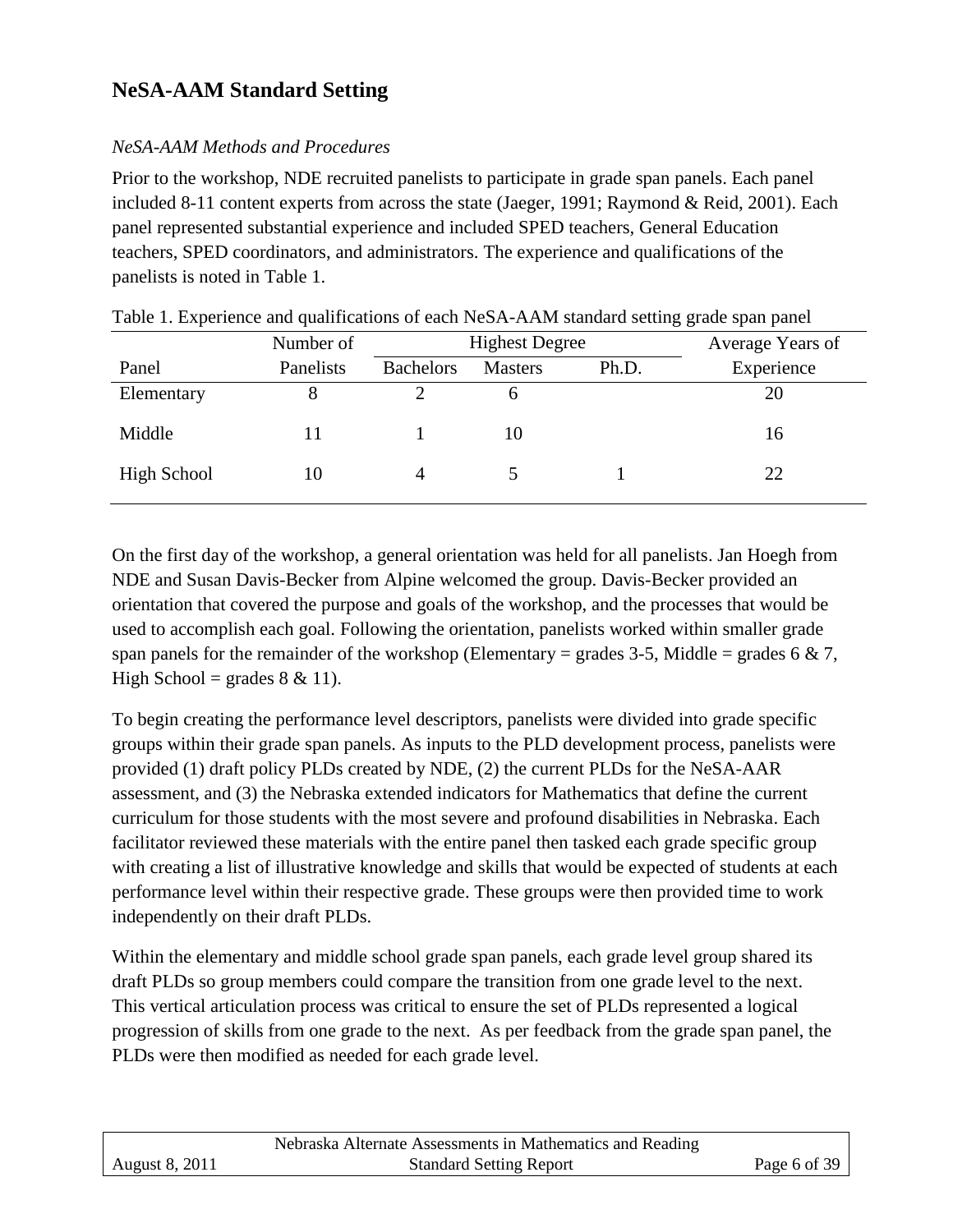After this initial vertical articulation process, representatives from the grade span panels met to repeat the process described in the previous paragraph for adjacent grades (e.g., grades 5 and 6, grades 7 and 8). Again, this process resulted in slight modifications of the draft PLDs.

At the beginning of the second day of the workshop, the panelists were presented with copies of the full set of draft PLDs (grades 3-8, 10) and given an opportunity to review these PLDs as well as make any final edits or revisions. These revisions were then recorded by the Alpine facilitators. After the panelists indicated their approval of the draft PLDs, they completed an evaluation of the process used to create the PLDs.

The recommended range of cut scores is based on the Impara and Plake (1997) modification of the Angoff (1971) method. In this process, panelists are presented with the assessment (in this application they were presented with the student and administrator materials) and are asked to make item-level judgments. For each item, they are asked to imagine a "target student" and make their best judgment as to whether or not they believe this student would answer the item correctly. In this application, there were two groups of target students: the student that barely *Meets the Standard* and the student that barely *Exceeds the Standard*. By focusing on the transition points between the performance levels (e.g., barely *Meets the standard* differentiates between *Below the Standard* and *Meets the Standard*), panelists demonstrate their expectations for students who represent the minimum level of knowledge and skills at each of the upper performance levels. These expectations are then used to represent the minimum score required for each of the upper performance levels (i.e., the cut scores).

This part of the workshop began with a practice activity whereby the panelists could become familiar with the standard setting process using a set of sample items. After becoming familiar with the standard setting process, panelists engaged in their operational standard setting ratings for each grade-level examination.

The operational standard setting was conducted as follows: Panelists made their initial ratings (Round 1) independently using their professional judgments guided by the Extended Indicators, PLDs, and the examination booklets (Administrator and Student materials). Panelists recorded these judgments on specially designed rating forms which the facilitator collected and used to compute the panel-level statistics. Rating forms were returned to panelists with their initial recommended cut scores. The facilitator also shared with the panelists the group median cut scores, the range of cut scores across the panel, the estimated impact if the median cut scores were used (i.e., which percentage of students would be classified in each performance level) and the percentage of students who answered each question correctly during the previous administration year (i.e. p-values). After explaining this feedback, the facilitator instructed the panelists to review their first round of ratings and make any modifications they felt necessary based on their reaction to the feedback (Round 2). The second round ratings were used to compute the final recommended cut scores.

The final activity for the panelists was the completion of an evaluation form designed to measure their level of confidence in the standard setting activities and their cut score recommendations.

|                       | Nebraska Alternate Assessments in Mathematics and Reading |              |
|-----------------------|-----------------------------------------------------------|--------------|
| <b>August 8, 2011</b> | <b>Standard Setting Report</b>                            | Page 7 of 39 |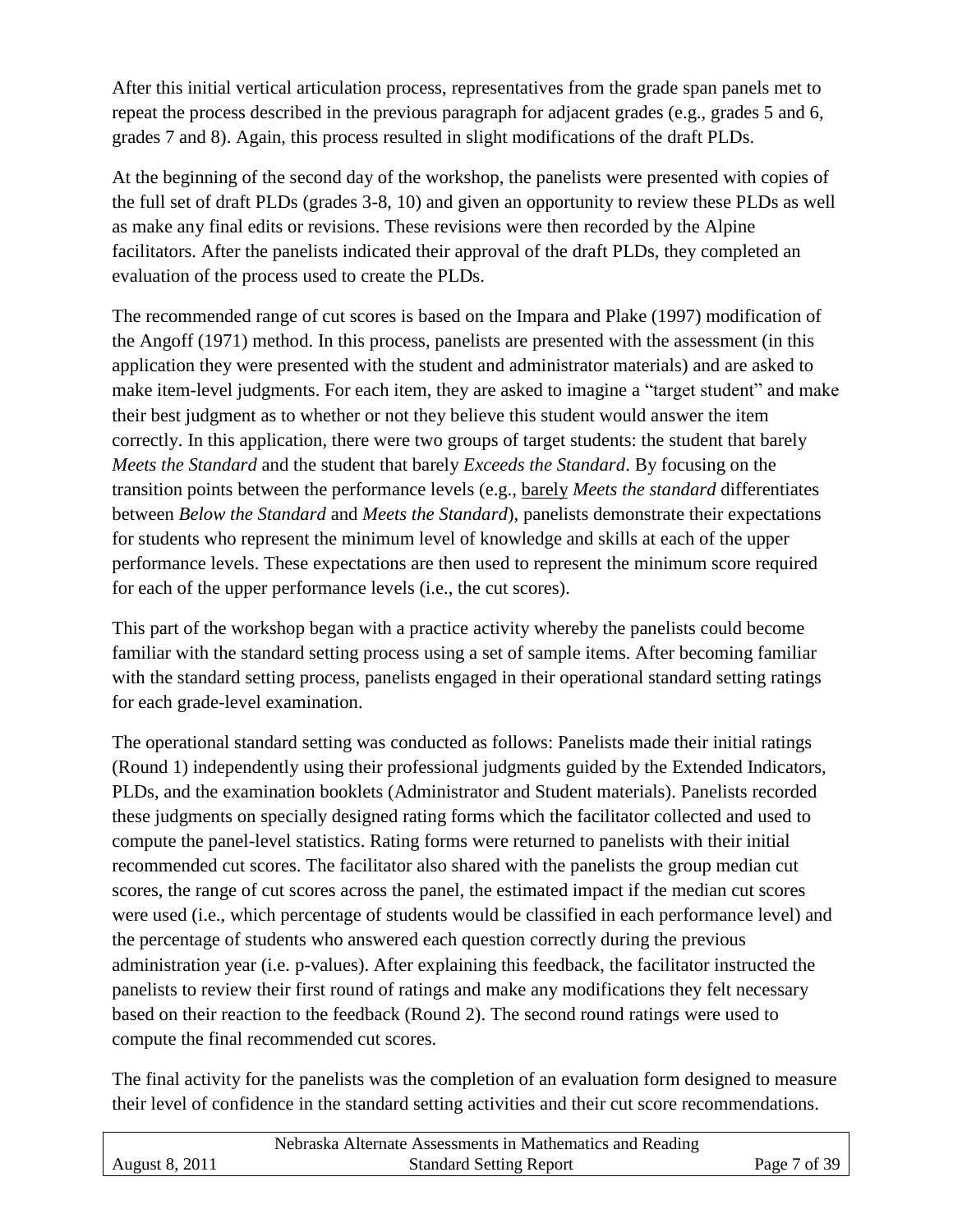After the evaluations were completed, each participant was provided with a certificate of participation and the workshop was concluded.

## <span id="page-7-0"></span>*NeSA-AAM Results*

The draft PLDs are included in Appendix A and are submitted to NDE as recommended descriptors. We suggest that NDE review these descriptors and make any modifications necessary to ensure that the grammar and language are consistent across grade levels.

The results of the evaluation from the PLD development activity are included in Table 2. Overall, the results indicate the panelists felt the process was successful, the amount of time allotted to the process was appropriate, and they were confident in the draft PLDs they produced. Panelists were also provided an opportunity to provide comments on the process - these are included in Appendix D.

|                                                                                                              | Elementary | Middle | High School |
|--------------------------------------------------------------------------------------------------------------|------------|--------|-------------|
| 1. Success of Training<br>$[4=V$ ery Successful to $1=$ Very Unsuccessful]                                   | 3.5        | 3      |             |
| 2. Time allotted to training on PLD development<br>$[4]$ = More than enough time to 1 = More time<br>needed] | 3.5        |        |             |
| 3. Confidence in appropriateness of draft PLDs<br>$[4]$ = Confident to $1$ = Not at all Confident]           |            |        |             |

#### Table 2. Median NeSA-AAM evaluation results from the PLD development process

The standard setting included two rounds of judgments. The full results are included in Appendix B. The summary results for each grade level are presented in Table 3. These results represent round 2 for all grades except grades 8 and 11. Post-study analysis of the change in judgments between rounds 1 and 2 compared to the panel-level discussion suggested the panel incorrectly modified their judgments between rounds. Therefore, round 1 results are presented for these two grades. This table includes the median recommended cut score for each performance level, the impact if the median cut scores were implemented (percent of students in each performance level), and a range of cut scores defined by the median plus and minus two standard errors is included. The standard error is a measure of the variability in the recommended cut scores. Because the only plausible score points are whole numbers, the recommended cut score ranges were estimated using the standard errors and then rounded on each end to the closest score point. Therefore, some ranges are not symmetrical around the recommend cut score. Selecting a cut score within this range would be seen as reflective of the results of the process. The impact of the median cut scores are shown graphically for each grade level in Figure 1. The impact by score (percent of students who scored at a particular scale score and below) is listed in Appendix C. From this information one can estimate the impact of any set of proposed cut scores.

|                | Nebraska Alternate Assessments in Mathematics and Reading |              |
|----------------|-----------------------------------------------------------|--------------|
| August 8, 2011 | <b>Standard Setting Report</b>                            | Page 8 of 39 |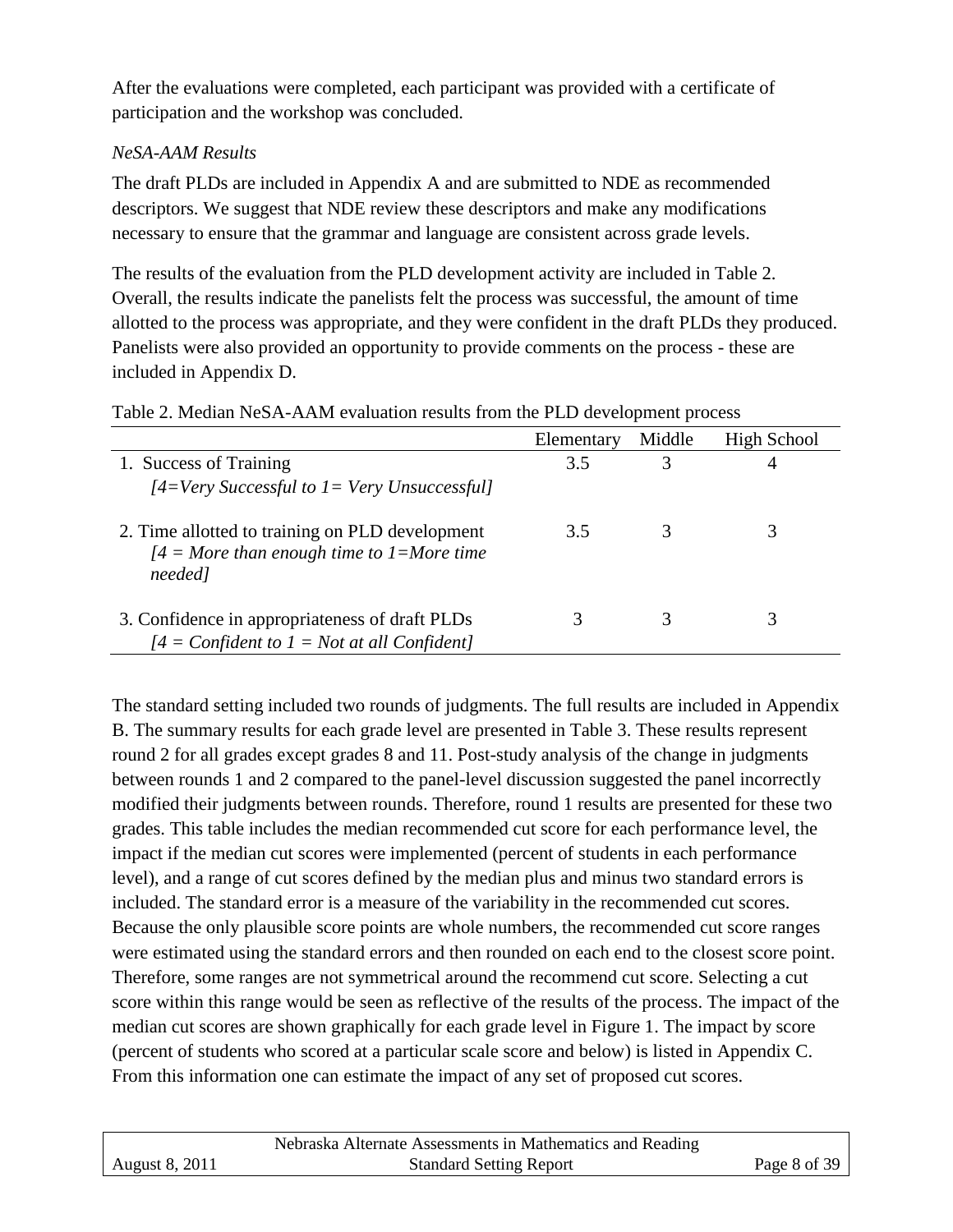|                |                   | Below the | Meets the | Exceeds the |
|----------------|-------------------|-----------|-----------|-------------|
| Grade          |                   | Standard  | Standard  | Standard    |
|                | Median            |           | 14        | 21          |
| 3              | Impact            | 38%       | 37%       | 25%         |
|                | Median $\pm$ 2 SE |           | $12 - 15$ | $20 - 22$   |
|                | Median            |           | 21        | 27          |
| $\overline{4}$ | Impact            | 47%       | 31%       | 22%         |
|                | Median $\pm$ 2 SE |           | 18-23     | $25 - 28$   |
|                | Median            |           | 15        | 24          |
| 5              | Impact            | 34%       | 44%       | 22%         |
|                | Median $\pm$ 2 SE |           | $14 - 16$ | $22 - 26$   |
|                | Median            |           | 17        | 27          |
| 6              | Impact            | 37%       | 50%       | 13%         |
|                | Median $\pm$ 2 SE |           | $15-19$   | 26-28       |
|                | Median            |           | 18        | 26          |
| 7              | Impact            | 44%       | 38%       | 18%         |
|                | Median $\pm$ 2 SE |           | 16-19     | $25 - 27$   |
|                | Median            |           | 16        | 23          |
| 8              | Impact            | 29%       | 31%       | 40%         |
|                | Median $+2$ SE    |           | $13 - 18$ | $20 - 25$   |
|                | Median            |           | 15        | 23          |
| 11             | Impact            | 29%       | 46%       | 25%         |
|                | Median $\pm$ 2 SE |           | $12 - 17$ | $21 - 25$   |

Table 3. Summary of Round 2 NeSA-AAM standard setting results - median, impact and recommended cut score range, by grade level.

\* Median cut scores, impact, and recommended cut score ranges for grades 8 and HS are calculated using the panelists' Round 1 judgments

|                       | Nebraska Alternate Assessments in Mathematics and Reading |              |
|-----------------------|-----------------------------------------------------------|--------------|
| <b>August 8, 2011</b> | <b>Standard Setting Report</b>                            | Page 9 of 39 |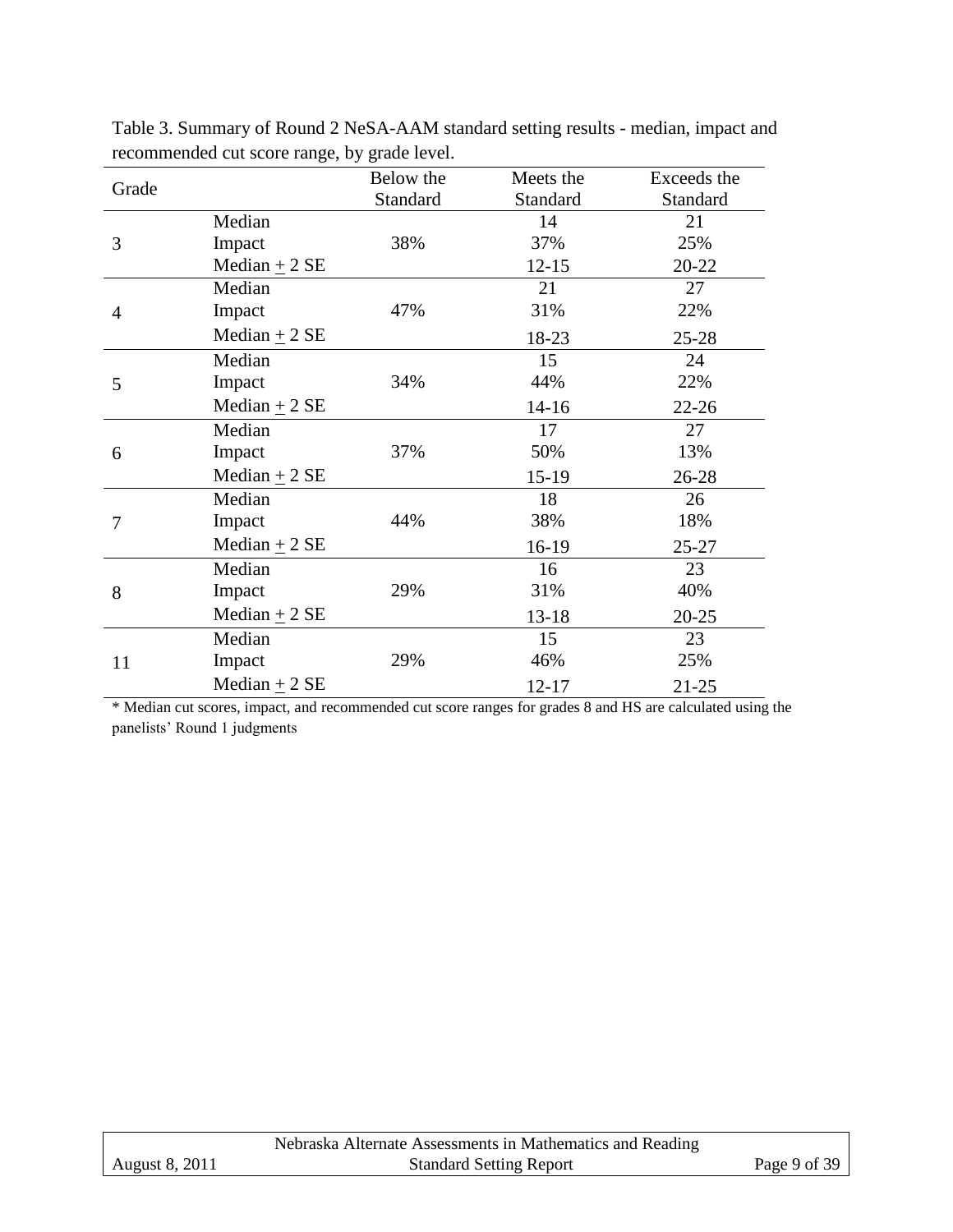

Figure 1. Impact of median NeSA-AAM recommended cut scores

Each panelist responded to a series of evaluation questions about the various components of the operational standard setting. The median response for each panel for each evaluation question is shown in Table 4. The overall results suggest that each panel felt the workshop was very successful and felt the workshop was very successful in arriving at appropriate recommended cut scores. In addition to the closed-ended questions, panelists were allowed to provide comments about the workshop. These comments are included in Appendix D.

|                | Nebraska Alternate Assessments in Mathematics and Reading |               |
|----------------|-----------------------------------------------------------|---------------|
| August 8, 2011 | <b>Standard Setting Report</b>                            | Page 10 of 39 |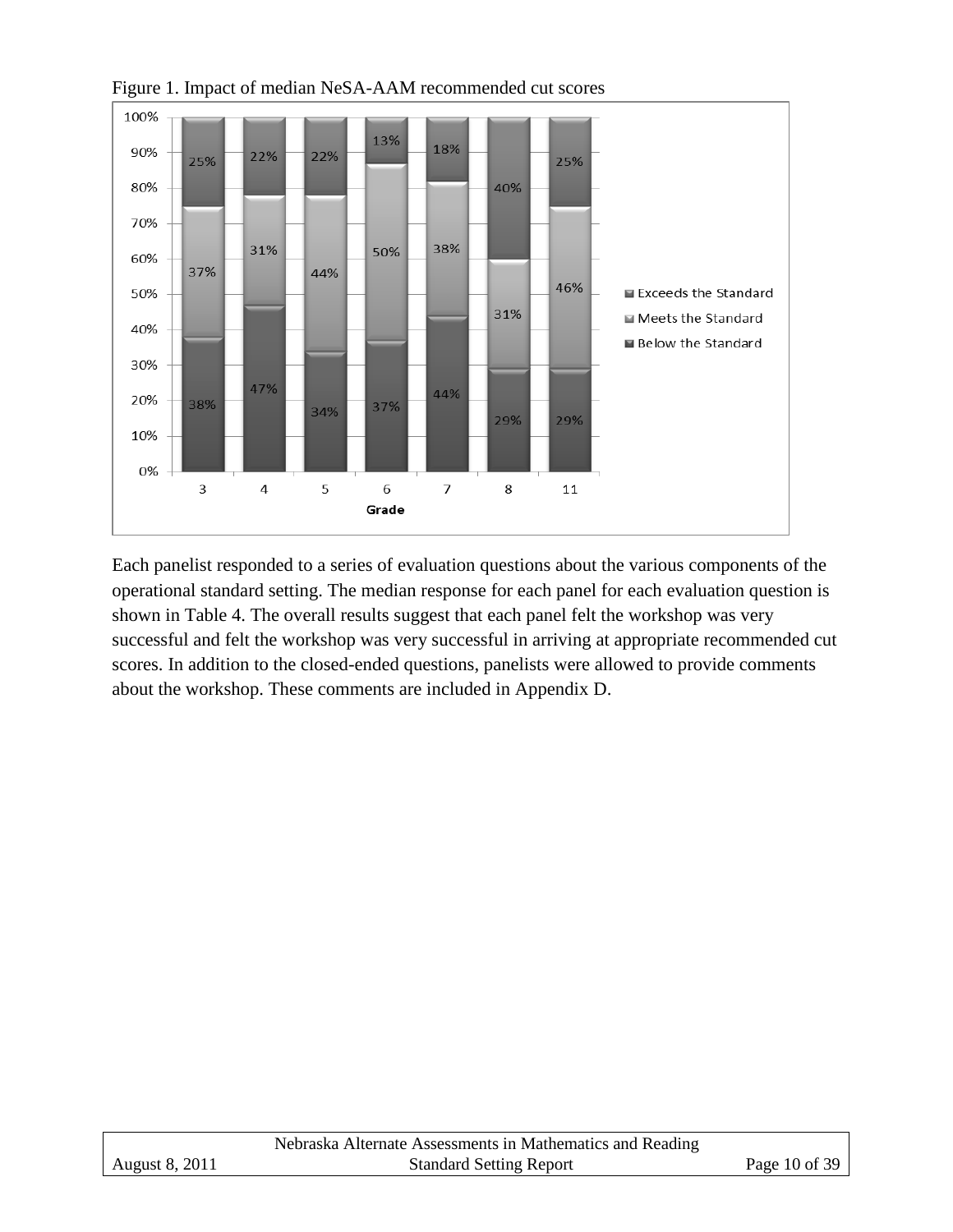|                                                                               | Elementary     | Middle         | <b>High School</b> |
|-------------------------------------------------------------------------------|----------------|----------------|--------------------|
| Successfulness of training $[4=V$ ery Successful to $I=V$ ery Unsuccessful]   |                |                |                    |
| 1a. Orientation                                                               | 4              | $\overline{4}$ | $\overline{4}$     |
| 1b. Training on Yes/No method                                                 | $\overline{4}$ | $\overline{4}$ | $\overline{4}$     |
| 1c. Overview of Feedback                                                      | 4              | 4              | 4                  |
| 1d. Practice with Method                                                      | $\overline{4}$ | $\overline{4}$ | $\overline{4}$     |
| Time allocated to training $[4 = Totally Adequate to 1 = Totally Indeeduate]$ |                |                |                    |
| 2a. Orientation                                                               | 4              | 4              | 3                  |
| 2b. Training on Yes/No method                                                 | $\overline{4}$ | $\overline{4}$ | 3                  |
| 2c. Overview of Feedback                                                      | 4              | 4              | 3                  |
| 2d. Practice with Method                                                      | $\overline{4}$ | 3              | 3.5                |
| Round Two Yes/No Ratings                                                      |                |                |                    |
| 3. Confidence in predictions                                                  |                |                |                    |
| $[4=$ Confident to $1=$ Not at all confident]                                 | $\overline{4}$ | 3.5            | $\overline{4}$     |
| 4. Time for predictions                                                       |                |                |                    |
| $[4=More than enough time to 1=More time needed]$                             | 4              | $\overline{4}$ | 3.5                |
| Overall workshop                                                              |                |                |                    |
| 5. Confidence in cut scores                                                   |                |                |                    |
| $[4=$ Confident to $1=$ Not at all Confident]                                 | 4              | 3              | 4                  |
| 6. Most useful feedback data (mode reported)                                  |                |                |                    |
| $[4 = P$ -values, 3=Impact data, 2=Panel Summary]                             | $\overline{4}$ | $\overline{4}$ | 4                  |
| 7. Least useful feedback data (mode reported)                                 |                |                |                    |
| $[4 = P$ -values, 3=Impact data, 2=Panel Summary]                             | $\overline{2}$ | 3              | 3                  |
| 8. Overall success                                                            |                |                |                    |
| $[4=Very$ Successful to $1=Very$ Unsuccessful]                                | $\overline{4}$ | 3              | $\overline{4}$     |
| 9. Overall organization                                                       |                |                |                    |
| [4=Very Organized to 1=Very Unorganized]                                      | 4              | 3              | 4                  |

# Table 4. Median NeSA-AAM evaluation results by grade level

|                | Nebraska Alternate Assessments in Mathematics and Reading |               |
|----------------|-----------------------------------------------------------|---------------|
| August 8, 2011 | <b>Standard Setting Report</b>                            | Page 11 of 39 |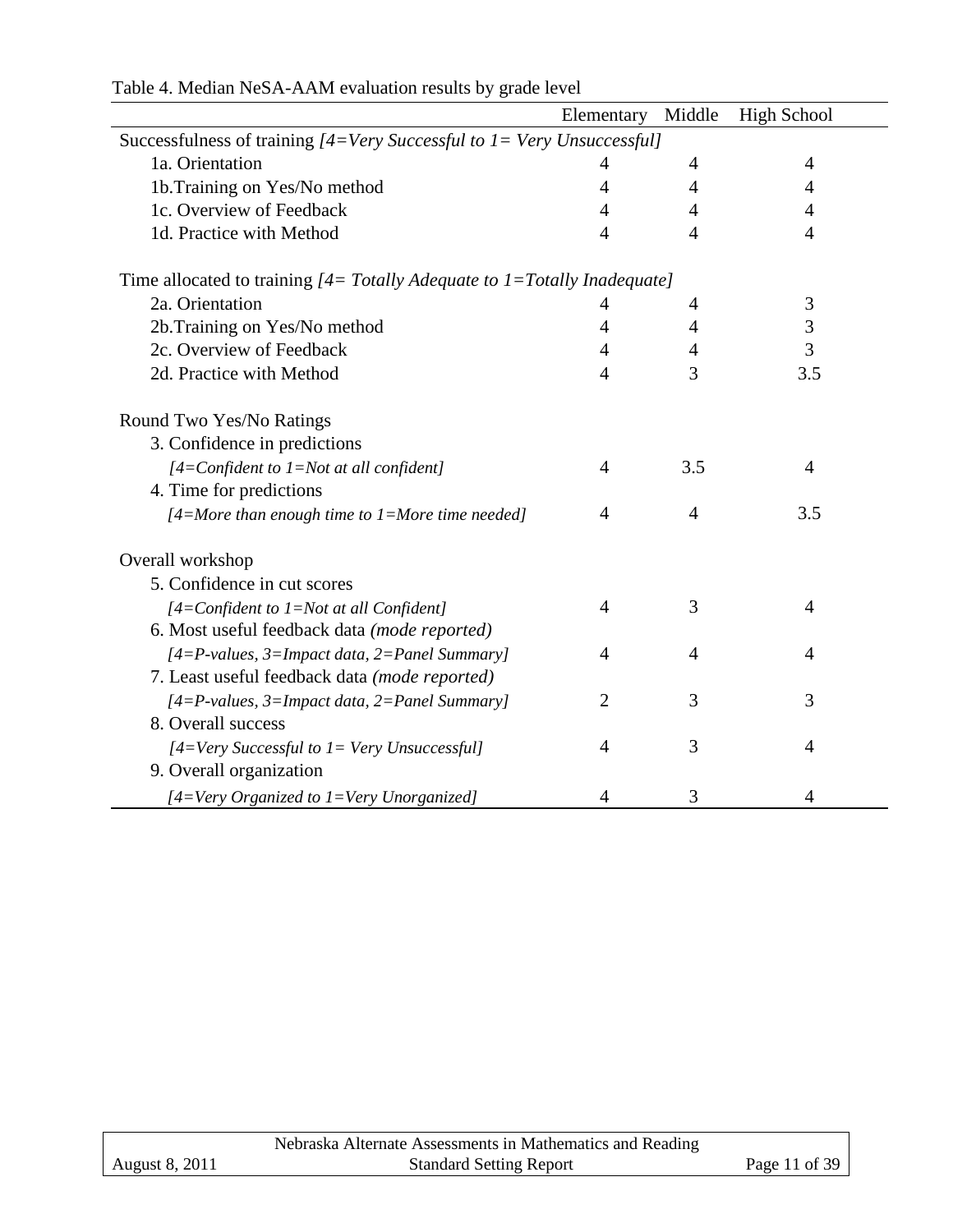# <span id="page-11-0"></span>**NeSA-AAR Standard Setting**

## <span id="page-11-1"></span>*NeSA-AAR Methods and Procedures*

Prior to the workshop, NDE recruited panelists to participate in grade span panels. Each panel included 9-14 content experts from across the state (Jaeger, 1991; Raymond & Reid, 2001). Each panel represented substantial experience and included SPED teachers, General Education teachers, SPED coordinators, and administrators. The experience and qualifications of the panelists is noted in Table 5.

|             |           |                  |                       | ັ     |                  |
|-------------|-----------|------------------|-----------------------|-------|------------------|
|             | Number of |                  | <b>Highest Degree</b> |       | Average Years of |
| Panel       | Panelists | <b>Bachelors</b> | <b>Masters</b>        | Ph.D. | Experience       |
| Elementary  | ι4        | n                |                       |       | 20               |
| Middle      |           |                  |                       |       | 17               |
| High School |           |                  |                       |       | 16               |

|  | Table 5. Experience and qualifications of each NeSA-AAM standard setting grade-span panel |  |  |  |
|--|-------------------------------------------------------------------------------------------|--|--|--|
|  |                                                                                           |  |  |  |

On the first day of the workshop, a general orientation was held for all panelists. Jan Hoegh from NDE and Susan Davis-Becker from Alpine welcomed the group. Davis-Becker provided an orientation that covered the purpose and goals of the workshop, and the processes that would be used to accomplish each goal. Following the orientation, panelists worked within smaller grade span panels for the remainder of the workshop (Elementary = grades 3-5, Middle = grades 6  $\& 7$ , High School = grades  $8 \& 11$ ).

To begin reviewing the performance level descriptors created during the 2010 standard setting workshop, panelists were presented with a copy of these PLDs and a copy of the extended indicators and example items aligned to each indicator. In small work groups, the panelists discussed each PLD and identified example items that were targeting the skills characteristics of students at each performance level. The Alpine facilitator then led a discussion of the interpretation of the PLDs among the grade span panel.

After completing this process for the first grade in their grade-span, the panel transitioned to the operational Angoff process. As with the Mathematics process, this part of the workshop began with a practice activity whereby the panelists could become familiar with the standard setting process using a set of sample items. After becoming familiar with the standard setting process, panelists engaged in their operational standard setting ratings for each grade-level examination.

The operational standard setting was conducted as follows: Panelists made their initial ratings (Round 1) independently using their professional judgments guided by the Extended Indicators, PLDs, and the examination booklets (Administrator and Student materials). Panelists recorded these judgments on specially designed rating forms which the facilitator collected and used to

|                       | Nebraska Alternate Assessments in Mathematics and Reading |               |
|-----------------------|-----------------------------------------------------------|---------------|
| <b>August 8, 2011</b> | <b>Standard Setting Report</b>                            | Page 12 of 39 |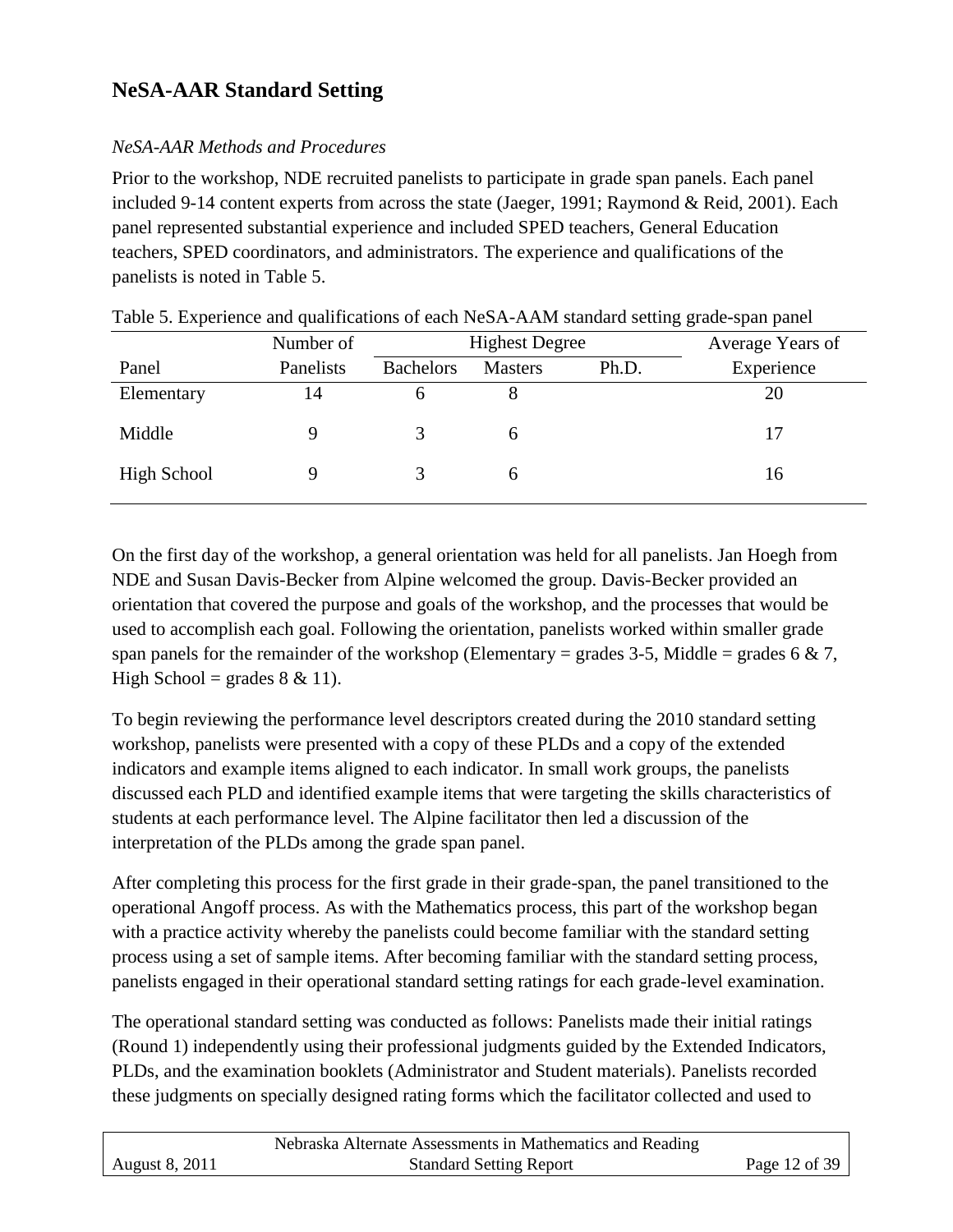compute the panel-level statistics. Rating forms were returned to panelists with their initial recommended cut scores. The facilitator also shared with the panelists the group median cut scores, the range of cut scores across the panel, the estimated impact if the median cut scores were used (i.e., which percentage of students would be classified in each performance level) and the percentage of students who answered each question correctly during the previous administration year (i.e. p-values). After explaining this feedback, the facilitator instructed the panelists to review their first round of ratings and make any modifications they felt necessary based on their reaction to the feedback (Round 2). The second round ratings were used to compute the final recommended cut scores.

As a final activity the panelists completed an evaluation form designed to measure their level of confidence in the standard setting activities and their cut score recommendations. After the evaluations were completed, each participant was provided with a certificate of participation and the workshop was concluded.

### <span id="page-12-0"></span>*NeSA-AAR Results*

The standard setting included two rounds of judgments. The full results are included in Appendix E. The summary results for each grade level are presented in Table 6. These results represent round 2 for all grades. This table includes the median recommended cut score for each performance level, the impact if the median cut scores were implemented (percent of students in each performance level), and a range of cut scores defined by the median plus and minus two standard errors is included. The standard error is a measure of the variability in the recommended cut scores. Because the only plausible score points are whole numbers, the recommended cut score ranges were estimated using the standard errors and then rounded on each end to the closest score point. Therefore, some ranges are not symmetrical around the recommend cut score. Selecting a cut score within this range would be seen as reflective of the results of the process. The impact of the median cut scores are shown graphically for each grade level in Figure 2. The impact by score (percent of students who scored at a particular scale score and below) is listed in Appendix F. From this information one can estimate the impact of any set of proposed cut scores.

|                       | Nebraska Alternate Assessments in Mathematics and Reading |               |
|-----------------------|-----------------------------------------------------------|---------------|
| <b>August 8, 2011</b> | <b>Standard Setting Report</b>                            | Page 13 of 39 |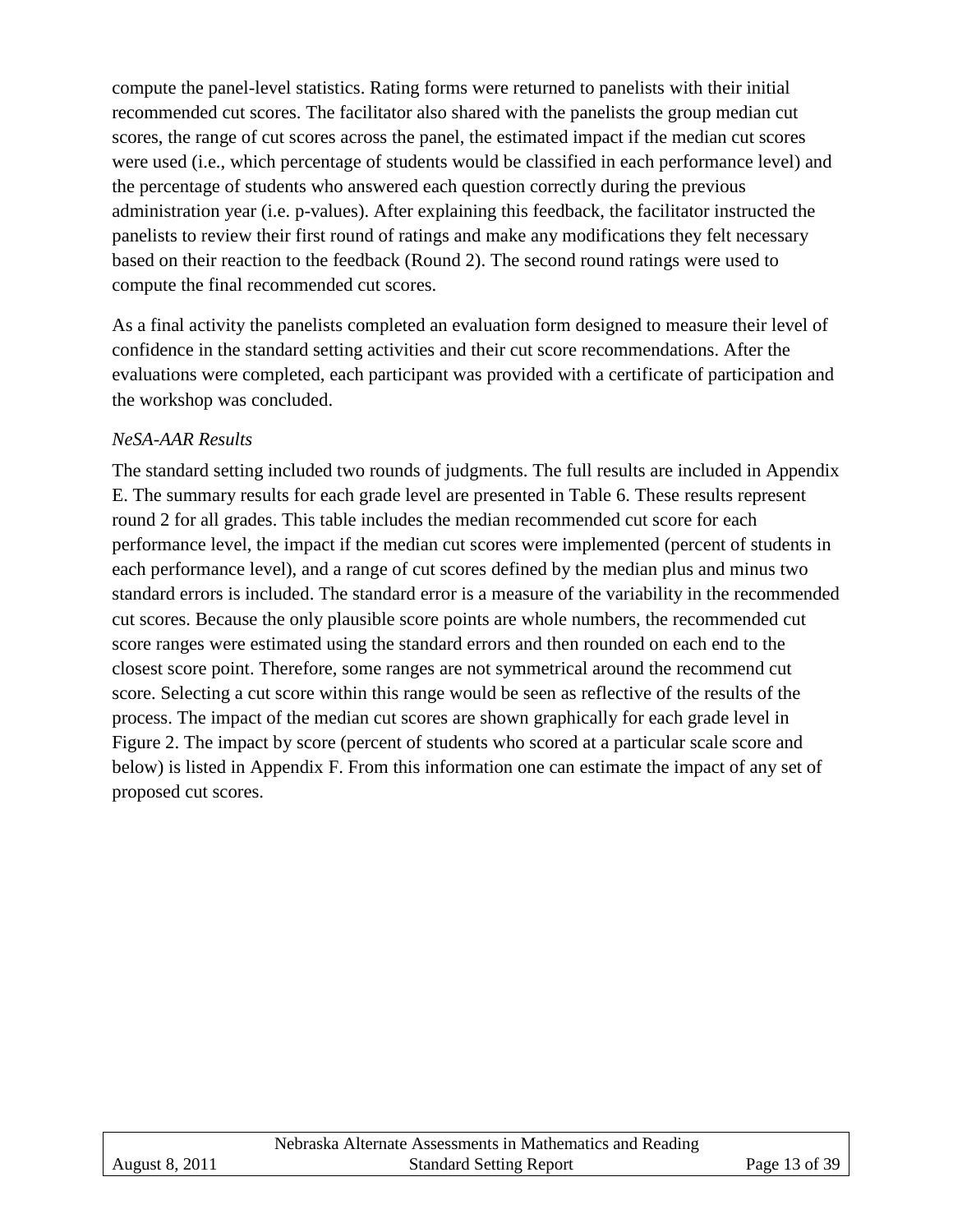|                |                   | Below the | Meets the | Exceeds the |
|----------------|-------------------|-----------|-----------|-------------|
| Grade          |                   | Standard  | Standard  | Standard    |
|                | Median            |           | 15        | 21          |
| 3              | Impact            | 35%       | 25%       | 40%         |
|                | Median $\pm$ 2 SE |           | $14 - 16$ | $20 - 22$   |
|                | Median            |           | 14        | 22          |
| $\overline{4}$ | Impact            | 28%       | 41%       | 31%         |
|                | Median $\pm$ 2 SE |           | $13 - 15$ | $21 - 23$   |
|                | Median            |           | 13        | 20          |
| 5              | Impact            | 31%       | 29%       | 40%         |
|                | Median $\pm$ 2 SE |           | $11 - 14$ | $19-21$     |
|                | Median            |           | 15        | 22          |
| 6              | Impact            | 31%       | 33%       | 36%         |
|                | Median $\pm$ 2 SE |           | $14-16$   | $21 - 23$   |
|                | Median            |           | 16        | 21          |
| 7              | Impact            | 37%       | 22%       | 41%         |
|                | $Median + 2 SE$   |           | $15 - 17$ | $20 - 22$   |
|                | Median            |           | 13        | 20          |
| 8              | Impact            | 23%       | 22%       | 55%         |
|                | Median $\pm$ 2 SE |           | $12 - 14$ | 18-22       |
|                | Median            |           | 12        | 20          |
| 11             | Impact            | 21%       | 24%       | 55%         |
|                | Median $\pm$ 2 SE |           | $9 - 15$  | 19-21       |

Table 6. Summary of Round 2 NeSA-AAR standard setting results - median, impact and recommended cut score range, by grade level.

Figure 2. Impact of median NeSA-AAR recommended cut scores



|                | Nebraska Alternate Assessments in Mathematics and Reading |               |
|----------------|-----------------------------------------------------------|---------------|
| August 8, 2011 | <b>Standard Setting Report</b>                            | Page 14 of 39 |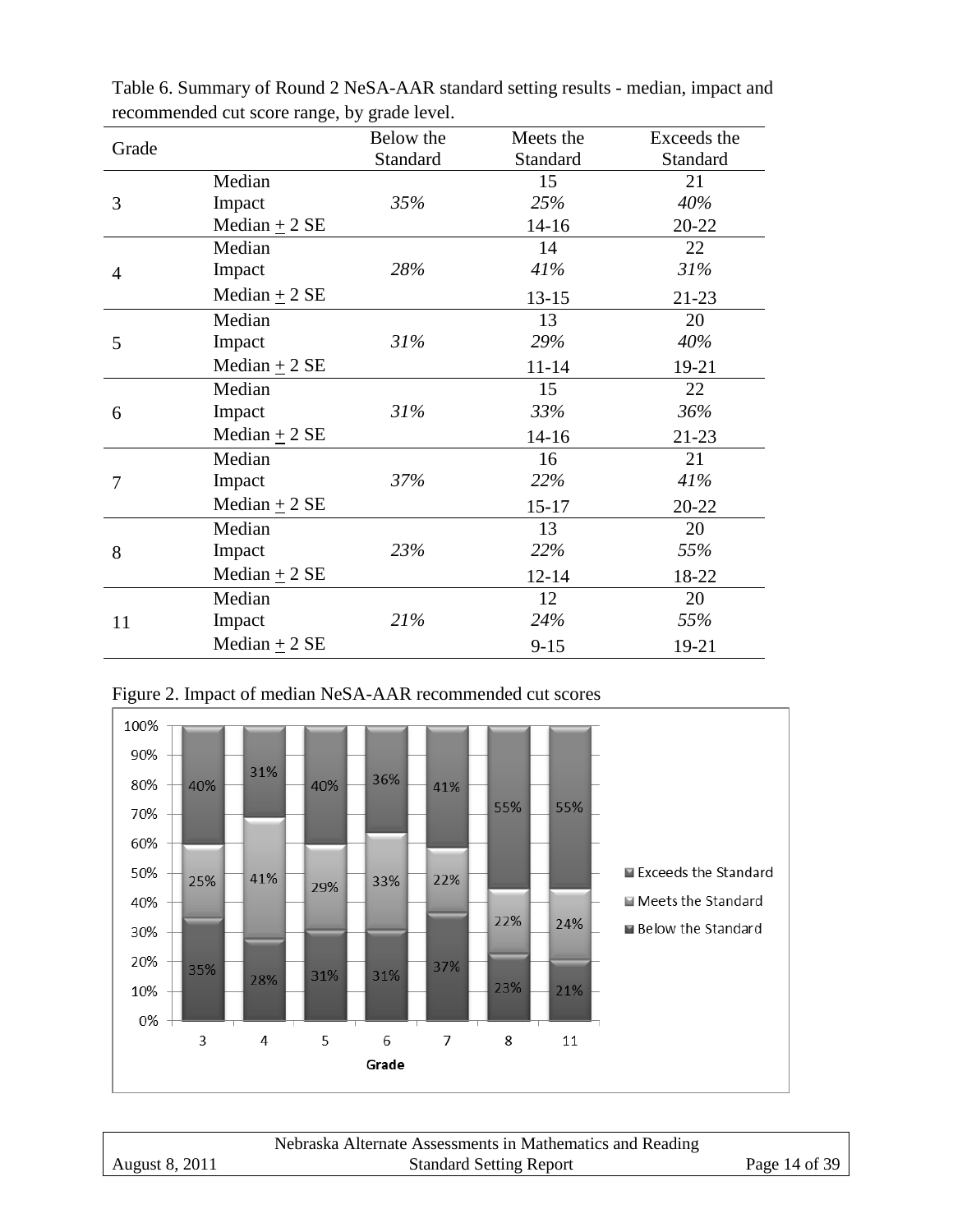Each panelist responded to a series of evaluation questions about the various components of the operational standard setting. The median response for each panel for each evaluation question is shown in Table 7. The overall results suggest that each panel felt the workshop was very successful and felt the workshop was very successful in arriving at appropriate recommended cut scores. In addition to the closed-ended questions, panelists were allowed to provide comments about the workshop. These comments are included in Appendix G.

|                                                                               | Elementary     | Middle         | <b>High School</b> |
|-------------------------------------------------------------------------------|----------------|----------------|--------------------|
| Successfulness of training $[4=V$ ery Successful to $I=V$ ery Unsuccessful]   |                |                |                    |
| 1a. Orientation                                                               | 4              | 4              | 4                  |
| 1b. Training on Yes/No method                                                 | $\overline{4}$ | $\overline{4}$ | $\overline{4}$     |
| 1c. Explanation of Process                                                    | $\overline{4}$ | $\overline{4}$ | $\overline{4}$     |
| 1d. Review of PLDs                                                            | $\overline{4}$ | $\overline{4}$ | $\overline{4}$     |
| 1e. Practice with Method                                                      | $\overline{4}$ | 4              | $\overline{4}$     |
| Time allocated to training $[4 = Totally Adequate to 1 = Totally Indeeduate]$ |                |                |                    |
| 2a. Orientation                                                               | 3.5            | 4              | $\mathfrak{Z}$     |
| 2b.Training on Yes/No method                                                  | $\mathfrak{Z}$ | 4              | 3                  |
| 2c. Explanation of Process                                                    | 3              | $\overline{4}$ | $\mathfrak{Z}$     |
| 2d. Review of PLDs                                                            | 3.5            | $\overline{4}$ | 3                  |
| 2e. Practice with Method                                                      | 3              | $\overline{4}$ | 3                  |
| Round Two Yes/No Ratings                                                      |                |                |                    |
| 3. Confidence in predictions                                                  |                |                |                    |
| $[4=$ Confident to $1=$ Not at all confident]                                 | $\overline{4}$ | 4              | $\overline{4}$     |
| 4. Time for predictions                                                       |                |                |                    |
| $[4=More than enough time to 1=More time needed]$                             | $\overline{4}$ | $\overline{4}$ | 3                  |
| Overall workshop                                                              |                |                |                    |
| 5. Confidence in cut scores                                                   |                |                |                    |
| $[4=$ Confident to $1=$ Not at all Confident]                                 | 4              | 4              | 4                  |
| 6. Most useful feedback data (mode reported)                                  |                |                |                    |
| $[4 = P$ -values, 3=Impact data, 2=Panel Summary]                             | $\overline{4}$ | $\overline{4}$ | $\overline{4}$     |
| 7. Least useful feedback data (mode reported)                                 |                |                |                    |
| $[4=$ P-values, 3=Impact data, 2=Panel Summary,<br>$1=Other$                  | 3              | $\mathbf{1}$   | 3                  |
| 8. Overall success                                                            |                |                |                    |
| $[4=Very$ Successful to $1=Very$ Unsuccessful]                                | $\overline{4}$ | 4              | 4                  |
| 9. Overall organization                                                       |                |                |                    |
| [4=Very Organized to 1=Very Unorganized]                                      | $\overline{4}$ | 4              | 4                  |

| Table 7. Median NeSA-AAR evaluation results by grade level |  |  |  |
|------------------------------------------------------------|--|--|--|
|------------------------------------------------------------|--|--|--|

|                | Nebraska Alternate Assessments in Mathematics and Reading |               |
|----------------|-----------------------------------------------------------|---------------|
| August 8, 2011 | <b>Standard Setting Report</b>                            | Page 15 of 39 |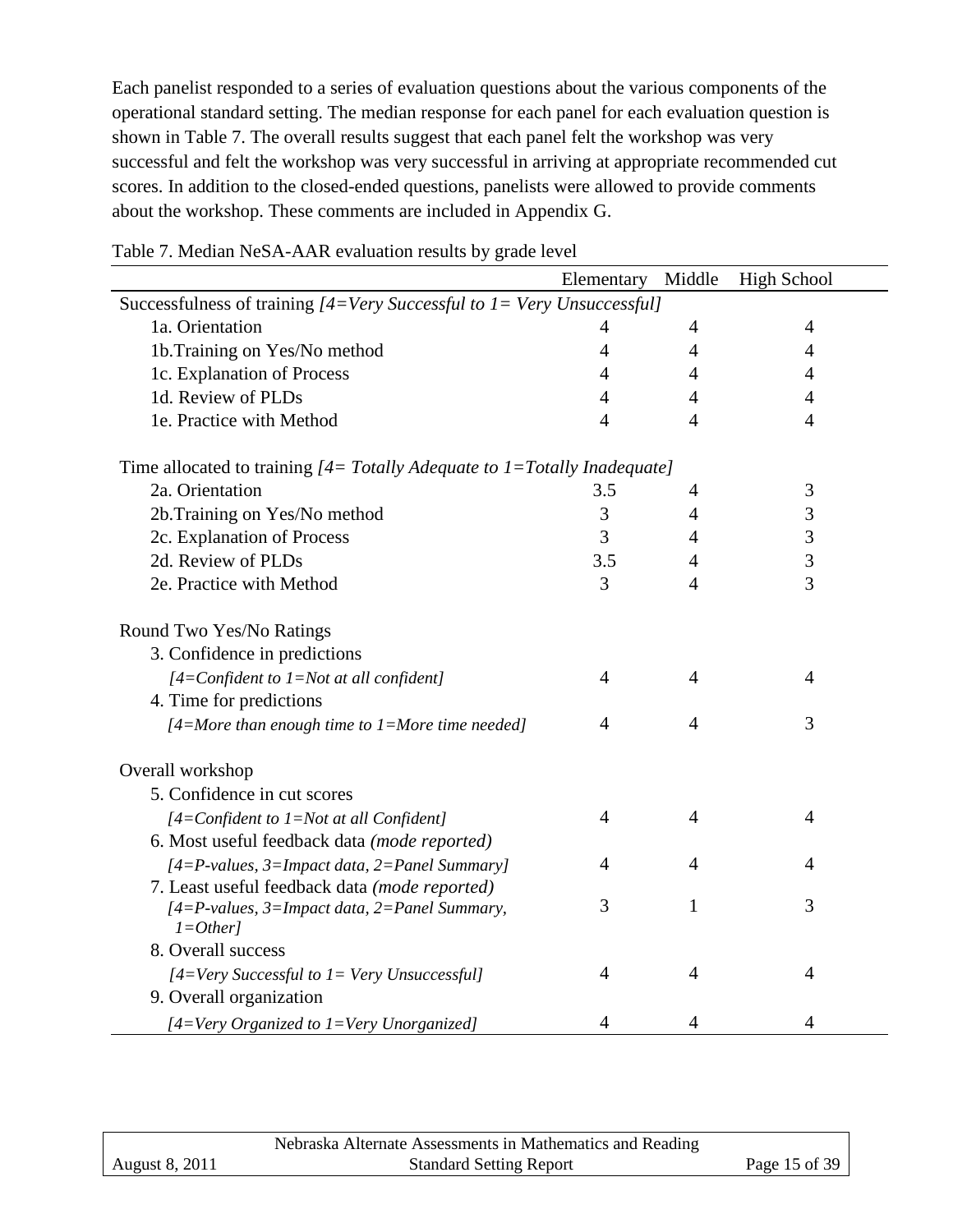## <span id="page-15-0"></span>**Policy discussion of Standard Setting Results**

On July 1, 2011 representatives from NDE and Alpine met to discuss the results of the standard setting process. The purpose of this meeting was to debrief on the standard setting workshop, review the results of the standard setting process across the grade level, and evaluate decision rules that would smooth the results and identify a set of recommended cut scores that NDE would take to the Nebraska Board of Education for consideration.

As a result of this meeting, the final NDE- recommended cut scores were chosen in so as to (1) maximize the similarity in impact across the grade levels, (2) honor the content expertise of the Nebraska educators that served on the standard setting panels, and (3) consider the impact trend of the NeSA-AAR assessment. To meet these three goals, some cut scores were selected from the lower part of the panel-suggested range for some grade levels. At other grade levels, cut scores were selected from the higher end of the panel-selected range. The final recommended cut scores for the NeSA-AAM are shown in Table 8 along with the associated impact values. The impact values are also shown graphically in Figure 3. The final recommended cut scores for the NeSA-AAR are shown in Table 9 along with the associated impact values (graphically represented in Figure 4). On July 13, 2010 these final recommended cut scores were approved by the Nebraska Board of Education.

| 2011 Proposed Cut<br><b>Scores</b> |                              |                                |                       | <b>Impact</b>         |                         |
|------------------------------------|------------------------------|--------------------------------|-----------------------|-----------------------|-------------------------|
| Grade                              | Meets the<br><b>Standard</b> | Exceeds the<br><b>Standard</b> | Below the<br>Standard | Meets the<br>Standard | Exceeds the<br>Standard |
| 3                                  | 12                           | 20                             | 29%                   | 39%                   | 32%                     |
| 4                                  | 18                           | 25                             | 34%                   | 33%                   | 33%                     |
| 5                                  | 15                           | 23                             | 34%                   | 39%                   | 27%                     |
| 6                                  | 17                           | 26                             | 37%                   | 46%                   | 17%                     |
| 7                                  | 17                           | 25                             | 37%                   | 38%                   | 25%                     |
| 8                                  | 18                           | 25                             | 35%                   | 37%                   | 28%                     |
|                                    | 17                           | 23                             | 39%                   | 36%                   | 25%                     |

Table 8. NDE-recommended NeSA-AAM cut scores and associated impact values, by grade level.

|                       | Nebraska Alternate Assessments in Mathematics and Reading |               |
|-----------------------|-----------------------------------------------------------|---------------|
| <b>August 8, 2011</b> | <b>Standard Setting Report</b>                            | Page 16 of 39 |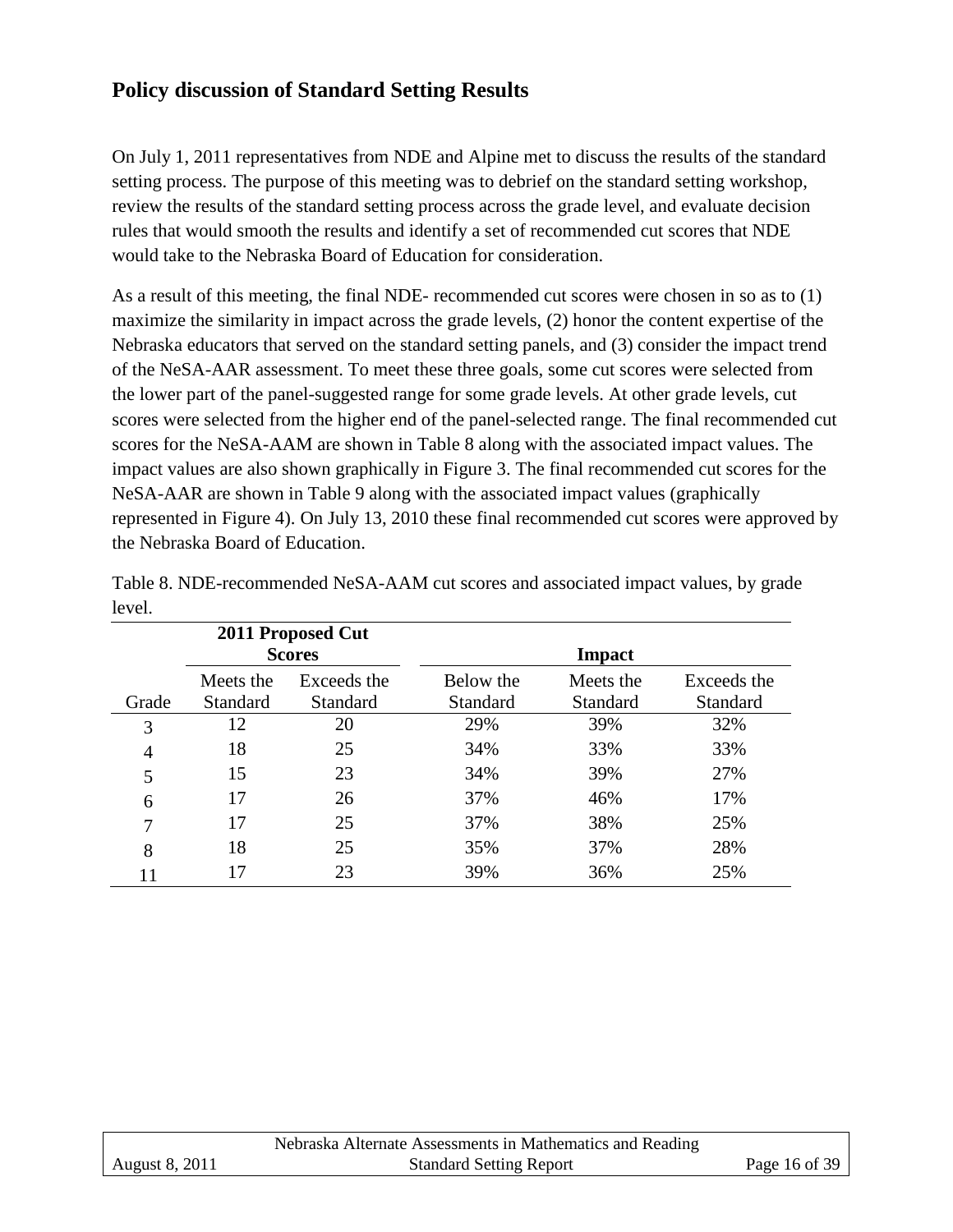

Figure 3. Impact of NDE-recommended NeSA-AAM cut scores

| Table 9. NDE-recommended NeSA-AAR cut scoresand associated impact values, by grade level. |  |  |  |
|-------------------------------------------------------------------------------------------|--|--|--|
|                                                                                           |  |  |  |

|                | <b>Cut Scores</b> |          | <b>Impact</b>   |           |                 |
|----------------|-------------------|----------|-----------------|-----------|-----------------|
|                | Meets             | Exceeds  |                 |           |                 |
|                | the               | the      | Below the       | Meets the | Exceeds the     |
| Grade          | Standard          | Standard | <b>Standard</b> | Standard  | <b>Standard</b> |
| 3              | 14                | 21       | 32%             | 28%       | 40%             |
| $\overline{4}$ | 14                | 21       | 28%             | 34%       | 38%             |
| 5              | 13                | 20       | 31%             | 29%       | 40%             |
| 6              | 15                | 22       | 31%             | 33%       | 36%             |
| 7              | 15                | 21       | 37%             | 30%       | 33%             |
| 8              | 16                | 22       | 30%             | 32%       | 38%             |
| 11             | 14                | 21       | 30%             | 35%       | 35%             |

|                       | Nebraska Alternate Assessments in Mathematics and Reading |               |
|-----------------------|-----------------------------------------------------------|---------------|
| <b>August 8, 2011</b> | <b>Standard Setting Report</b>                            | Page 17 of 39 |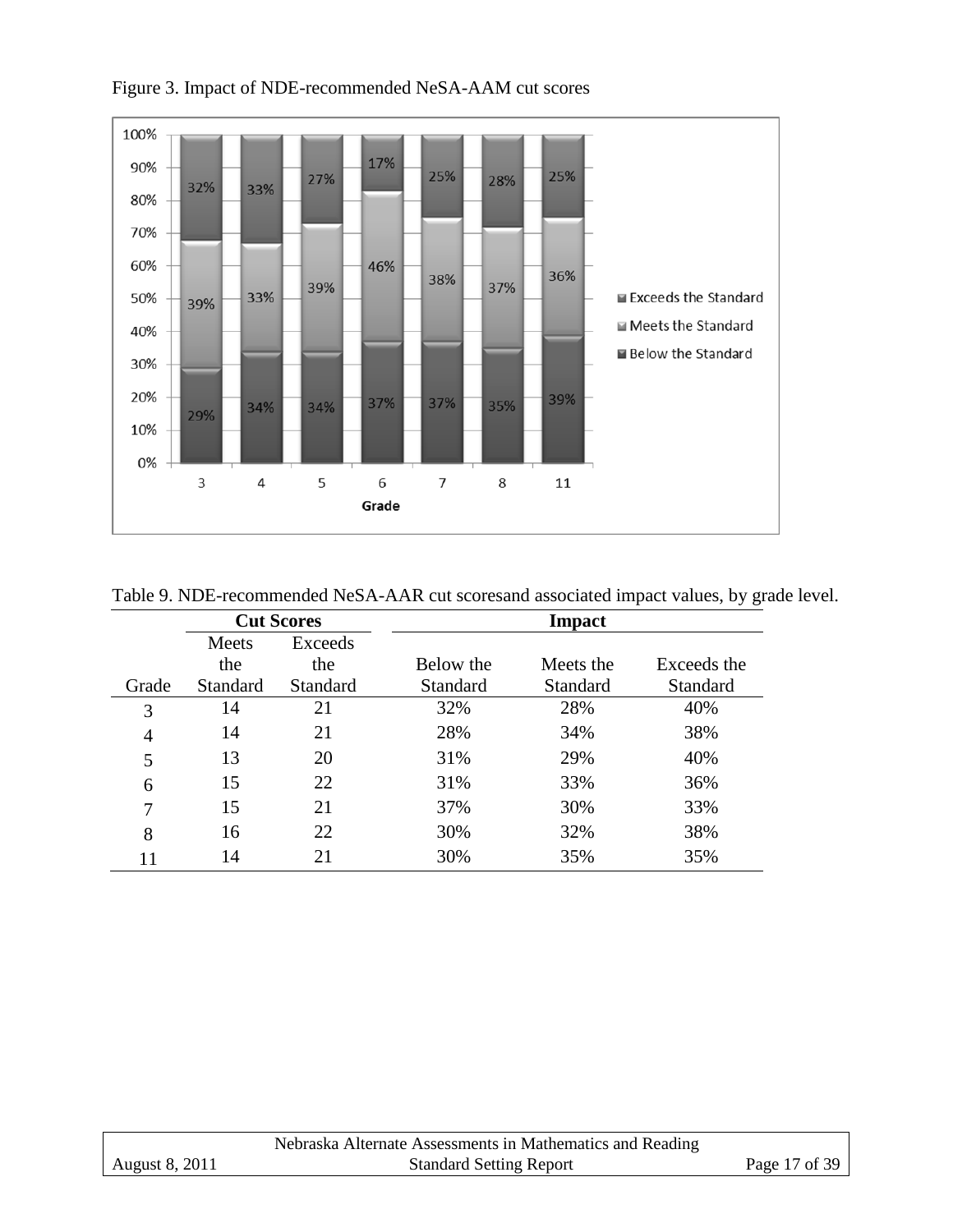

Figure 4. Impact of NDE-recommended NeSA-AAR cut scores

# <span id="page-17-0"></span>**Conclusions**

The panelists' recommendations to NDE and Nebraska's State Board of Education for the NeSA-AAM include a set of performance level descriptors for each grade and a set of cut scores that define the performance expectations for each performance level. We first recommend that NDE review and evaluate the performance level descriptors after the final cut scores are set. Second, the State Board of Education has selected a final set of cut scores for the 2011 administration of the NeSA-AAM assessments. Our recommendation is that NDE revisit the appropriateness of these cut scores for the 2012 NeSA-AAM program in light of any changes made to the assessments, the curriculum, or selection of students who are eligible to take this exam during the next school year.

The panelists' recommendations to NDE and Nebraska's State Board of Education for the NeSA-AAR include a set of cut scores that define the performance expectations for each performance level based on the expectations (i.e., PLDs) from the 2010 standard setting panel. The State Board of Education has selected a final set of cut scores for the 2011 administration of the NeSA-AAR assessments.

It is important to highlight the critical elements that provide validity evidence for the results of these standard settings. Kane's (1994, 2001) framework for standard setting validity evidence

|                | Nebraska Alternate Assessments in Mathematics and Reading |               |
|----------------|-----------------------------------------------------------|---------------|
| August 8, 2011 | <b>Standard Setting Report</b>                            | Page 18 of 39 |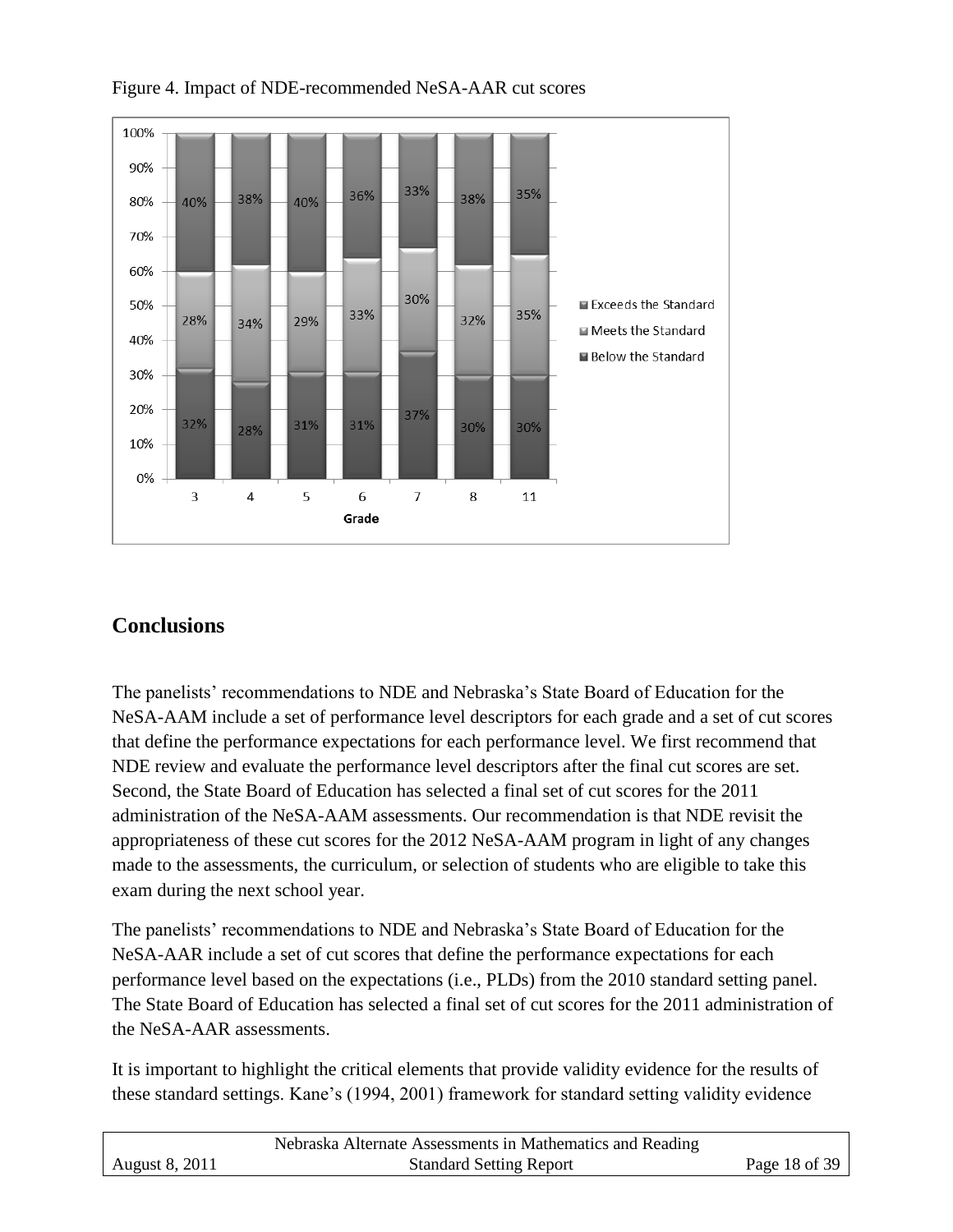identifies three elements of validity evidence for standard settings: procedural, internal, and external. Procedural validity evidence for these studies can be documented through the careful selection of representative, qualified panelists, use of a published standard setting method, completing the study in a systematic fashion, and collecting evaluation data that indicates the panelists felt they were confident in the cut score recommendations they made. Internal validity evidence suggested that panelists had similar expectations for the performance of the target students. This type of evidence is provided by the reasonable standard errors in the recommended cut scores for the second round of the standard setting process. The final type of validity evidence, external, can be provided by triangulation with results from some other estimation of appropriate cut scores from outside the current standard setting process and consideration of other factors that can influence the final policy. For the NeSA-AAR standard setting, this comes from comparing the impact of the 2010 recommended cut scores to the impact of the 2011 recommended cut scores which was conducted during the policy discussion and overall showed similar levels of expectations. For the NeSA-AAM (and the NeSA-AAR as well), this could be accomplished is by conducting a second standard setting process such as contrasting groups from which one could triangulate the results of this standard setting process.

|                       | Nebraska Alternate Assessments in Mathematics and Reading |               |
|-----------------------|-----------------------------------------------------------|---------------|
| <b>August 8, 2011</b> | <b>Standard Setting Report</b>                            | Page 19 of 39 |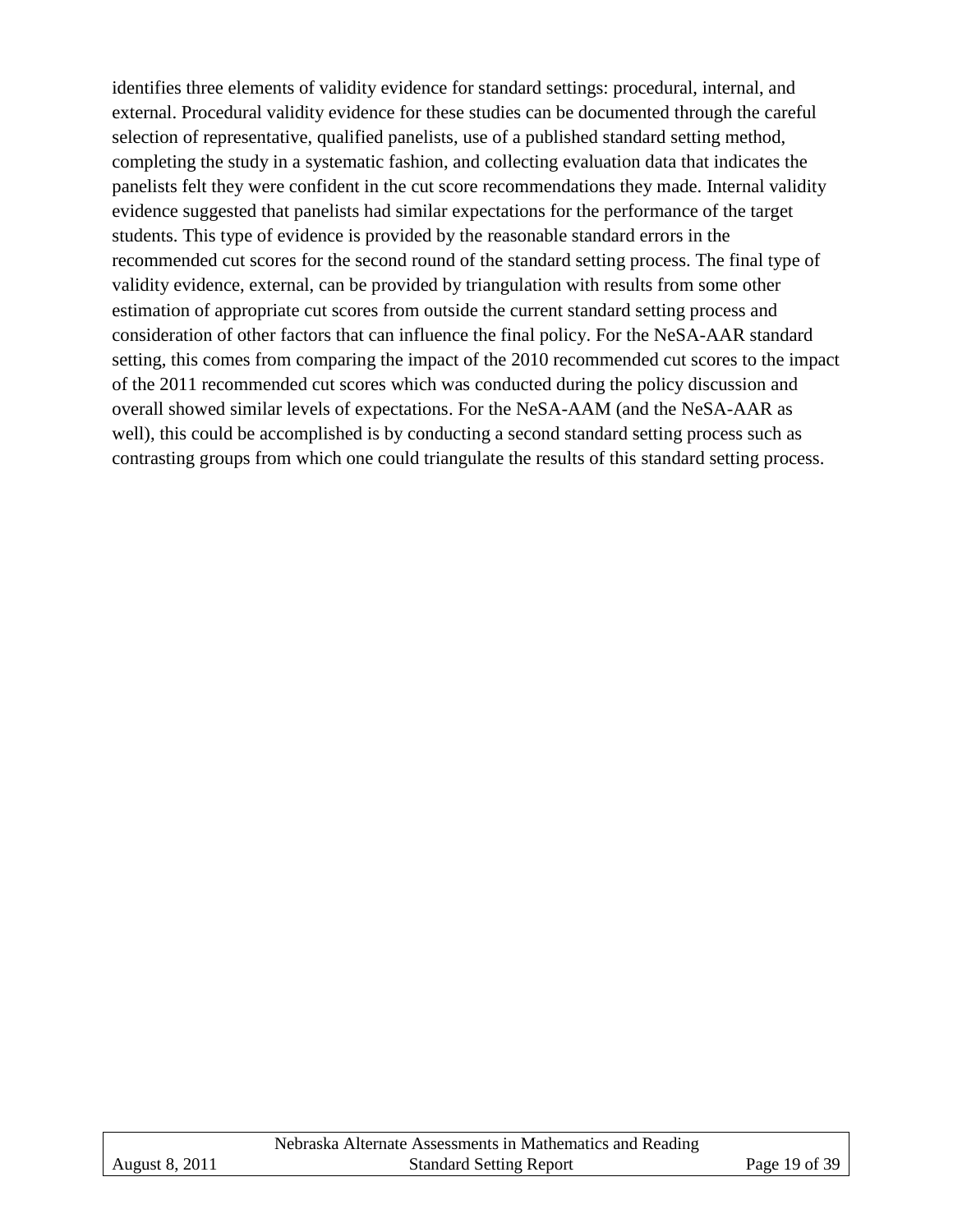## <span id="page-19-0"></span>**References**

- Angoff, W. H. (1971). Scales, norms, and equivalent scores. In R. L. Thorndike (Ed.), *Educational measurement,* (2nd ed., pp. 508-600), Washington, DC: American Council on Education.
- Impara, J. C. & Plake, B. S. (1997). Standard setting: An alternative approach. *Journal of Educational Measurement, 34*, 355-368.
- Jaeger, R. M. (1991). Selection of judges for standard setting. *Educational Measurement: Issues and Practices, 10*(2), 3-6, 10, 14.
- Kane, M. T. (1994). Validating the performance standards associated with passing scores. *Review of Educational Research, 64*, 425-461.
- Kane, M. T. (2001). So much remains the same: Conception and status of validation in setting standards. In G. J. Cizek (Ed.) *Setting Performance Standards: Concepts, Methods, and Perspectives* (pp. 53-88). Mahwah, NJ: Lawrence Erlbaum Associates.
- Raymond, M. R. & Reid, J. B. (2001). Who made thee a judge? Selecting and training participants for standard setting. In G. J. Cizek (Ed.) *Setting Performance Standards: Concepts, Methods, and Perspectives* (pp. 119-157). Mahwah, NJ: Lawrence Erlbaum & Associates, Inc.

|                       | Nebraska Alternate Assessments in Mathematics and Reading |               |
|-----------------------|-----------------------------------------------------------|---------------|
| <b>August 8, 2011</b> | <b>Standard Setting Report</b>                            | Page 20 of 39 |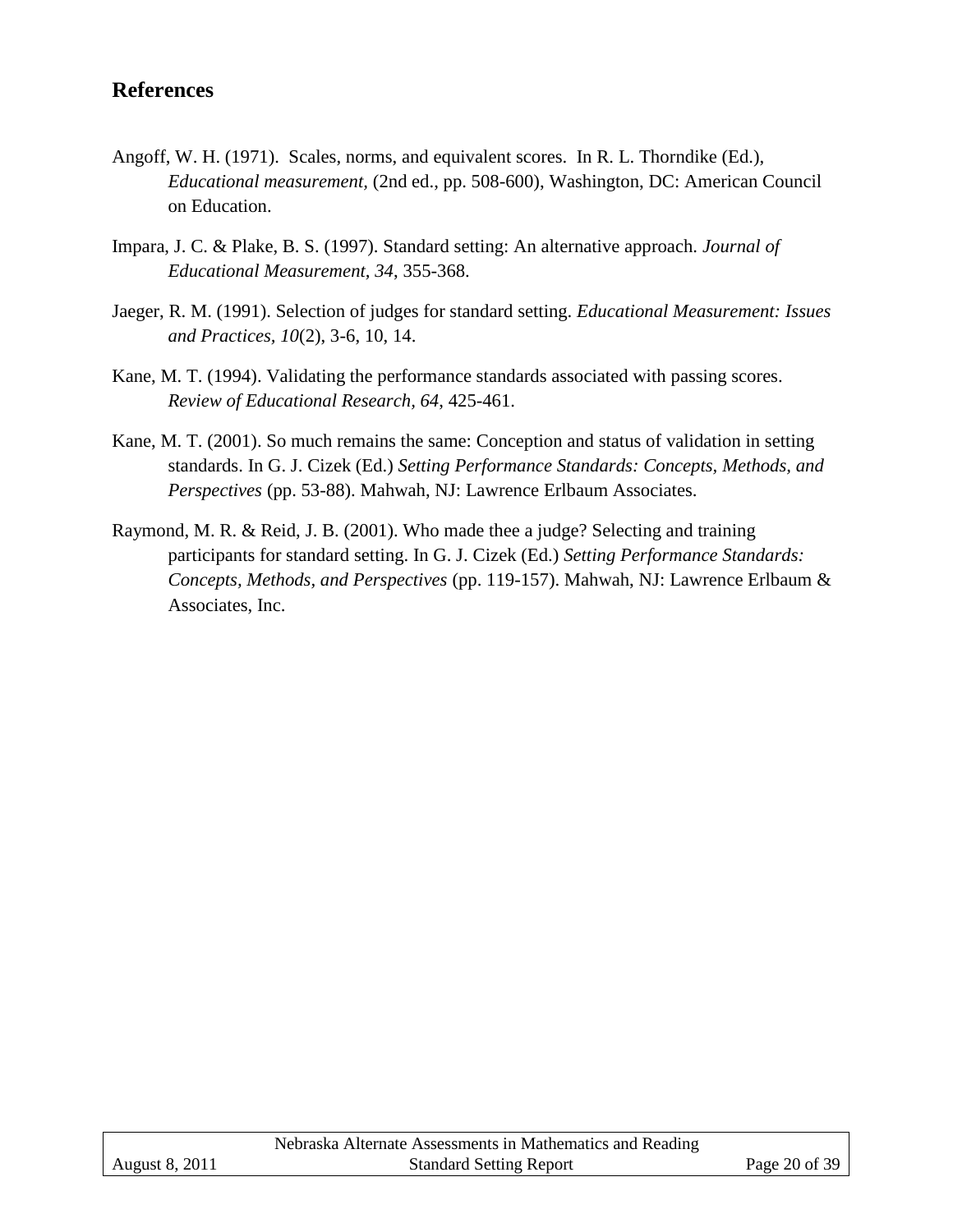# <span id="page-20-0"></span>**Appendix A: NeSA-AAM Recommended Performance Level Descriptors**

The recommended NeSA-AAM PLDs are presented in this appendix by grade.

|                | Nebraska Alternate Assessments in Mathematics and Reading |               |
|----------------|-----------------------------------------------------------|---------------|
| August 8, 2011 | <b>Standard Setting Report</b>                            | Page 21 of 39 |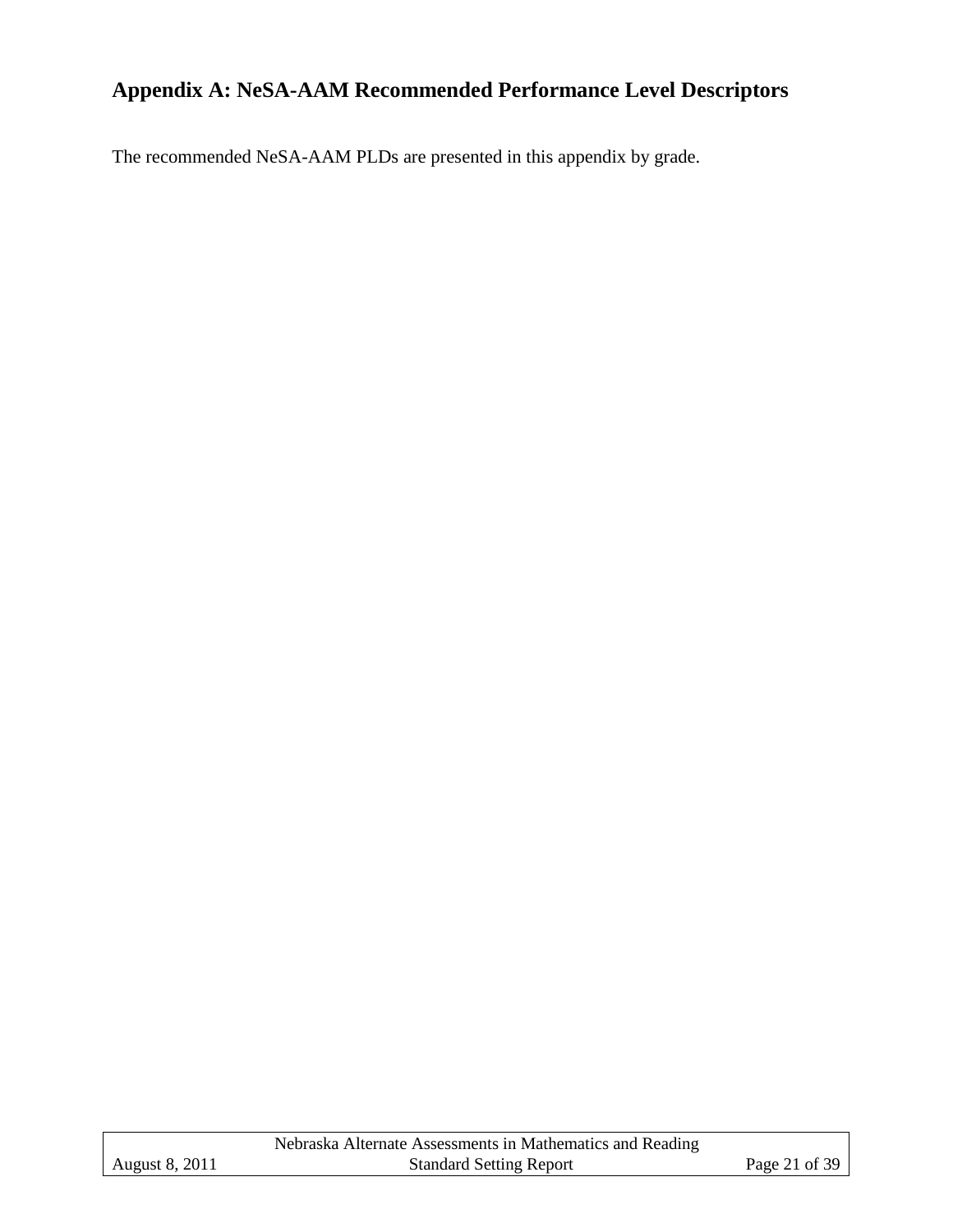| Nebraska State Accountability Alternate Assessment of Mathematics (NeSA-AAM)                                                                                                                                                                                                                                                                                                                                                                                                                                                                                                                                                                                                                                                                                                                               |                                                                                                                                                                                                                                                                                                                                                                                                                                                                                                                                                                                                                                                                                                                                                                                                                                                                                                                                                                                                                                                                                                              |                                                                                                                                                                                                                                                                                                                                                                                                                                                                                                                                                                                                                                                                                                                                                                                                                                                                                                                                                                                                                                                                                                                                                                                                                                                                                           |  |  |  |
|------------------------------------------------------------------------------------------------------------------------------------------------------------------------------------------------------------------------------------------------------------------------------------------------------------------------------------------------------------------------------------------------------------------------------------------------------------------------------------------------------------------------------------------------------------------------------------------------------------------------------------------------------------------------------------------------------------------------------------------------------------------------------------------------------------|--------------------------------------------------------------------------------------------------------------------------------------------------------------------------------------------------------------------------------------------------------------------------------------------------------------------------------------------------------------------------------------------------------------------------------------------------------------------------------------------------------------------------------------------------------------------------------------------------------------------------------------------------------------------------------------------------------------------------------------------------------------------------------------------------------------------------------------------------------------------------------------------------------------------------------------------------------------------------------------------------------------------------------------------------------------------------------------------------------------|-------------------------------------------------------------------------------------------------------------------------------------------------------------------------------------------------------------------------------------------------------------------------------------------------------------------------------------------------------------------------------------------------------------------------------------------------------------------------------------------------------------------------------------------------------------------------------------------------------------------------------------------------------------------------------------------------------------------------------------------------------------------------------------------------------------------------------------------------------------------------------------------------------------------------------------------------------------------------------------------------------------------------------------------------------------------------------------------------------------------------------------------------------------------------------------------------------------------------------------------------------------------------------------------|--|--|--|
| Performance Level Descriptor, Grade 3                                                                                                                                                                                                                                                                                                                                                                                                                                                                                                                                                                                                                                                                                                                                                                      |                                                                                                                                                                                                                                                                                                                                                                                                                                                                                                                                                                                                                                                                                                                                                                                                                                                                                                                                                                                                                                                                                                              |                                                                                                                                                                                                                                                                                                                                                                                                                                                                                                                                                                                                                                                                                                                                                                                                                                                                                                                                                                                                                                                                                                                                                                                                                                                                                           |  |  |  |
| <b>Below the Standards</b>                                                                                                                                                                                                                                                                                                                                                                                                                                                                                                                                                                                                                                                                                                                                                                                 | <b>Meets the Standards</b>                                                                                                                                                                                                                                                                                                                                                                                                                                                                                                                                                                                                                                                                                                                                                                                                                                                                                                                                                                                                                                                                                   | <b>Exceeds the Standards</b>                                                                                                                                                                                                                                                                                                                                                                                                                                                                                                                                                                                                                                                                                                                                                                                                                                                                                                                                                                                                                                                                                                                                                                                                                                                              |  |  |  |
| Using their primary mode of communication,<br>appropriate supports, and accommodations, the student<br>demonstrates a basic level of understanding of<br>extended grade-level mathematics skills and concepts.<br>Inaccuracies may interfere with conceptual<br>understanding. The student may require frequent<br>prompting in order to complete a task. Using only one<br>strategy, the student may be able to:<br>Identify whole numbers 0-9.<br>$\bullet$<br>Represent up to 6 objects in equal-sized groups.<br>$\bullet$<br>Identify a circle<br>$\bullet$<br>Identify one basic tool for measuring time.<br>$\bullet$<br>Identify simple non-numeric patterns.<br>$\bullet$<br>Match addition problems with pictures using<br>$\bullet$<br>whole numbers 0-5.<br>Identify a bar graph.<br>$\bullet$ | Using their primary mode of communication,<br>appropriate supports, and accommodations, the student<br>demonstrates a consistent understanding of extended<br>grade-level mathematics skills and concepts. The<br>student may require minimal prompting in order to<br>complete a task. Inaccuracies that do not interfere with<br>conceptual understanding may be present. Using a<br>variety of strategies, the student can:<br>Compare and order whole numbers 0-9.<br>$\bullet$<br>Represent up to 10 objects in equal-sized groups.<br>$\bullet$<br>Identify a square.<br>Identify at two or more basic tools for measuring<br>$\bullet$<br>time.<br>Compare and order two objects by length.<br>$\bullet$<br>Extend simple non-numeric $(a/b)$ patterns.<br>$\bullet$<br>Match subtraction problems with pictures using<br>$\bullet$<br>whole numbers 0-5.<br>Solve simple single-digit equations involving<br>addition and subtraction with sums and differences<br>$0-5.$<br>Represent and interpret bar graphs (up to two<br>$\bullet$<br>bars).<br>Identify a point on a number line.<br>$\bullet$ | Using their primary mode of communication,<br>appropriate supports, and accommodations, the student<br>exceeds the expectation by demonstrating independent<br>and consistent understanding of extended grade-level<br>mathematics skills and concepts. The student typically<br>requires minimal or no prompting in order to complete<br>a task. Inaccuracies that do not interfere with<br>conceptual understanding are rarely present. Using a<br>variety of strategies, the student can:<br>Identify, compare, and order whole numbers 0-15.<br>$\bullet$<br>Recognize one-half as part of a whole/set.<br>$\bullet$<br>Represent up to 15 objects in equal-sized groups.<br>$\bullet$<br>Identify a triangle.<br>$\bullet$<br>Identify the time using one measuring tool.<br>$\bullet$<br>Compare and order three objects by length.<br>$\bullet$<br>Extend non-numeric $(a/b/c)$ patterns.<br>$\bullet$<br>Match addition and subtraction problems with<br>$\bullet$<br>pictures using whole numbers 0-9.<br>Solve simple single-digit equations involving<br>$\bullet$<br>addition and subtraction with sums and differences<br>$0-9.$<br>Represent and interpret bar graphs (three or more<br>$\bullet$<br>bars).<br>Identify the distance between two points on a<br>number line |  |  |  |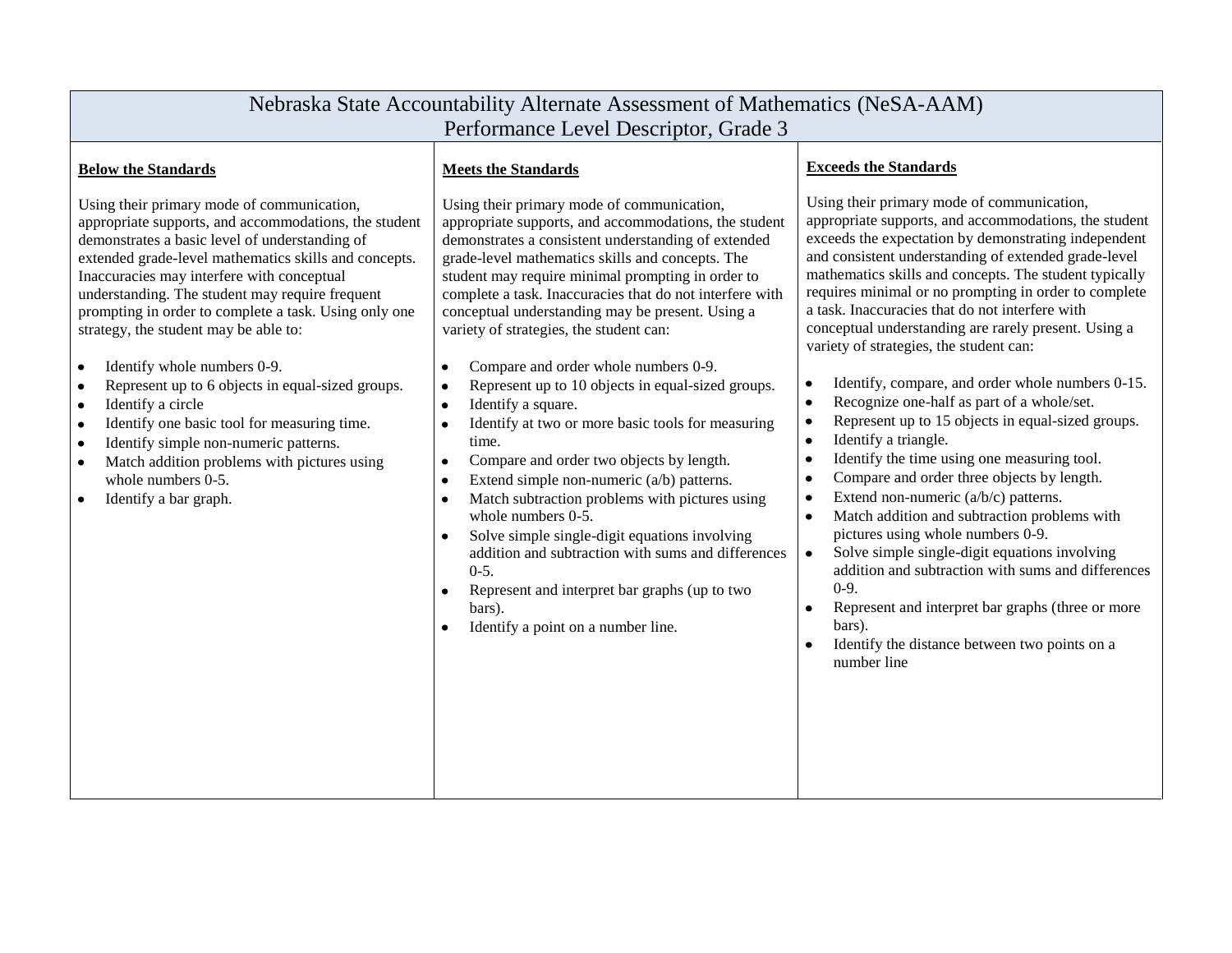| Nebraska State Accountability Alternate Assessment of Mathematics (NeSA-AAM)<br>Performance Level Descriptor, Grade 4                                                                                                                                                                                                                                                                                                                                                                                                                                                                                                                                                                                           |                                                                                                                                                                                                                                                                                                                                                                                                                                                                                                                                                                                                                                                                                                                                                                                                                           |                                                                                                                                                                                                                                                                                                                                                                                                                                                                                                                                                                                                                                                                                                                                                                                                       |  |  |
|-----------------------------------------------------------------------------------------------------------------------------------------------------------------------------------------------------------------------------------------------------------------------------------------------------------------------------------------------------------------------------------------------------------------------------------------------------------------------------------------------------------------------------------------------------------------------------------------------------------------------------------------------------------------------------------------------------------------|---------------------------------------------------------------------------------------------------------------------------------------------------------------------------------------------------------------------------------------------------------------------------------------------------------------------------------------------------------------------------------------------------------------------------------------------------------------------------------------------------------------------------------------------------------------------------------------------------------------------------------------------------------------------------------------------------------------------------------------------------------------------------------------------------------------------------|-------------------------------------------------------------------------------------------------------------------------------------------------------------------------------------------------------------------------------------------------------------------------------------------------------------------------------------------------------------------------------------------------------------------------------------------------------------------------------------------------------------------------------------------------------------------------------------------------------------------------------------------------------------------------------------------------------------------------------------------------------------------------------------------------------|--|--|
| <b>Below the Standards</b>                                                                                                                                                                                                                                                                                                                                                                                                                                                                                                                                                                                                                                                                                      | <b>Meets the Standards</b>                                                                                                                                                                                                                                                                                                                                                                                                                                                                                                                                                                                                                                                                                                                                                                                                | <b>Exceeds the Standards</b>                                                                                                                                                                                                                                                                                                                                                                                                                                                                                                                                                                                                                                                                                                                                                                          |  |  |
| Using their primary mode of communication,<br>appropriate supports, and accommodations, the<br>student demonstrates a basic level of understanding<br>of extended grade-level mathematics skills and<br>concepts. Inaccuracies may interfere with<br>conceptual understanding. The student may require<br>frequent prompting in order to complete a task.<br>Using only one strategy, the student may be able<br>$\alpha$ :                                                                                                                                                                                                                                                                                     | Using their primary mode of communication, appropriate<br>supports, and accommodations, the student demonstrates<br>a consistent understanding of extended grade-level<br>mathematics skills and concepts. The student may require<br>minimal prompting in order to complete a task.<br>Inaccuracies that do not interfere with conceptual<br>understanding may be present. Using a variety of<br>strategies, the student can:                                                                                                                                                                                                                                                                                                                                                                                            | Using their primary mode of communication, appropriate<br>supports, and accommodations, the student exceeds the<br>expectation by demonstrating independent and consistent<br>understanding of extended grade-level mathematics skills<br>and concepts. The student typically requires minimal or no<br>prompting in order to complete a task. Inaccuracies that do<br>not interfere with conceptual understanding are rarely<br>present. Using a variety of strategies, the student can:                                                                                                                                                                                                                                                                                                             |  |  |
| Identify which group is more or less $(0-10)$<br>$\bullet$<br>without symbols<br>Recognize halves of a whole.<br>$\bullet$<br>Represent up to 10 objects in equal groups.<br>$\bullet$<br>Solve single-digit addition problems with 0-9.<br>$\bullet$<br>Choose appropriate symbol (addition or<br>$\bullet$<br>subtraction) for a given illustration.<br>Identify a triangle and rectangle.<br>$\bullet$<br>Identify a point on a number line $(0-20)$ .<br>$\bullet$<br>Identify time from at least one measuring tool.<br>$\bullet$<br>Select the appropriate tool for measuring<br>$\bullet$<br>length and compare/order two or more objects<br>by length.<br>Match a bar graph to given data.<br>$\bullet$ | Identify and order whole numbers 0-20.<br>$\bullet$<br>Recognize models of equivalent fractions 1/2, whole.<br>Represent up to 20 objects in equal groups.<br>$\bullet$<br>Choose appropriate number sentence (using<br>illustrations) and solve addition and subtraction<br>problems with sums and differences 0-9.<br>Identify the number of angles/corners in a triangle<br>$\bullet$<br>and rectangle.<br>Recognize lines that meet and do not meet<br>$\bullet$<br>(vocabulary of parallel and intersecting not required)<br>Identify the distance between two points on a number<br>$\bullet$<br>line when all points are given $(0-20)$ .<br>Tell time to the hour using an analog clock.<br>Measure the length of an object using non-standard<br>$\bullet$<br>units.<br>Compare data on bar graphs.<br>$\bullet$ | Compare whole numbers 0-20.<br>Recognize models of equivalent fractions $\frac{1}{2}$ , whole<br>regardless of orientation.<br>Represent and add numbers up to 20 in equal-sized<br>groups to explain multiplication and division.<br>Solve double-digit plus single-digit addition problems<br>without regrouping.<br>Choose appropriate number sentence for a word<br>problem with no illustrations.<br>Identify the number of angles/corners/sides in a<br>triangle and rectangle.<br>Identify the distance between two points on a number<br>line when all points are <u>not</u> given $(0-20)$ .<br>Tell time to the nearest half hour.<br>$\bullet$<br>Select and apply the appropriate tool for measuring<br>length, capacity/volume and weight.<br>Interpret data on bar graphs.<br>$\bullet$ |  |  |

|        | Alternate<br>- 1 N<br>vebraska<br>ıdıng<br>ssments<br>Mathematic:<br>and<br>$\Lambda$ ccoc<br>Asse<br>$\mathcal{A}$ |                               |  |
|--------|---------------------------------------------------------------------------------------------------------------------|-------------------------------|--|
| August | Repor<br>Standard                                                                                                   | $\sim$<br>- -<br>Page<br>า ot |  |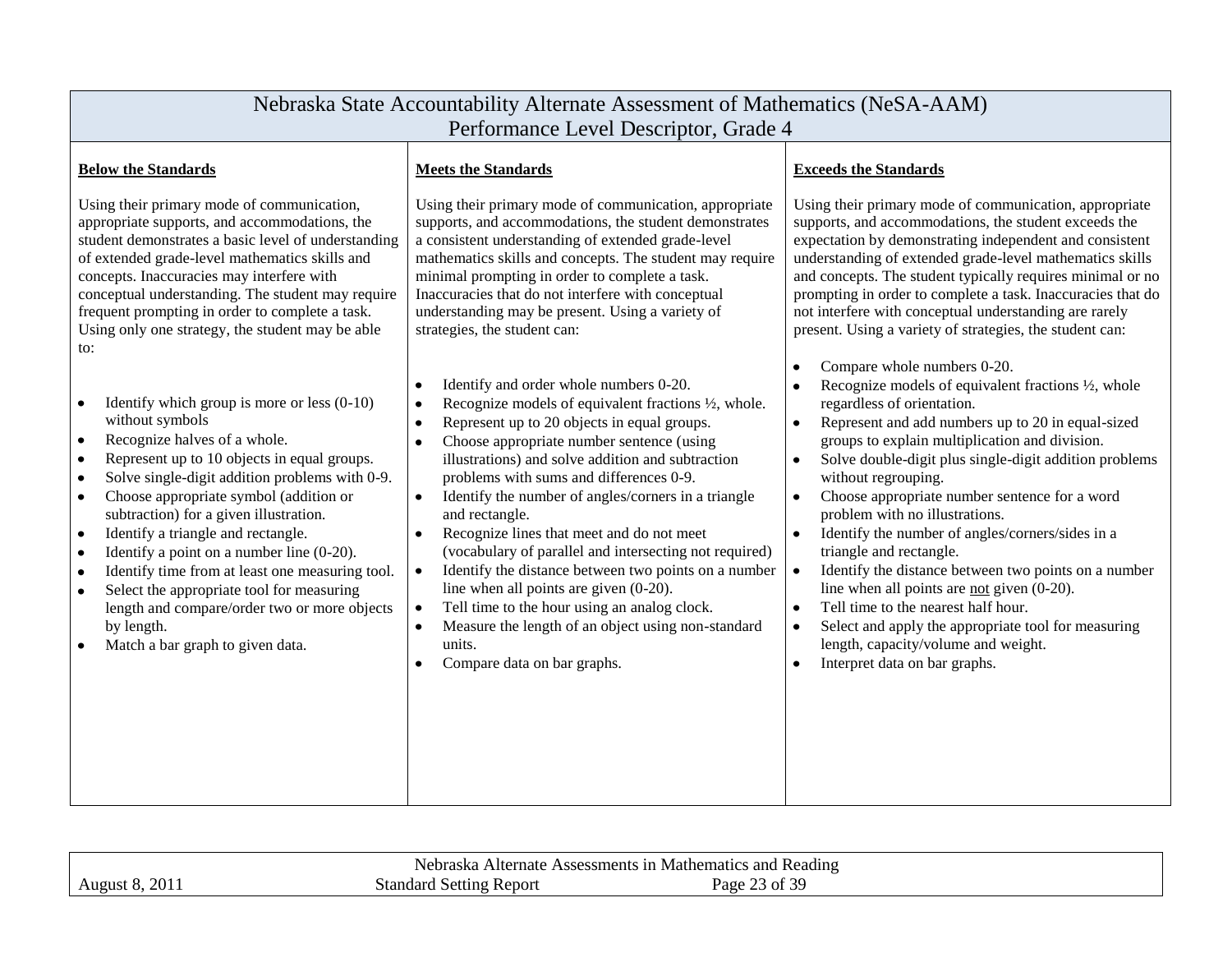| Nebraska State Accountability Alternate Assessment of Mathematics (NeSA-AAM)<br>Performance Level Descriptor, Grade 5                                                                                                                                                                                                                                                                                                                                                                                                                                                                                                                                                                                                                                                                                                                                                                                                                                                                                                                                                                                                                                                                                                                                                           |                                                                                                                                                                                                                                                                                                                                                                                                                                                                                                                                                                                                                                                                                                                                                                                                                                                                                                                                                                                                                                                                                                                                                                                                                                                                                                                              |                                                                                                                                                                                                                                                                                                                                                                                                                                                                                                                                                                                                                                                                                                                                                                                                                                                                                                                                                                                                                                                                                                                                                 |  |
|---------------------------------------------------------------------------------------------------------------------------------------------------------------------------------------------------------------------------------------------------------------------------------------------------------------------------------------------------------------------------------------------------------------------------------------------------------------------------------------------------------------------------------------------------------------------------------------------------------------------------------------------------------------------------------------------------------------------------------------------------------------------------------------------------------------------------------------------------------------------------------------------------------------------------------------------------------------------------------------------------------------------------------------------------------------------------------------------------------------------------------------------------------------------------------------------------------------------------------------------------------------------------------|------------------------------------------------------------------------------------------------------------------------------------------------------------------------------------------------------------------------------------------------------------------------------------------------------------------------------------------------------------------------------------------------------------------------------------------------------------------------------------------------------------------------------------------------------------------------------------------------------------------------------------------------------------------------------------------------------------------------------------------------------------------------------------------------------------------------------------------------------------------------------------------------------------------------------------------------------------------------------------------------------------------------------------------------------------------------------------------------------------------------------------------------------------------------------------------------------------------------------------------------------------------------------------------------------------------------------|-------------------------------------------------------------------------------------------------------------------------------------------------------------------------------------------------------------------------------------------------------------------------------------------------------------------------------------------------------------------------------------------------------------------------------------------------------------------------------------------------------------------------------------------------------------------------------------------------------------------------------------------------------------------------------------------------------------------------------------------------------------------------------------------------------------------------------------------------------------------------------------------------------------------------------------------------------------------------------------------------------------------------------------------------------------------------------------------------------------------------------------------------|--|
| <b>Below the Standards</b><br>Using their primary mode of communication, appropriate<br>supports, and accommodations, the student demonstrates a<br>basic level of understanding of extended grade-level<br>mathematics skills and concepts. Inaccuracies may<br>interfere with conceptual understanding. The student may<br>require frequent prompting in order to complete a task.<br>Using only one strategy, the student may be able to:<br>Compare and order whole numbers 0-20.<br>$\bullet$<br>Identify equivalent representations of whole single-<br>$\bullet$<br>digit numbers.<br>Match models of equivalent fractions of $(\frac{1}{2}, \text{whole})$ .<br>$\bullet$<br>Solve double-digit by single-digit addition problems<br>$\bullet$<br>without regrouping.<br>Multiply single digits (0's,1's).<br>$\bullet$<br>Choose appropriate number sentence for a word<br>$\bullet$<br>problem with illustrations<br>Given a point on a number line, can round to the<br>$\bullet$<br>nearest tens.<br>Identify attributes of triangles and rectangles.<br>$\bullet$<br>Identify customary tools for measuring length.<br>$\bullet$<br>Compare data in bar graphs.<br>$\bullet$<br>Identify the missing number in an addition equation<br>$\bullet$<br>using visuals. | <b>Meets the Standards</b><br>Using their primary mode of communication, appropriate<br>supports, and accommodations, the student demonstrates a<br>consistent understanding of extended grade-level<br>mathematics skills and concepts. The student may require<br>minimal prompting in order to complete a task.<br>Inaccuracies that do not interfere with conceptual<br>understanding may be present. Using a variety of<br>strategies, the student can:<br>Compare and order whole numbers 0-30.<br>$\bullet$<br>Identify equivalent representations of whole double-<br>$\bullet$<br>digit numbers.<br>Match models of equivalent fractions of $(1/4, 1/2, 1/4)$<br>$\bullet$<br>whole).<br>Identify even and odd numbers to 10<br>$\bullet$<br>Round to the nearest tens.<br>$\bullet$<br>Solve double-digit by double-digit addition and<br>$\bullet$<br>subtraction problems without regrouping.<br>Multiply single digits $(0's, 1's, 2's, 5's)$ .<br>$\bullet$<br>Select the appropriate operation $(+, -)$ to solve a story<br>$\bullet$<br>problem.<br>Identify attributes of simple polygons and circles.<br>$\bullet$<br>Identify customary units for measuring length.<br>$\bullet$<br>Interpret bar graphs<br>$\bullet$<br>Given the value of a variable, solve a simple addition<br>$\bullet$<br>equation. | <b>Exceeds the Standards</b><br>Using their primary mode of communication,<br>appropriate supports, and accommodations, the<br>student exceeds the expectation by demonstrating<br>independent and consistent understanding of<br>extended grade-level mathematics skills and<br>concepts. The student typically requires minimal<br>or no prompting in order to complete a task.<br>Inaccuracies that do not interfere with conceptual<br>understanding are rarely present. Using a variety<br>of strategies, the student can:<br>Compare and order whole numbers 0-50.<br>$\bullet$<br>Match models of equivalent fractions of<br>$(\frac{1}{4}, \frac{1}{3}, \frac{1}{2}, \text{whole}).$<br>Identify even and odd numbers to 20Solve<br>$\bullet$<br>addition and subtraction problems (including<br>story problems) with regrouping.<br>Multiply single digits $(0-5)$ that result in<br>whole number products.<br>Apply estimation of sums to the nearest tens.<br>Use tools to measure customary length.<br>$\bullet$<br>Interpret circle graphs.<br>$\bullet$<br>Given the value of a variable, solve a simple<br>subtraction equation. |  |

| Mathematics<br>.Iternate<br>Assessments 1n<br>-anc<br>. Reading<br>Nebra<br>ិ ស<br>- 11 1 |                              |                                   |  |
|-------------------------------------------------------------------------------------------|------------------------------|-----------------------------------|--|
| 201<br>August                                                                             | Standard<br>Repor<br>Setting | $\gamma$<br>Ряое<br>$\sim$<br>. . |  |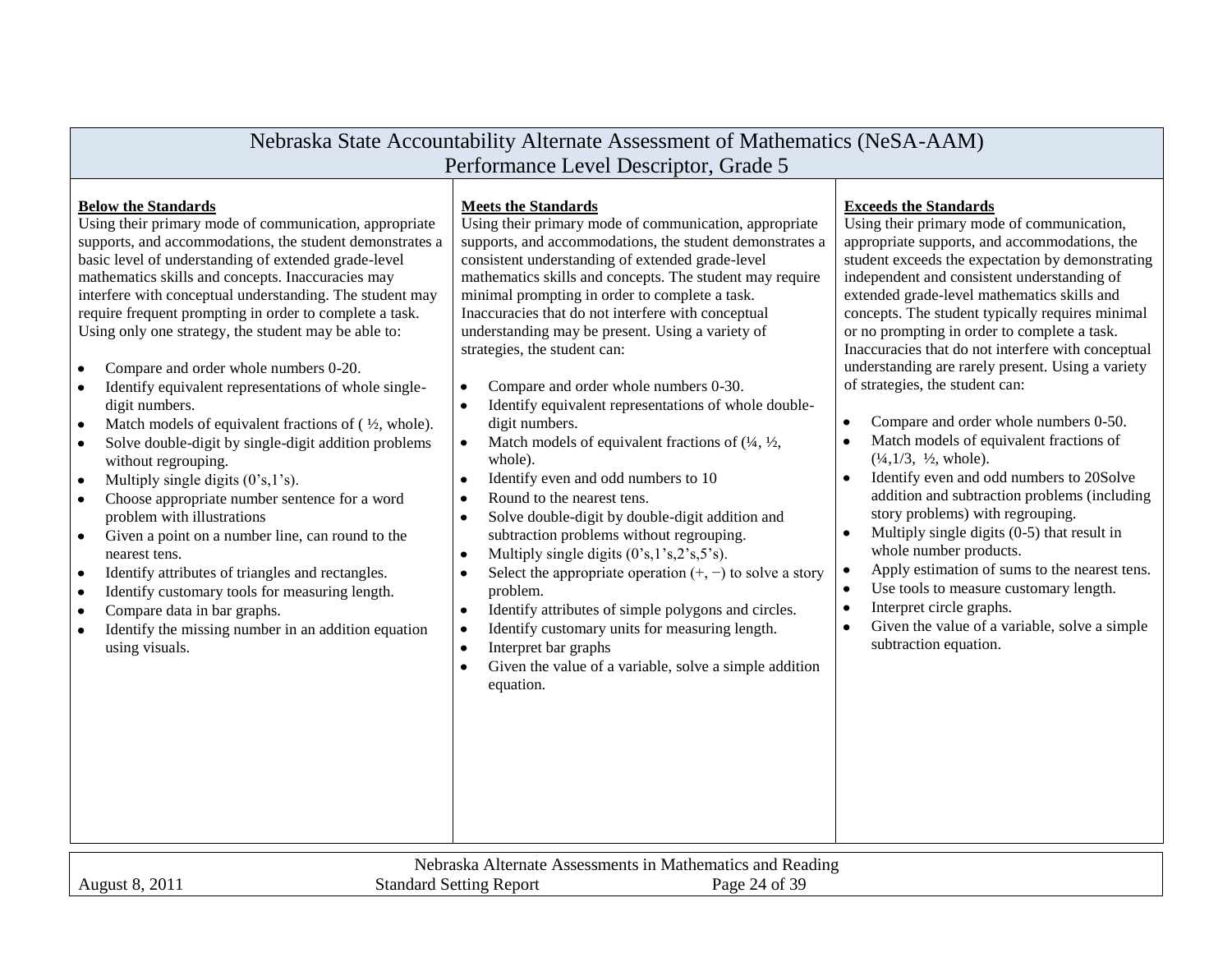| Nebraska State Accountability Alternate Assessment of Mathematics (NeSA-AAM)<br>Performance Level Descriptor, Grade 6                                                                                                                                                                                                                                                                                                                                                                                                                                                                                                                                                                                                                                                                                                                                                                                  |                                                                                                                                                                                                                                                                                                                                                                                                                                                                                                                                                                                                                                                                                                                                                                                                                                                                                                                                                                                                                                                                                                                                                                                                                                                                                                                                                        |                                                                                                                                                                                                                                                                                                                                                                                                                                                                                                                                                                                                                                                                                                                                                                                                                                                                                                                                                                                                                                                                                                                                                 |  |  |
|--------------------------------------------------------------------------------------------------------------------------------------------------------------------------------------------------------------------------------------------------------------------------------------------------------------------------------------------------------------------------------------------------------------------------------------------------------------------------------------------------------------------------------------------------------------------------------------------------------------------------------------------------------------------------------------------------------------------------------------------------------------------------------------------------------------------------------------------------------------------------------------------------------|--------------------------------------------------------------------------------------------------------------------------------------------------------------------------------------------------------------------------------------------------------------------------------------------------------------------------------------------------------------------------------------------------------------------------------------------------------------------------------------------------------------------------------------------------------------------------------------------------------------------------------------------------------------------------------------------------------------------------------------------------------------------------------------------------------------------------------------------------------------------------------------------------------------------------------------------------------------------------------------------------------------------------------------------------------------------------------------------------------------------------------------------------------------------------------------------------------------------------------------------------------------------------------------------------------------------------------------------------------|-------------------------------------------------------------------------------------------------------------------------------------------------------------------------------------------------------------------------------------------------------------------------------------------------------------------------------------------------------------------------------------------------------------------------------------------------------------------------------------------------------------------------------------------------------------------------------------------------------------------------------------------------------------------------------------------------------------------------------------------------------------------------------------------------------------------------------------------------------------------------------------------------------------------------------------------------------------------------------------------------------------------------------------------------------------------------------------------------------------------------------------------------|--|--|
| <b>Below the Standards</b>                                                                                                                                                                                                                                                                                                                                                                                                                                                                                                                                                                                                                                                                                                                                                                                                                                                                             | <b>Meets the Standards</b>                                                                                                                                                                                                                                                                                                                                                                                                                                                                                                                                                                                                                                                                                                                                                                                                                                                                                                                                                                                                                                                                                                                                                                                                                                                                                                                             | <b>Exceeds the Standards</b>                                                                                                                                                                                                                                                                                                                                                                                                                                                                                                                                                                                                                                                                                                                                                                                                                                                                                                                                                                                                                                                                                                                    |  |  |
| Using their primary mode of communication, appropriate<br>supports, and accommodations, the student demonstrates a<br>basic level of understanding of extended grade-level<br>mathematics skills and concepts. Inaccuracies may<br>interfere with conceptual understanding. The student may<br>require frequent prompting in order to complete a task.<br>Using only one strategy, the student may be able to:<br>Add and subtract positive whole numbers.<br>Identify halves, thirds, and fourths from a whole<br>using drawings or manipulatives.<br>Recognize coins and their values.<br>$\bullet$<br>Recognizes a variable in an equation.<br>Round to the nearest 10.<br>$\bullet$<br>Identify parenthesis and commutative property.<br>٠<br>Identify perimeter and area of a simple polygon<br>on a 4 x 4 grid.<br>Recognize bar and circle graphs.<br>Compare and order whole numbers up to 30. | Using their primary mode of communication, appropriate<br>supports, and accommodations, the student demonstrates a<br>consistent understanding of extended grade-level<br>mathematics skills and concepts. The student may require<br>minimal prompting in order to complete a task.<br>Inaccuracies that do not interfere with conceptual<br>understanding may be present. Using a variety of<br>strategies, the student can:<br>Multiply positive single-digit whole numbers.<br>Subtract halves, thirds, and fourths from a whole<br>$\bullet$<br>using drawings or manipulatives.<br>Determine two ways to combine coins up to \$1.00.<br>$\bullet$<br>Recognize decimal representations of money.<br>$\bullet$<br>Select the appropriate operation $(+, -, x, \ell)$ when<br>$\bullet$<br>problem solving.<br>Apply estimation to sums and differences to the<br>$\bullet$<br>nearest 10.<br>Identify the purpose of parenthesis in the order of<br>$\bullet$<br>operations.<br>Interpret data using a variety of visual and numerical<br>$\bullet$<br>representations (i.e., circle graphs, mode, probability)<br>Determine the perimeter of a simple polygon and area<br>of a square.<br>Use a symbol to represent a numeric value in a simple<br>equation.<br>Compare and order whole numbers up to 40 and<br>identify factorization up to 20. | Using their primary mode of communication,<br>appropriate supports, and accommodations, the<br>student exceeds the expectation by demonstrating<br>independent and consistent understanding of<br>extended grade-level mathematics skills and<br>concepts. The student typically requires minimal<br>or no prompting in order to complete a task.<br>Inaccuracies that do not interfere with conceptual<br>understanding are rarely present. Using a variety<br>of strategies, the student can:<br>Divide positive whole numbers.<br>Add and subtract halves, thirds, and<br>fourths with like denominators using<br>drawings or manipulatives.<br>Add and subtract money amounts.<br>Solve simple equations with parenthesis<br>$\bullet$<br>or with commutative properties.<br>Select the appropriate operation $(+, -, x)$<br>and solve a story problem.<br>Apply estimation to products to the<br>$\bullet$<br>nearest 10.<br>Interpret data using a variety of graphs.<br>$\bullet$<br>Find the median for a set of ordered<br>$\bullet$<br>data.<br>Determine the area of a rectangle.<br>$\bullet$<br>Compare and order simple percents. |  |  |

| Nebraska Alternate Assessments in Mathematics and Reading |                                |               |  |
|-----------------------------------------------------------|--------------------------------|---------------|--|
| <b>August 8, 2011</b>                                     | <b>Standard Setting Report</b> | Page 25 of 39 |  |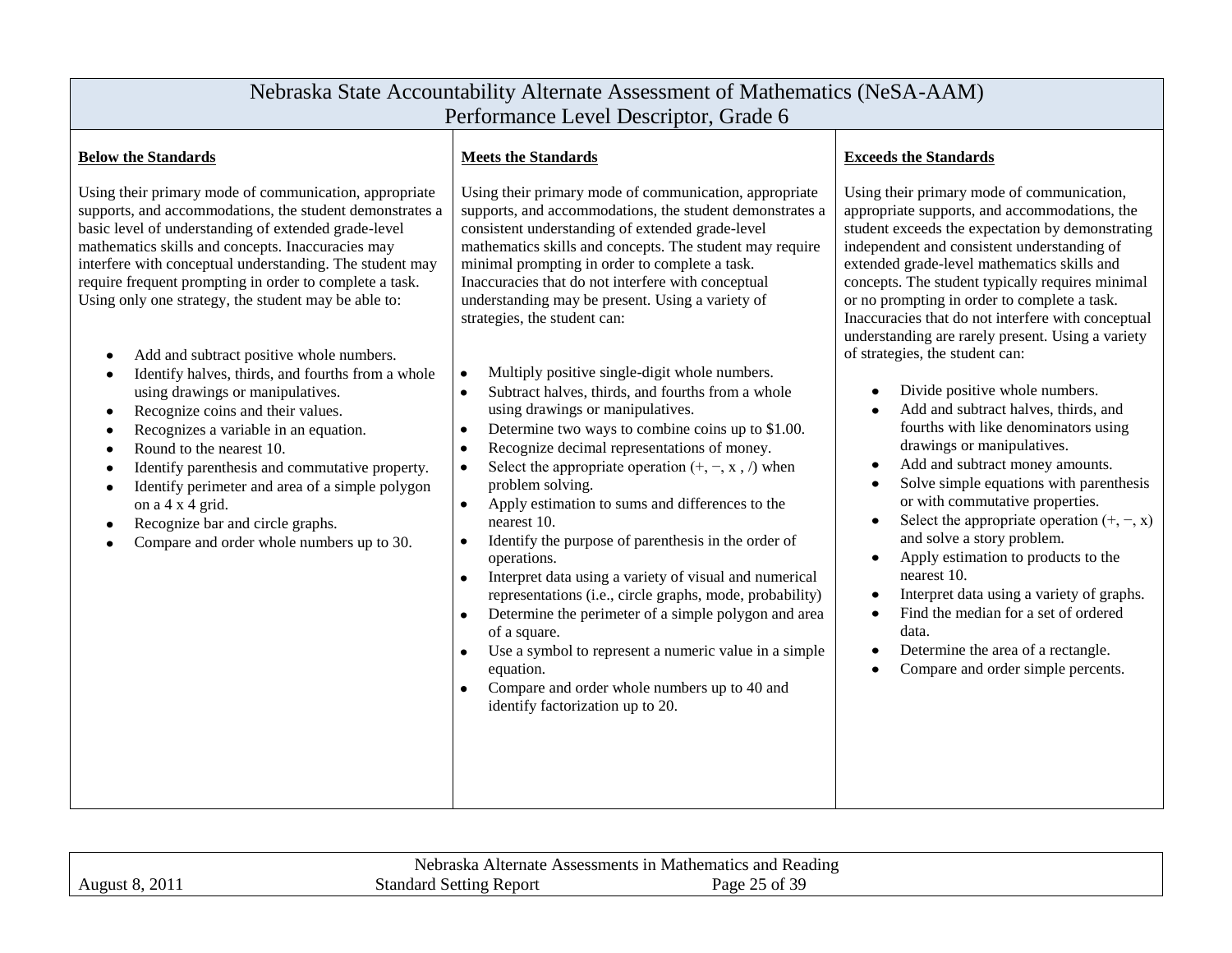|                                                                                                                                                                                                                                                                                                                                                                                                                                                                                                                                                                                                                                                                                                                                                                                                                                                                        | Nebraska State Accountability Alternate Assessment of Mathematics (NeSA-AAM)<br>Performance Level Descriptor, Grade 7                                                                                                                                                                                                                                                                                                                                                                                                                                                                                                                                                                                                                                                                                                                                                                                                                                                                                                                                                                                                                                                                                                                                                                                                                                                                                                                                                     |                                                                                                                                                                                                                                                                                                                                                                                                                                                                                                                                                                                                                                                                                                                                                                                                                                                                                                                                                          |  |  |  |
|------------------------------------------------------------------------------------------------------------------------------------------------------------------------------------------------------------------------------------------------------------------------------------------------------------------------------------------------------------------------------------------------------------------------------------------------------------------------------------------------------------------------------------------------------------------------------------------------------------------------------------------------------------------------------------------------------------------------------------------------------------------------------------------------------------------------------------------------------------------------|---------------------------------------------------------------------------------------------------------------------------------------------------------------------------------------------------------------------------------------------------------------------------------------------------------------------------------------------------------------------------------------------------------------------------------------------------------------------------------------------------------------------------------------------------------------------------------------------------------------------------------------------------------------------------------------------------------------------------------------------------------------------------------------------------------------------------------------------------------------------------------------------------------------------------------------------------------------------------------------------------------------------------------------------------------------------------------------------------------------------------------------------------------------------------------------------------------------------------------------------------------------------------------------------------------------------------------------------------------------------------------------------------------------------------------------------------------------------------|----------------------------------------------------------------------------------------------------------------------------------------------------------------------------------------------------------------------------------------------------------------------------------------------------------------------------------------------------------------------------------------------------------------------------------------------------------------------------------------------------------------------------------------------------------------------------------------------------------------------------------------------------------------------------------------------------------------------------------------------------------------------------------------------------------------------------------------------------------------------------------------------------------------------------------------------------------|--|--|--|
| <b>Below the Standards</b><br><b>Exceeds the Standards</b><br><b>Meets the Standards</b>                                                                                                                                                                                                                                                                                                                                                                                                                                                                                                                                                                                                                                                                                                                                                                               |                                                                                                                                                                                                                                                                                                                                                                                                                                                                                                                                                                                                                                                                                                                                                                                                                                                                                                                                                                                                                                                                                                                                                                                                                                                                                                                                                                                                                                                                           |                                                                                                                                                                                                                                                                                                                                                                                                                                                                                                                                                                                                                                                                                                                                                                                                                                                                                                                                                          |  |  |  |
| Using their primary mode of communication, appropriate<br>supports, and accommodations, the student demonstrates a<br>basic level of understanding of extended grade-level<br>mathematics skills and concepts. Inaccuracies may<br>interfere with conceptual understanding. The student may<br>require frequent prompting in order to complete a task.<br>Using only one strategy, the student may be able to:<br>Compare and order whole numbers up to 40.<br>Divide a group of manipulatives by a single<br>number.<br>Select the appropriate operation to solve an<br>$\bullet$<br>addition story problem.<br>Match basic shapes.<br>$\bullet$<br>Compare quantities using more than, less than, or<br>$\bullet$<br>equal to.<br>Uses manipulatives and/or tally marks to<br>$\bullet$<br>represent data.<br>Determine the probabilities of an impossible<br>event. | Using their primary mode of communication, appropriate<br>supports, and accommodations, the student demonstrates a<br>consistent understanding of extended grade-level<br>mathematics skills and concepts. The student may require<br>minimal prompting in order to complete a task.<br>Inaccuracies that do not interfere with conceptual<br>understanding may be present. Using a variety of<br>strategies, the student can:<br>Compare and order whole numbers up to 50 and<br>$\bullet$<br>simple percents.<br>Apply estimation to products to the nearest 10.<br>$\bullet$<br>Determine the area of a rectangle.<br>$\bullet$<br>Evaluate with respect to order of operations in<br>$\bullet$<br>addition, subtraction, and multiplication expressions<br>with parentheses.<br>Divide a positive two-digit number by a single digit<br>$\bullet$<br>number.<br>Select and apply appropriate operation to solve an<br>$\bullet$<br>addition or subtraction story problem.<br>Find the distance between two horizontal or two<br>$\bullet$<br>vertical points.<br>Identify congruent shapes.<br>$\bullet$<br>Given the value of a variable, evaluate a simple<br>$\bullet$<br>addition or subtraction expression.<br>Identify a correct simple inequality.<br>$\bullet$<br>Identify and interpret multiple types of visual<br>$\bullet$<br>representations or data sets.<br>Determine the probability of a given situation<br>$\bullet$<br>(always, sometimes, never). | Using their primary mode of communication,<br>appropriate supports, and accommodations,<br>the student exceeds the expectation by<br>demonstrating independent and consistent<br>understanding of extended grade-level<br>mathematics skills and concepts. The student<br>typically requires minimal or no prompting<br>in order to complete a task. Inaccuracies that<br>do not interfere with conceptual<br>understanding are rarely present. Using a<br>variety of strategies, the student can:<br>Select and apply the appropriate<br>$\bullet$<br>operation to solve a multiplication story<br>problem.<br>Match equivalent fractions and percents.<br>$\bullet$<br>Plot the location of an ordered pair on a<br>$\bullet$<br>$4 \times 4$ grid.<br>Solve one-step addition, subtraction, and<br>$\bullet$<br>multiplication equations.<br>Find the median for an uneven set of<br>$\bullet$<br>numbers.<br>Compare theoretical probabilities.<br>٠ |  |  |  |

| -<br>Alternate Assessments <sup>,</sup><br>and<br>. Reading<br>. Mathematics<br>. 1N<br>Nebraska |                                   |                            |  |
|--------------------------------------------------------------------------------------------------|-----------------------------------|----------------------------|--|
| 201<br>August                                                                                    | : Report<br>Setting<br>standard : | $\sim$<br>Page<br>, n<br>≺ |  |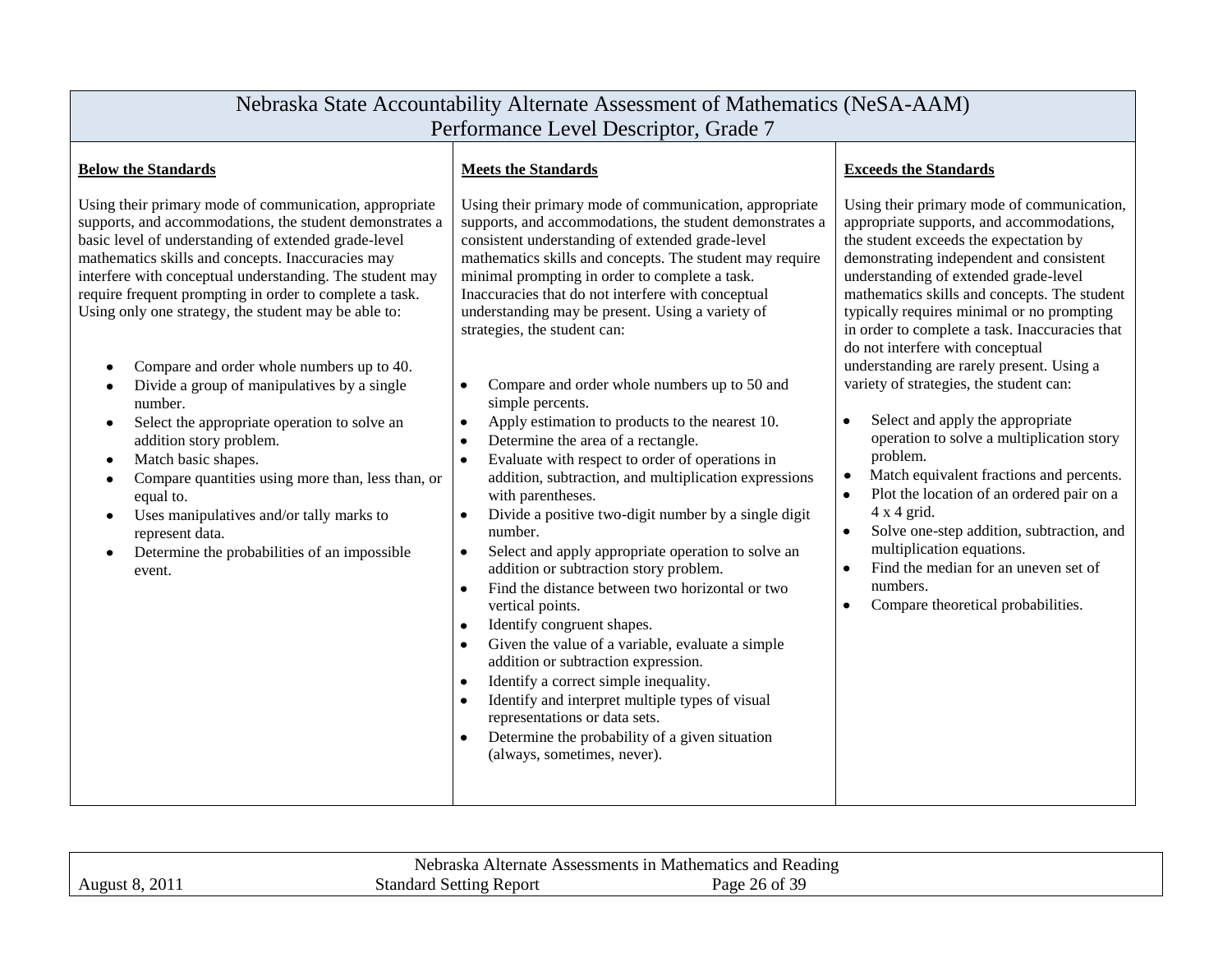| Nebraska State Accountability Alternate Assessment of Mathematics (NeSA-AAM)<br>Performance Level Descriptor, Grade 8                                                                                                                                                                                                                                                                                                                                                                                                                                                                                                                                                                                                                                                                                                                                                                                                                                                                                                                                         |                                                                                                                                                                                                                                                                                                                                                                                                                                                                                                                                                                                                                                                                                                                                                                                                                                                                                                                                                                                                                                                                                                                                                                                                |                                                                                                                                                                                                                                                                                                                                                                                                                                                                                                                                                                                                                                                                                                                                                                                                                                                                                                                                                                                                                                                                                                                                                                                                                                                                               |  |  |
|---------------------------------------------------------------------------------------------------------------------------------------------------------------------------------------------------------------------------------------------------------------------------------------------------------------------------------------------------------------------------------------------------------------------------------------------------------------------------------------------------------------------------------------------------------------------------------------------------------------------------------------------------------------------------------------------------------------------------------------------------------------------------------------------------------------------------------------------------------------------------------------------------------------------------------------------------------------------------------------------------------------------------------------------------------------|------------------------------------------------------------------------------------------------------------------------------------------------------------------------------------------------------------------------------------------------------------------------------------------------------------------------------------------------------------------------------------------------------------------------------------------------------------------------------------------------------------------------------------------------------------------------------------------------------------------------------------------------------------------------------------------------------------------------------------------------------------------------------------------------------------------------------------------------------------------------------------------------------------------------------------------------------------------------------------------------------------------------------------------------------------------------------------------------------------------------------------------------------------------------------------------------|-------------------------------------------------------------------------------------------------------------------------------------------------------------------------------------------------------------------------------------------------------------------------------------------------------------------------------------------------------------------------------------------------------------------------------------------------------------------------------------------------------------------------------------------------------------------------------------------------------------------------------------------------------------------------------------------------------------------------------------------------------------------------------------------------------------------------------------------------------------------------------------------------------------------------------------------------------------------------------------------------------------------------------------------------------------------------------------------------------------------------------------------------------------------------------------------------------------------------------------------------------------------------------|--|--|
| <b>Below the Standards</b><br>Using their primary mode of communication, appropriate<br>supports, and accommodations, the student demonstrates a<br>basic level of understanding of extended grade-level<br>mathematics skills and concepts. Inaccuracies may<br>interfere with conceptual understanding. The student may<br>require frequent prompting in order to complete a task.<br>Using only one strategy, the student may be able to:<br>$\bullet$ Compare and order integers 0 to 50<br>• Compute without regrouping and problem solve<br>using addition<br>• Apply estimation to nearest 10 on situation<br>involving addition<br>• Find lengths of horizontal and vertical sides of<br>geometric shapes on a coordinate grid in Q1<br>• Match congruent shapes<br>• Identify relationships of number sentences<br>• Solve one-step equations involving addition with<br>whole numbers<br>• Recognize accurate representations of data in a<br>circle graph, 2 category circle<br>• Find the median of an uneven number set of data<br>set of 3 or 5 | <b>Meets the Standards</b><br>Using their primary mode of communication, appropriate<br>supports, and accommodations, the student demonstrates a<br>consistent understanding of extended grade-level<br>mathematics skills and concepts. The student may require<br>minimal prompting in order to complete a task.<br>Inaccuracies that do not interfere with conceptual<br>understanding may be present. Using a variety of<br>strategies, the student can:<br>Compare and order integers -50 to 50<br>Compute decimals without regrouping<br>Select the appropriate operation or method when<br>problem solving<br>Use geometric properties to identify parallel<br>lines, right angles, congruent triangles, similar<br>shapes<br>Find lengths of horizontal and vertical sides of<br>geometric shapes on a coordinate grid<br>Identify relationships using simple algebraic<br>$\bullet$<br>expressions, number sentences, and a squared<br>number<br>Solve whole number one step equations,<br>including addition, subtraction, and<br>multiplication<br>Use sets of data to compare characteristics, find<br>median, and recognize accurate representations<br>of data in a circle graph | <b>Exceeds the Standards</b><br>Using their primary mode of communication,<br>appropriate supports, and accommodations,<br>the student exceeds the expectation by<br>demonstrating independent and consistent<br>understanding of extended grade-level<br>mathematics skills and concepts. The student<br>typically requires minimal or no prompting in<br>order to complete a task. Inaccuracies that do<br>not interfere with conceptual understanding<br>are rarely present. Using a variety of<br>strategies, the student can:<br>Compare and order integers<br>$\bullet$<br>Compute decimals with regrouping<br>Applying estimation to nearest 10 in<br>$\bullet$<br>story problems including addition and<br>subtraction<br>Identify and compare characteristics,<br>$\bullet$<br>properties and relationships of geometric<br>shapes<br>Apply appropriate procedures to<br>$\bullet$<br>determine measurements of missing<br>lengths in geometric shapes<br>• Create and use models of quantitative<br>relationships to solve one step equations<br>Compare characteristics, recognize<br>$\bullet$<br>accurate representations and find units of<br>central tendency for a set of data<br>Determine complementary events and<br>the probability of independent events |  |  |

| a Alternate Assessments in Mathematics and Reading.<br>Nebraska |                                |                                  |  |
|-----------------------------------------------------------------|--------------------------------|----------------------------------|--|
| 201.<br>August 8,                                               | <b>Standard Setting Report</b> | $27$ of $\overline{5}$ .<br>Page |  |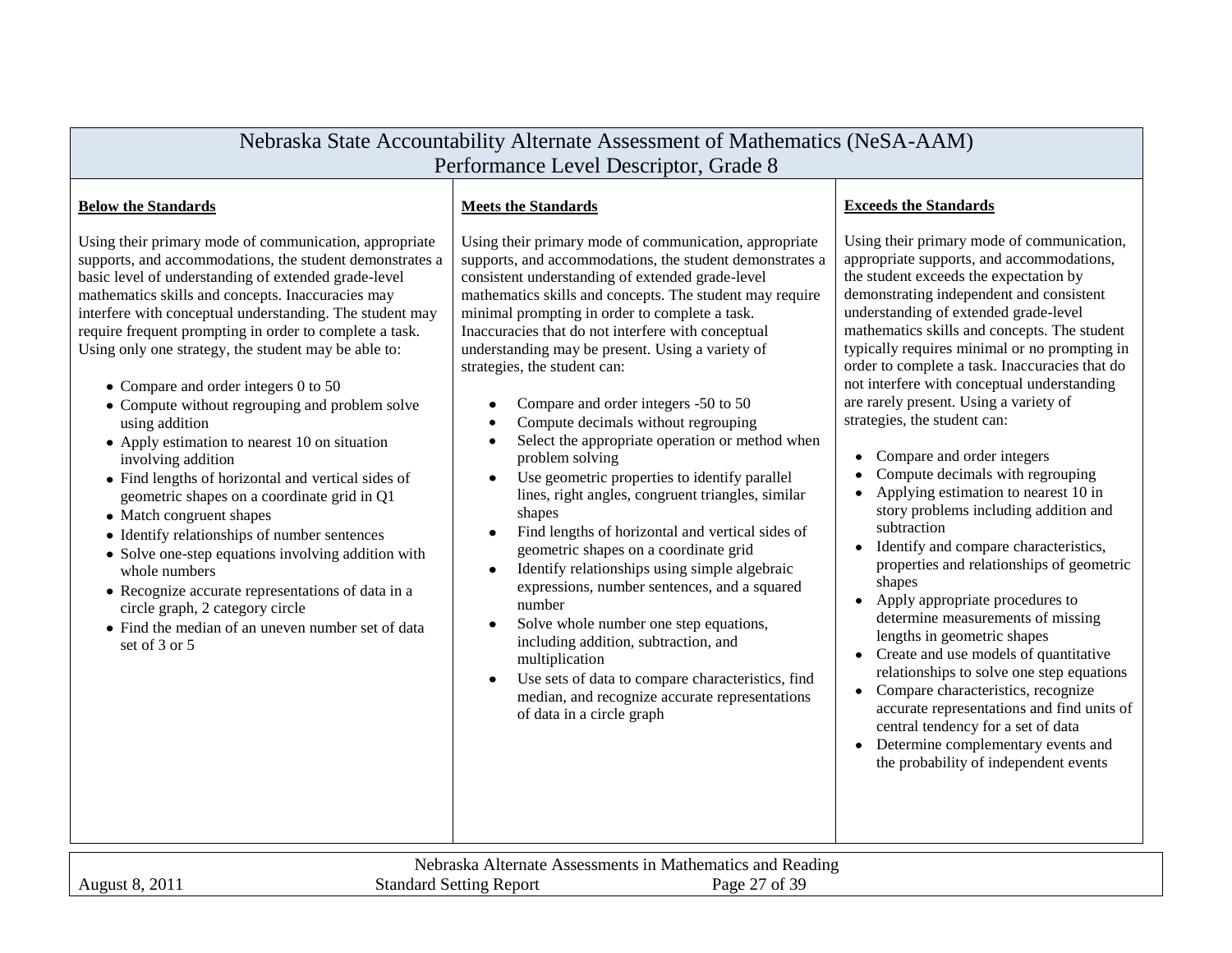| Nebraska State Accountability Alternate Assessment of Mathematics (NeSA-AAM)<br>Performance Level Descriptor, Grade 11                                                                                                                                                                                                                                                                                                                                                                                                                                                                                                                                                                                                                                                                                                                                                                                                                                                                                                                                                                                                           |                                                                                                                                                                                                                                                                                                                                                                                                                                                                                                                                                                                                                                                                                                                                                                                                                                                                                                                                                                                                                                                                                                                                                                                                                                                                                                                                                              |                                                                                                                                                                                                                                                                                                                                                                                                                                                                                                                                                                                                                                                                                                                                                                                                                                                                                                                      |  |
|----------------------------------------------------------------------------------------------------------------------------------------------------------------------------------------------------------------------------------------------------------------------------------------------------------------------------------------------------------------------------------------------------------------------------------------------------------------------------------------------------------------------------------------------------------------------------------------------------------------------------------------------------------------------------------------------------------------------------------------------------------------------------------------------------------------------------------------------------------------------------------------------------------------------------------------------------------------------------------------------------------------------------------------------------------------------------------------------------------------------------------|--------------------------------------------------------------------------------------------------------------------------------------------------------------------------------------------------------------------------------------------------------------------------------------------------------------------------------------------------------------------------------------------------------------------------------------------------------------------------------------------------------------------------------------------------------------------------------------------------------------------------------------------------------------------------------------------------------------------------------------------------------------------------------------------------------------------------------------------------------------------------------------------------------------------------------------------------------------------------------------------------------------------------------------------------------------------------------------------------------------------------------------------------------------------------------------------------------------------------------------------------------------------------------------------------------------------------------------------------------------|----------------------------------------------------------------------------------------------------------------------------------------------------------------------------------------------------------------------------------------------------------------------------------------------------------------------------------------------------------------------------------------------------------------------------------------------------------------------------------------------------------------------------------------------------------------------------------------------------------------------------------------------------------------------------------------------------------------------------------------------------------------------------------------------------------------------------------------------------------------------------------------------------------------------|--|
| <b>Below the Standards</b>                                                                                                                                                                                                                                                                                                                                                                                                                                                                                                                                                                                                                                                                                                                                                                                                                                                                                                                                                                                                                                                                                                       | <b>Meets the Standards</b>                                                                                                                                                                                                                                                                                                                                                                                                                                                                                                                                                                                                                                                                                                                                                                                                                                                                                                                                                                                                                                                                                                                                                                                                                                                                                                                                   | <b>Exceeds the Standards</b>                                                                                                                                                                                                                                                                                                                                                                                                                                                                                                                                                                                                                                                                                                                                                                                                                                                                                         |  |
| Using their primary mode of communication, appropriate<br>supports, and accommodations, the student demonstrates a<br>basic level of understanding of extended grade-level<br>mathematics skills and concepts. Inaccuracies may<br>interfere with conceptual understanding. The student may<br>require frequent prompting in order to complete a task.<br>Using only one strategy, the student may be able to:<br>• Add and subtract two-digit numbers without<br>regrouping<br>• Apply estimation to the nearest 10 on story<br>problems involving addition and subtraction<br>• Apply the geometric property $(l x w)$ to find the<br>area of a rectangle<br>• Convert equivalent amounts of money under \$5<br>• Interpret values of a linear function in a table for<br>positive, independent integers less than 5<br>• Identify numbers that make one variable addition or<br>subtraction equations true<br>• Differentiate between a dependent and independent<br>event involving 2 different objects<br>• Use the appropriate Counting Principle to<br>determine the combinations for an event, 2 choices<br>under 5 each | Using their primary mode of communication, appropriate<br>supports, and accommodations, the student demonstrates a<br>consistent understanding of extended grade-level<br>mathematics skills and concepts. The student may require<br>minimal prompting in order to complete a task.<br>Inaccuracies that do not interfere with conceptual<br>understanding may be present. Using a variety of<br>strategies, the student can:<br>Demonstrate number sense by adding and subtracting<br>$\bullet$<br>two-digit numbers, recognizing expanded powers, and<br>applying estimation to nearest 10 in story problems<br>including addition, subtraction, and multiplication<br>Using geometry concepts and coordinate geometry to<br>find area of rectangle, determine the coordinates of a<br>point and identify properties of equilateral and right<br>triangles<br>Convert equivalent rates using money<br>Identify linear and non-linear relationships from a<br>graph<br>Interpret values of a function in a table and analyze the<br>rate of change in a table or graph<br>Identify numbers that make one variable addition or<br>subtraction inequalities true<br>• Differentiate dependent/independent and mutually<br>exclusive events, and determine the combinations of<br>events using the Counting Principle<br>• Determine the range of a data set. | Using their primary mode of communication,<br>appropriate supports, and accommodations,<br>the student exceeds the expectation by<br>demonstrating independent and consistent<br>understanding of extended grade-level<br>mathematics skills and concepts. The student<br>typically requires minimal or no prompting in<br>order to complete a task. Inaccuracies that do<br>not interfere with conceptual understanding<br>are rarely present. Using a variety of<br>strategies, the student can:<br>• Compute with regrouping and problem<br>solve using appropriate strategies<br>• Identify and apply properties of<br>geometric shapes<br>• Determine the coordinates of a point on<br>a coordinate plane<br>• Interpret and analyze relationships using<br>tables and graphs<br>• Determine the rate of change in a table<br>or graph<br>• Solve the quantitative relationship of one<br>variable inequalities |  |

| Nebraska Alternate Assessments in Mathematics and Reading |                                |               |  |
|-----------------------------------------------------------|--------------------------------|---------------|--|
| 201<br>August 8.                                          | <b>Standard Setting Report</b> | Page 28 of 39 |  |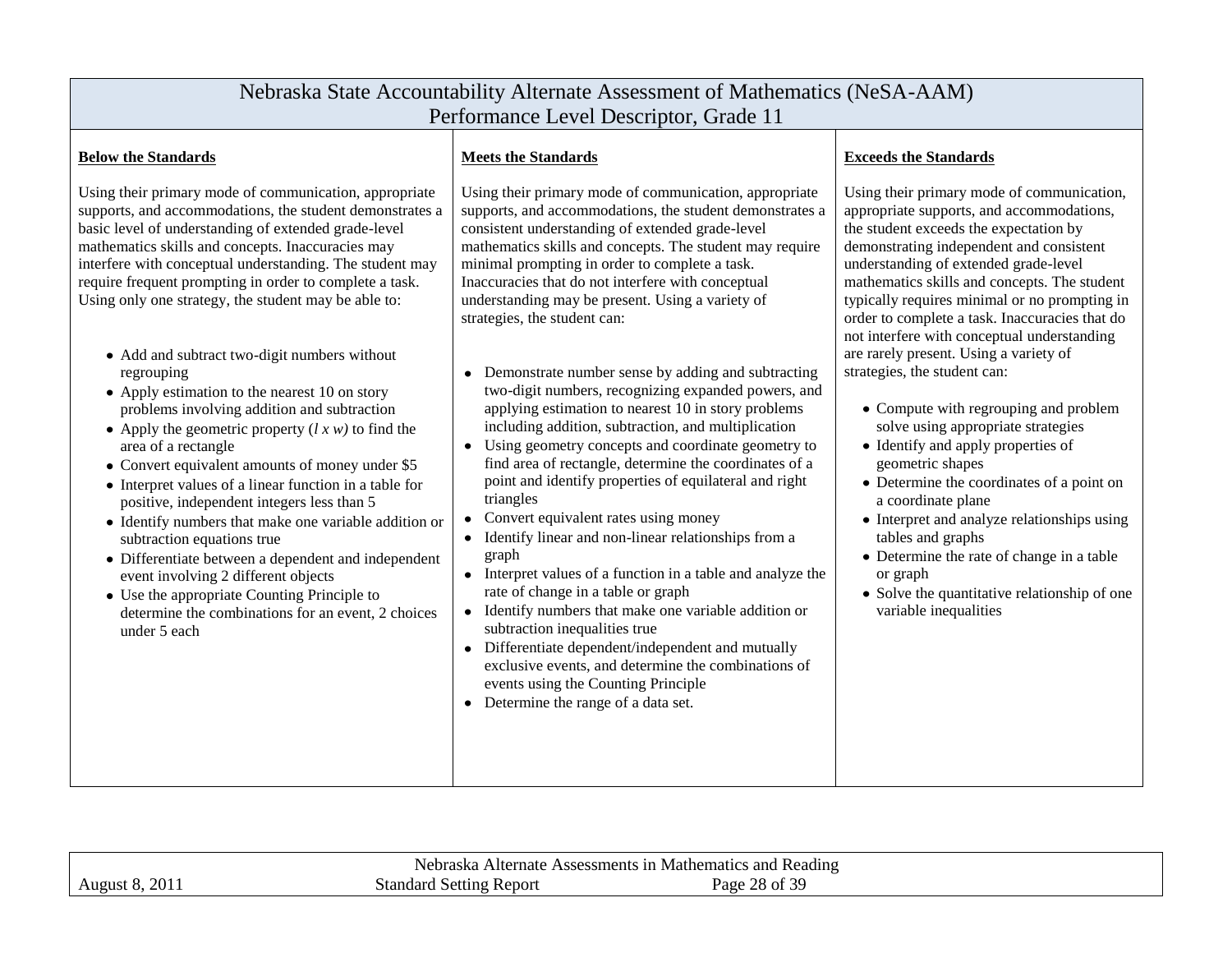| Grade          | Round          |                                 | Below the | Meets the<br>Standard | Exceeds the<br>Standard |
|----------------|----------------|---------------------------------|-----------|-----------------------|-------------------------|
|                |                | Median                          | Standard  | 14                    | 21                      |
|                | $\mathbf{1}$   | Impact                          | 33%       | 35%                   | 32%                     |
|                |                | <b>Standard Error</b>           |           | 0.64                  | 0.42                    |
| 3              |                | Median                          |           | 14                    | 21                      |
|                | $\overline{2}$ |                                 | 38%       | 37%                   | 25%                     |
|                |                | Impact                          |           |                       |                         |
|                |                | <b>Standard Error</b><br>Median |           | .56<br>20             | 0.44<br>26              |
|                | $\mathbf{1}$   | Impact                          | 42%       | 32%                   | 26%                     |
|                |                | <b>Standard Error</b>           |           | 0.8                   | 0.49                    |
| $\overline{4}$ |                | Median                          |           | 21                    | 27                      |
|                | $\overline{2}$ | Impact                          | 47%       | 31%                   | 22%                     |
|                |                | <b>Standard Error</b>           |           | 1.04                  | 0.64                    |
|                |                | Median                          |           | 20                    | 27                      |
|                | $\mathbf{1}$   | Impact                          | 52%       | 39%                   | 9%                      |
|                |                | <b>Standard Error</b>           |           | 1.37                  | 1.19                    |
| 5              |                | Median                          |           | 15                    | 24                      |
|                | $\mathfrak{2}$ | Impact                          | 34%       | 44%                   | 22%                     |
|                |                | <b>Standard Error</b>           |           | 0.57                  | 0.82                    |
|                |                | Median                          |           | 16                    | 28                      |
|                | $\mathbf{1}$   | Impact                          | 32%       | 61%                   | 7%                      |
|                |                | <b>Standard Error</b>           |           | 1.33                  | 0.61                    |
| 6              |                | Median                          |           | 17                    | 27                      |
|                | $\overline{2}$ | Impact                          | 37%       | 50%                   | 13%                     |
|                |                | <b>Standard Error</b>           |           | 0.96                  | 0.39                    |
|                |                | Median                          |           | 17                    | 26                      |
|                | $\mathbf{1}$   | Impact                          | 37%       | 45%                   | 18%                     |
|                |                | <b>Standard Error</b>           |           | 0.73                  | 0.47                    |
| $\overline{7}$ |                | Median                          |           | 18                    | 26                      |
|                | $\mathfrak{2}$ | Impact                          | 44%       | 38%                   | 18%                     |
|                |                | <b>Standard Error</b>           |           | 0.66                  | 0.34                    |
|                |                | Median                          |           | 16                    | 23                      |
|                | $\mathbf{1}$   | Impact                          | 29%       | 31%                   | 40%                     |
|                |                | <b>Standard Error</b>           |           | 0.98                  | 1.11                    |
| 8              |                | Median                          |           | 11                    | 23                      |
|                | $\overline{2}$ | Impact                          | 15%       | 45%                   | 40%                     |
|                |                | <b>Standard Error</b>           |           | 1.07                  | 1.13                    |
|                |                | Median                          |           | 15                    | 23                      |
|                | $\mathbf{1}$   | Impact                          | 29%       | 46%                   | 25%                     |
|                |                | <b>Standard Error</b>           |           | 1.03                  | 0.81                    |
| 11             |                | Median                          |           | 13                    | 20                      |
|                | $\overline{2}$ | Impact                          | 22%       | 36%                   | 42%                     |
|                |                | <b>Standard Error</b>           |           | 0.91                  | 0.87                    |

# <span id="page-28-0"></span>**Appendix B: NeSA-AAM Detailed Standard Setting Results by Grade Level**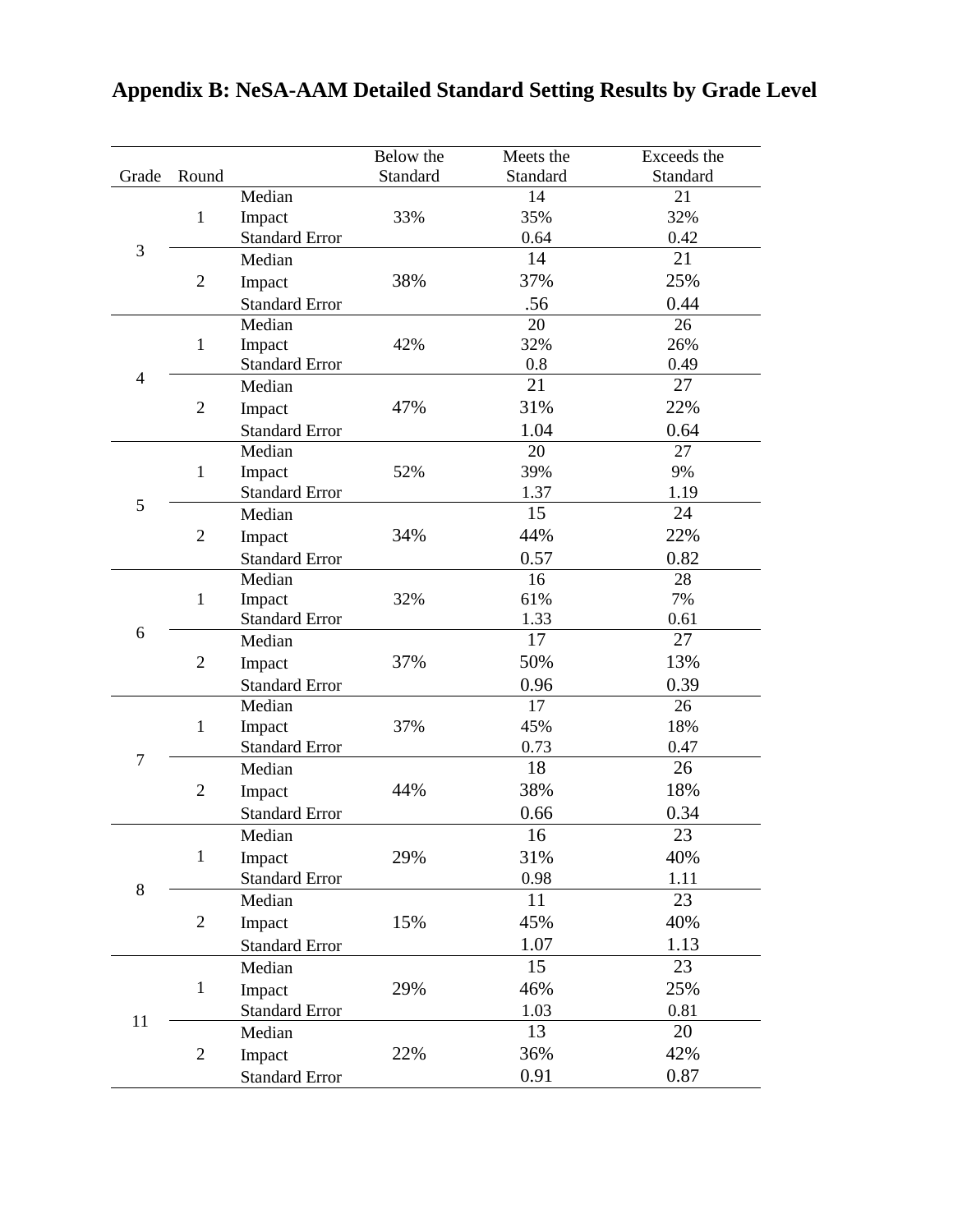# <span id="page-29-0"></span>**Appendix C: NeSA-AAM Impact Tables by Grade Level**

The table below indicates the percent of students who scored at or above each raw score, by grade level.

| Score            | Grade 3 | Grade 4 | Grade 5 | Grade 6 | Grade 7 | Grade 8 | Grade 11 |
|------------------|---------|---------|---------|---------|---------|---------|----------|
| $\boldsymbol{0}$ | 100%    | 100%    | 100%    | 100%    | 100%    | 100%    | 100%     |
| $\mathbf{1}$     | 94%     | 93%     | 94%     | 94%     | 96%     | 95%     | 93%      |
| $\overline{c}$   | 93%     | 92%     | 93%     | 93%     | 95%     | 95%     | 91%      |
| $\overline{3}$   | 92%     | 92%     | 93%     | 93%     | 94%     | 95%     | 91%      |
| $\overline{4}$   | 91%     | 91%     | 92%     | 93%     | 93%     | 94%     | 90%      |
| 5                | 90%     | 91%     | 92%     | 93%     | 93%     | 94%     | 89%      |
| 6                | 89%     | 91%     | 91%     | 93%     | 92%     | 93%     | 89%      |
| $\tau$           | 87%     | 90%     | 90%     | 92%     | 92%     | 92%     | 88%      |
| $8\,$            | 86%     | 90%     | 88%     | 92%     | 90%     | 91%     | 88%      |
| 9                | 82%     | 89%     | 87%     | 92%     | 90%     | 90%     | 87%      |
| 10               | 79%     | 88%     | 85%     | 90%     | 89%     | 88%     | 87%      |
| 11               | 74%     | 86%     | 83%     | 88%     | 88%     | 85%     | 85%      |
| 12               | 71%     | 83%     | 80%     | 85%     | 85%     | 85%     | 82%      |
| 13               | 67%     | 82%     | 75%     | 82%     | 81%     | 82%     | 78%      |
| 14               | 62%     | 79%     | 69%     | 77%     | 78%     | 80%     | 75%      |
| 15               | 56%     | 76%     | 66%     | 71%     | 73%     | 74%     | 71%      |
| 16               | 52%     | 73%     | 60%     | 68%     | 70%     | 71%     | 68%      |
| 17               | 46%     | 70%     | 57%     | 63%     | 63%     | 68%     | 61%      |
| 18               | 39%     | 66%     | 52%     | 59%     | 56%     | 65%     | 55%      |
| 19               | 34%     | 63%     | 48%     | 52%     | 53%     | 60%     | 48%      |
| 20               | 32%     | 58%     | 44%     | 48%     | 47%     | 55%     | 42%      |
| 21               | 25%     | 53%     | 41%     | 44%     | 43%     | 51%     | 36%      |
| 22               | 17%     | 47%     | 34%     | 39%     | 38%     | 45%     | 30%      |
| 23               | 12%     | 42%     | 27%     | 31%     | 32%     | 40%     | 25%      |
| 24               | 5%      | 39%     | 22%     | 28%     | 29%     | 33%     | 20%      |
| 25               | 2%      | 33%     | 16%     | 21%     | 25%     | 28%     | 15%      |
| 26               |         | 26%     | 9%      | 17%     | 18%     | 20%     | 10%      |
| 27               |         | 22%     | 5%      | 13%     | 11%     | 12%     | $8\%$    |
| 28               |         | 16%     | 2%      | 7%      | 9%      | 7%      | 5%       |
| 29               |         | 10%     | 0%      | 3%      | 5%      | 4%      | 1%       |
| 30               |         | 3%      | 0%      | 1%      | 1%      | 1%      | 1%       |

|                | Nebraska Alternate Assessments in Mathematics and Reading |               |
|----------------|-----------------------------------------------------------|---------------|
| August 8, 2011 | <b>Standard Setting Report</b>                            | Page 30 of 39 |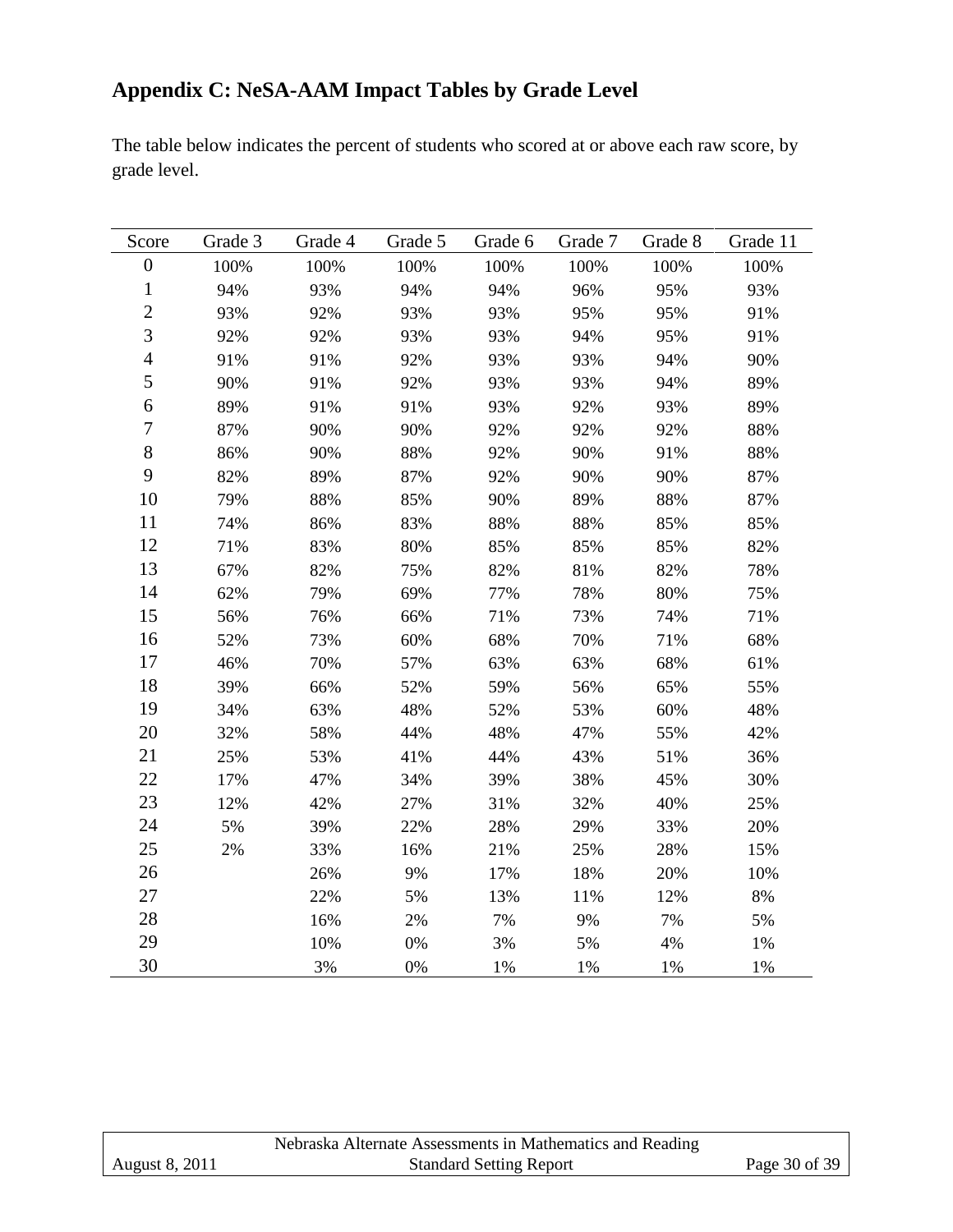# <span id="page-30-0"></span>**Appendix D: NeSA-AAM Evaluation Comments**

### **Elementary Panel Evaluation Comments**

## *PLD Evaluation*

- It was hard to limit it to 10 PLDs when skills were totally different. Big gaps seemed apparent between grade levels esp elem to middle levels
- Elem & Middle School seemed to be given conflicting directions which made collaboration slow down & become more confusing than need be.

### *Standard Setting Evaluation*

- I did feel a little uneasy making judgments for the alternative assessment when I am a regular Ed teacher. I was able to put my best thoughts into it, but it was a little difficult for me because I am not always working around Sped kids.
- This was an interesting process to be a part of. I enjoyed my time and learned a lot!
- I thoroughly enjoyed this process and would feel privileged to be invited back to evaluate curriculum & assessments. I gained a wealth of knowledge!
- I enjoyed being a part of this process. It helps me to better understand the selection of test items and how decisions are made regarding cut scores.
- Susan did a very nice job facilitating our 3-5 group. She was knowledgeable and helpful. I have very much enjoyed being a part of this experience. Thank you Nebraska Department of Education.
- I felt the workshop was very informative and very organized. My only suggestion would be maybe providing an outline as to what is expected of new comers.
- I'm glad p-values weren't given to us until our discussion after round 1.
- The hardest piece I feel in the workshop was the PLD development. I think maybe more time/discussion/input from more participants was needed before going into a document for ALL (alternate) teachers in NE to refer to.

|                       | Nebraska Alternate Assessments in Mathematics and Reading |               |
|-----------------------|-----------------------------------------------------------|---------------|
| <b>August 8, 2011</b> | <b>Standard Setting Report</b>                            | Page 31 of 39 |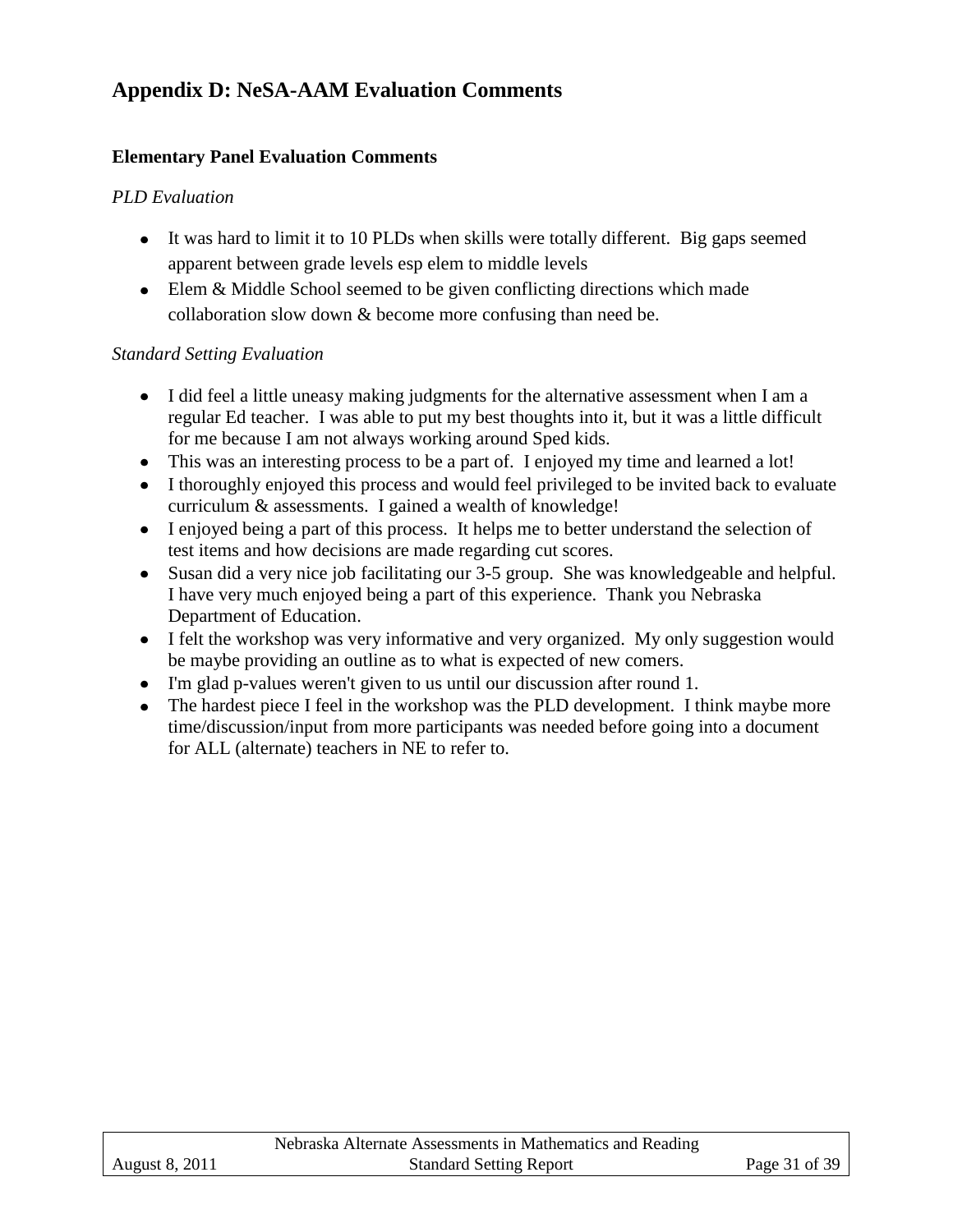### **Middle Panel Evaluation Results**

## *PLD Evaluation*

- Groups were given different set of directions, but in the end it worked out
- It seems that students who take the alternative assessment may not be at a level to achieve success according to the state standards for their age group.
- I don't believe this "Alternate Assessment" is a reflection of how student's that are suggested to take the assessment are learning
- I'm confident that they describe one group of students taking the alternate assessment. I'm not confident that it describes students who used to take the "life skills" assessment. It appears unrealistic for those students.
- General information was adequate, but specifics were lacking and it lead to different groups completing the task using different processes. We were given one set of directions, then the directions changed. It would have been much more helpful to have clear directions from the start. I'm also concerned that the PLDs are just another technical document without any real usefulness to educators.
- The group that takes the alternate assessment is a very broad group. I am confident that this PLD describes the higher functioning students in this group, but I feel we fail to think about  $\&$  represent the very low functioning students. I feel the alternate assessment  $\&$  the PLDs for this need to be developed into 2 groups. The current alternate assessment  $\&$ PLDs fit & work well for our higher functioning students who take the alternate assessment. I feel there then needs to be another alternate assessment & PLDs that addresses the very low life skills based students. I feel these 2 categories are very different & it is unfair to both groups of students to expect them to respond to the same questions & fit within the same PLDs. I appreciate you listening to my thoughts! :)
- Expectations need to be clarified specifically. "Draft" forms need to accurately reflect extended indicators.
- Directions needed to be specific right at the beginning so we didn't have to start our process over.

### *Standard Setting Evaluation*

- Very educational process for me.
- I would really like to see the development of a second alternate assessment. I feel there are 2 groups (very different groups) that we are trying to assess using one assessment. I feel that in testing these students with one assessment we are discounting growth of one of these 2 groups. I feel the current alternate assessment is a good evaluation for the group that is too low for the regular assessment, but not in a life skills, functional program. I feel we need to develop a second alternate assessment that focusing on assessing the true life skills, functional based students.

|                | Nebraska Alternate Assessments in Mathematics and Reading |               |
|----------------|-----------------------------------------------------------|---------------|
| August 8, 2011 | <b>Standard Setting Report</b>                            | Page 32 of 39 |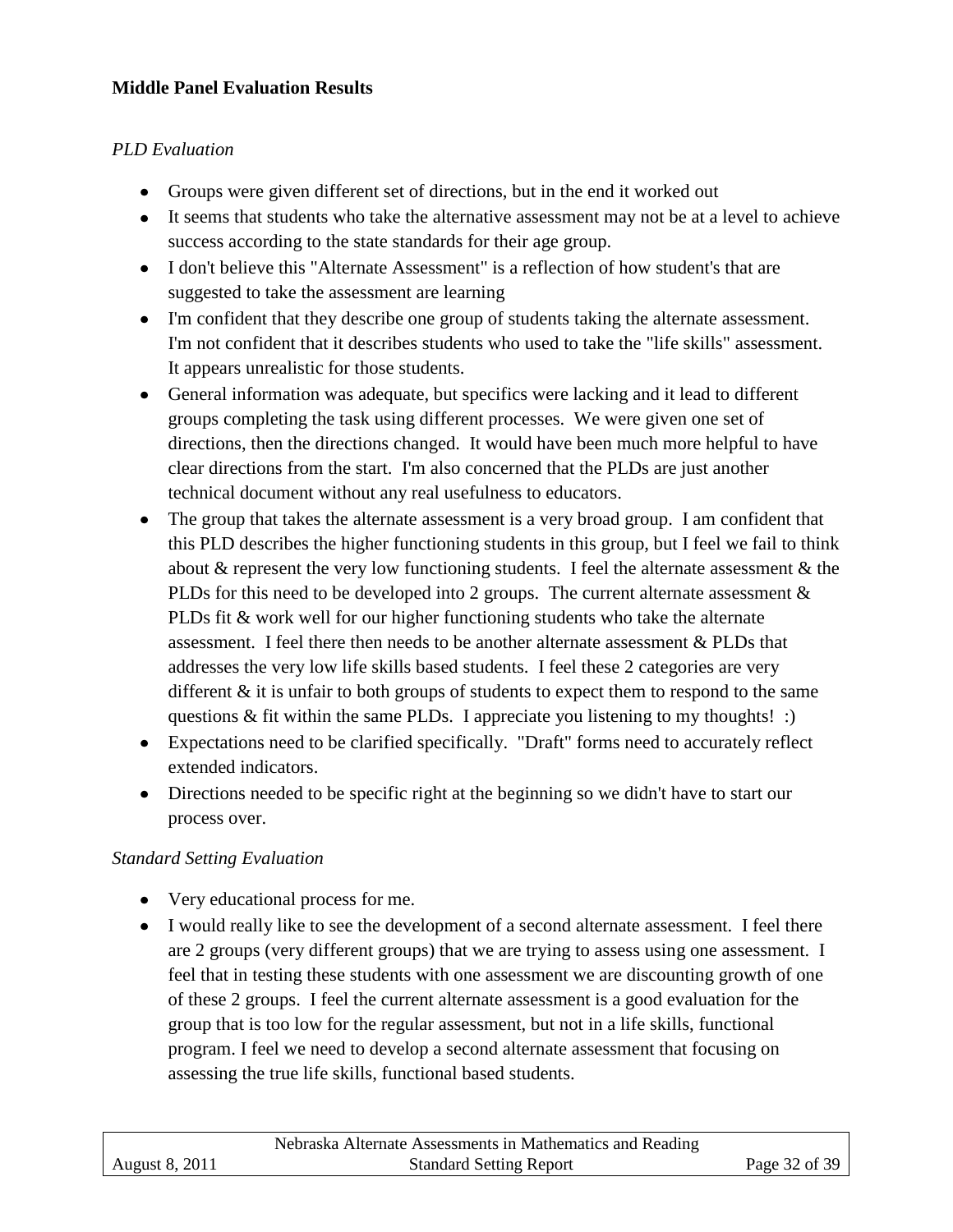- When we worked on the PLDs, we were asked to compress them; that not all bullet statements were important. But when I was referring to the PLDs while I was rating the assessment items, some standards were no longer addressed so I still had to go back to the extended indicators to see what the standards considered appropriate at each grade level.
- Very well organized.

|                       | Nebraska Alternate Assessments in Mathematics and Reading |               |
|-----------------------|-----------------------------------------------------------|---------------|
| <b>August 8, 2011</b> | <b>Standard Setting Report</b>                            | Page 33 of 39 |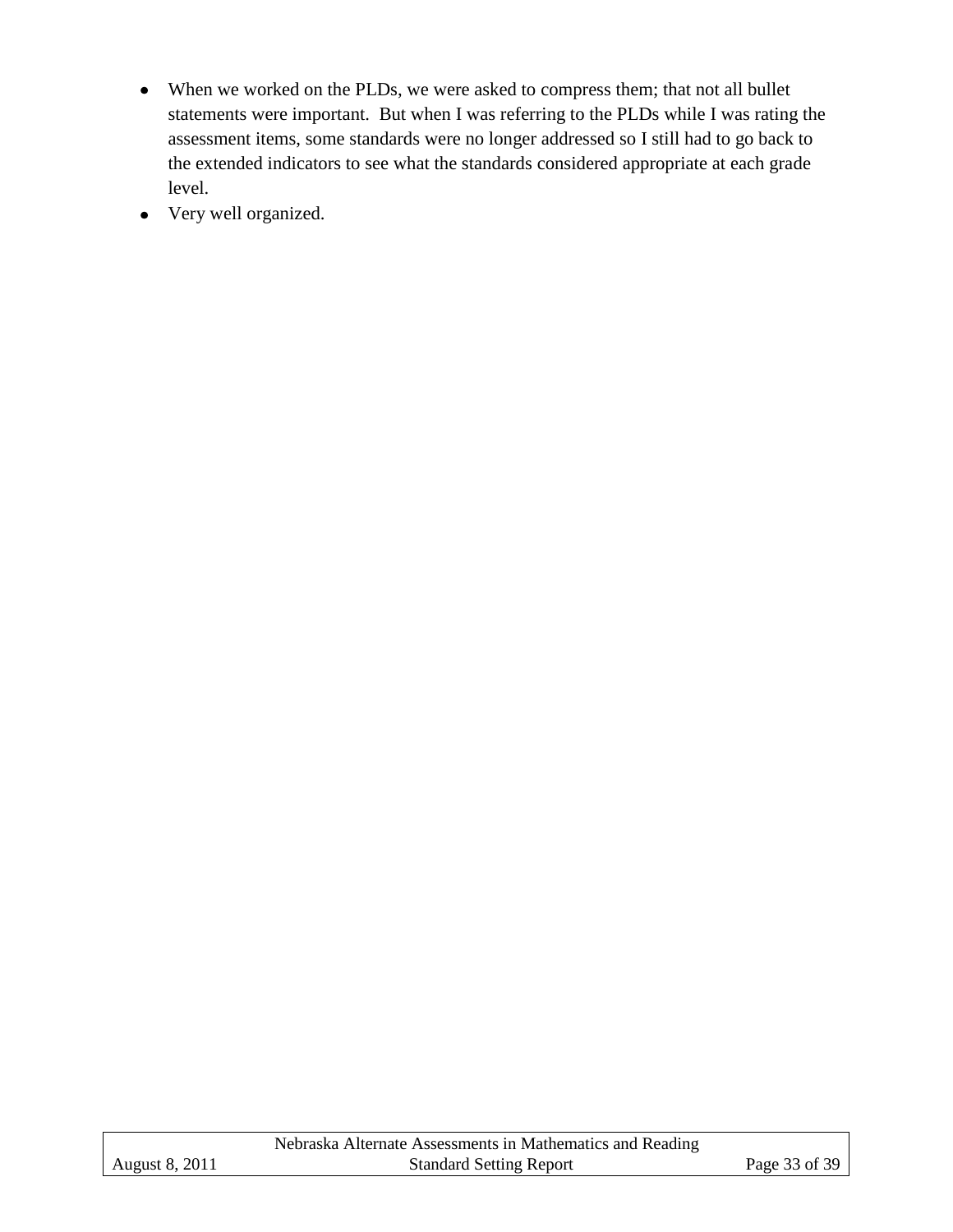#### **High School Panel Evaluation Results**

#### *PLD Evaluation*

• I think Question #2, I would always use more time if given. Probably isn't necessary.

#### *Standard Setting Evaluation*

- I enjoyed having this opportunity. It is hard thinking outside of your box of knowledge to help set recommendations. Glad to see people from regular ed and special ed.
- All was very organized & efficient!
- Excellent job, Presenters are so knowledgeable and patient with us. I felt very welcomed and informed. Loved being a part of this opportunity. Chad was great.

|                       | Nebraska Alternate Assessments in Mathematics and Reading |               |
|-----------------------|-----------------------------------------------------------|---------------|
| <b>August 8, 2011</b> | <b>Standard Setting Report</b>                            | Page 34 of 39 |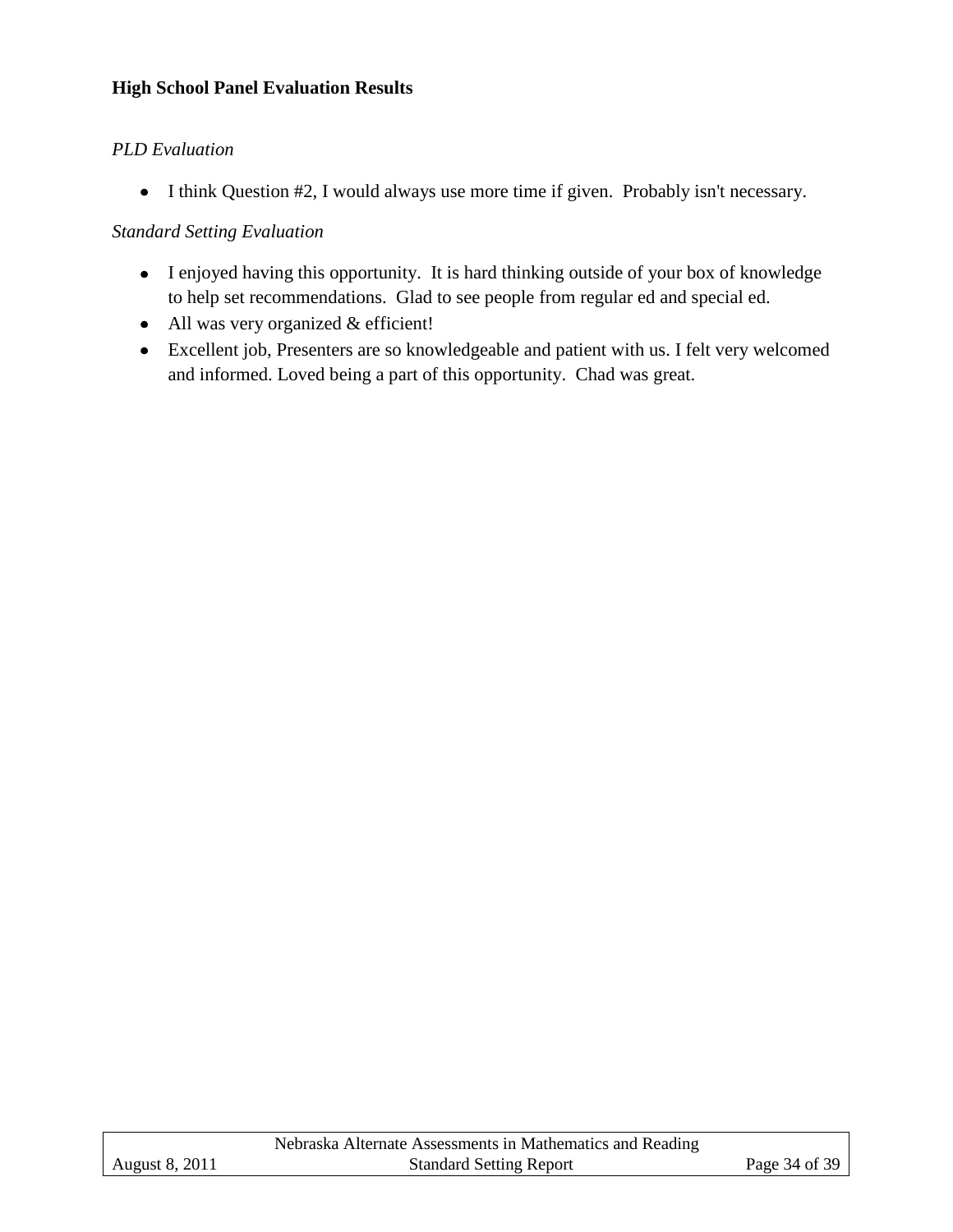|                           |                                                  |                                                                                                                                     | Below the         | Meets the                                             | Exceeds the                                           |
|---------------------------|--------------------------------------------------|-------------------------------------------------------------------------------------------------------------------------------------|-------------------|-------------------------------------------------------|-------------------------------------------------------|
| Grade                     | Round                                            |                                                                                                                                     | Standard          | Standard                                              | Standard                                              |
|                           |                                                  | Median                                                                                                                              |                   | 15                                                    | 21                                                    |
|                           | $\mathbf{1}$                                     | Impact                                                                                                                              | 35%               | 20%                                                   | 45%                                                   |
| 3                         |                                                  | <b>Standard Error</b>                                                                                                               |                   | 0.81                                                  | 0.57                                                  |
|                           |                                                  | Median                                                                                                                              |                   | 15                                                    | 21                                                    |
|                           | $\overline{2}$                                   | Impact                                                                                                                              | 35%               | 25%                                                   | 40%                                                   |
|                           |                                                  | <b>Standard Error</b>                                                                                                               |                   | 0.5                                                   | 0.35                                                  |
|                           |                                                  | Median                                                                                                                              |                   | 14                                                    | 21                                                    |
|                           | $\mathbf{1}$                                     | Impact                                                                                                                              | 28%               | 34%                                                   | 38%                                                   |
| $\overline{4}$            |                                                  | <b>Standard Error</b>                                                                                                               |                   | 0.55                                                  | 0.5                                                   |
|                           |                                                  | Median                                                                                                                              |                   | 14                                                    | 22                                                    |
|                           | $\sqrt{2}$                                       | Impact                                                                                                                              | 28%               | 41%                                                   | 31%                                                   |
|                           |                                                  | <b>Standard Error</b>                                                                                                               |                   | 0.46                                                  | 0.37                                                  |
|                           |                                                  | Median                                                                                                                              |                   | 14                                                    | 21                                                    |
|                           | $\mathbf{1}$                                     | Impact                                                                                                                              | 37%               | 30%                                                   | 33%                                                   |
| 5                         |                                                  | <b>Standard Error</b>                                                                                                               |                   | 0.77                                                  | 0.43                                                  |
|                           |                                                  | Median                                                                                                                              |                   | 13                                                    | 20                                                    |
|                           | $\overline{2}$                                   | Impact                                                                                                                              | 31%               | 29%                                                   | 40%                                                   |
|                           |                                                  | <b>Standard Error</b>                                                                                                               |                   | 0.57                                                  | 0.51                                                  |
|                           | $\mathbf{1}$                                     | Median                                                                                                                              |                   | 14                                                    | 21                                                    |
|                           |                                                  | Impact                                                                                                                              | 27%               | 30%                                                   | 43%                                                   |
| 6                         |                                                  | <b>Standard Error</b>                                                                                                               |                   | 1.08                                                  | 0.67                                                  |
|                           | $\sqrt{2}$                                       | Median                                                                                                                              |                   | 15                                                    | 22                                                    |
|                           |                                                  | Impact                                                                                                                              | 31%               | 33%                                                   | 36%                                                   |
|                           |                                                  | <b>Standard Error</b>                                                                                                               |                   | 0.53                                                  | 0.38                                                  |
|                           |                                                  | Median                                                                                                                              |                   | 17                                                    | 21                                                    |
|                           | $\mathbf{1}$                                     | Impact                                                                                                                              | 42%               | 25%                                                   | 33%                                                   |
|                           |                                                  | <b>Standard Error</b>                                                                                                               |                   | 0.57                                                  | 0.31                                                  |
|                           |                                                  | Median                                                                                                                              |                   |                                                       |                                                       |
|                           | $\mathfrak{2}$                                   | Impact                                                                                                                              | 37%               | 22%                                                   | 41%                                                   |
|                           |                                                  | <b>Standard Error</b>                                                                                                               |                   | 0.22                                                  | 0.4                                                   |
|                           |                                                  | Median                                                                                                                              |                   | 14                                                    | 20                                                    |
|                           | $\mathbf 1$                                      |                                                                                                                                     | 26%               | 19%                                                   | 55%                                                   |
|                           |                                                  | <b>Standard Error</b>                                                                                                               |                   | 0.69                                                  | 0.65                                                  |
|                           |                                                  | Median                                                                                                                              |                   | 13                                                    | 20                                                    |
|                           |                                                  |                                                                                                                                     |                   |                                                       |                                                       |
|                           |                                                  |                                                                                                                                     |                   |                                                       |                                                       |
|                           |                                                  |                                                                                                                                     |                   | 14                                                    | 21                                                    |
|                           |                                                  |                                                                                                                                     |                   |                                                       |                                                       |
|                           |                                                  |                                                                                                                                     |                   |                                                       |                                                       |
|                           |                                                  |                                                                                                                                     |                   |                                                       |                                                       |
|                           |                                                  |                                                                                                                                     |                   |                                                       |                                                       |
|                           |                                                  |                                                                                                                                     |                   |                                                       |                                                       |
| $\overline{7}$<br>8<br>11 | $\overline{c}$<br>$\mathbf{1}$<br>$\overline{c}$ | Impact<br>Impact<br><b>Standard Error</b><br>Median<br>Impact<br><b>Standard Error</b><br>Median<br>Impact<br><b>Standard Error</b> | 23%<br>30%<br>21% | 16<br>22%<br>0.39<br>35%<br>1.22<br>12<br>24%<br>1.14 | 21<br>55%<br>0.63<br>35%<br>0.77<br>20<br>55%<br>0.53 |

# <span id="page-34-0"></span>**Appendix E: NeSA-AAR Detailed Standard Setting Results by Grade Level**

|                       | Nebraska Alternate Assessments in Mathematics and Reading |               |
|-----------------------|-----------------------------------------------------------|---------------|
| <b>August 8, 2011</b> | <b>Standard Setting Report</b>                            | Page 35 of 39 |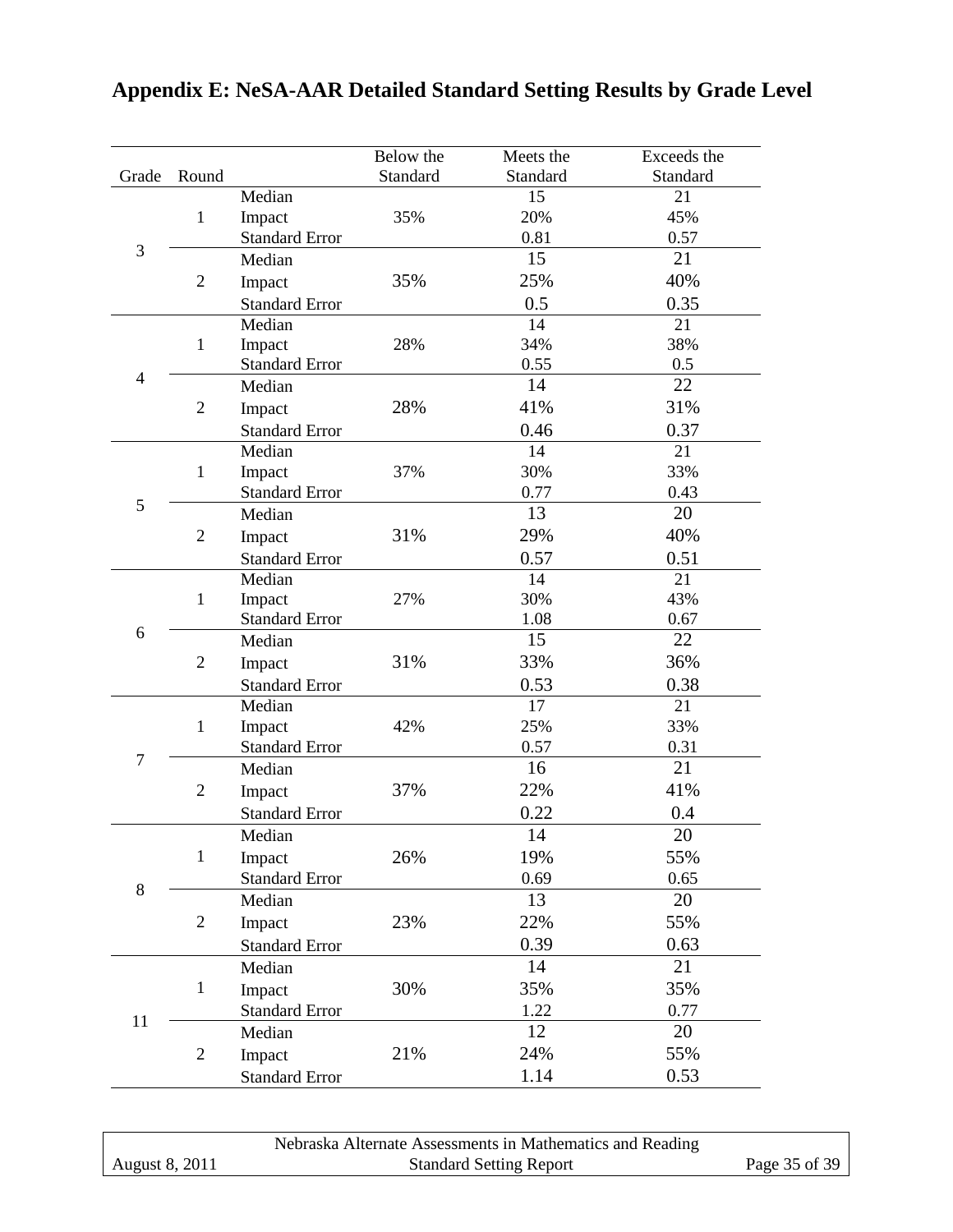# <span id="page-35-0"></span>**Appendix F: NeSA-AAR Impact Tables by Grade Level**

The table below indicates the percent of students who scored at or above each raw score, by grade level.

| Score          | Grade 3 | Grade 4 | Grade 5 | Grade 6 | Grade 7 | Grade 8 | Grade 11 |
|----------------|---------|---------|---------|---------|---------|---------|----------|
| $\overline{0}$ | 100%    | 100%    | 100%    | 100%    | 100%    | 100%    | 100%     |
| 1              | 95%     | 94%     | 95%     | 96%     | 95%     | 96%     | 94%      |
| $\overline{2}$ | 93%     | 92%     | 94%     | 95%     | 95%     | 96%     | 93%      |
| 3              | 93%     | 91%     | 93%     | 94%     | 93%     | 95%     | 91%      |
| $\overline{4}$ | 92%     | 91%     | 92%     | 94%     | 93%     | 95%     | 90%      |
| 5              | 92%     | 90%     | 92%     | 93%     | 92%     | 94%     | 89%      |
| 6              | 91%     | 90%     | 91%     | 93%     | 91%     | 94%     | 89%      |
| $\tau$         | 88%     | 90%     | 89%     | 92%     | 90%     | 92%     | 88%      |
| $8\,$          | 86%     | 88%     | 86%     | 89%     | 88%     | 89%     | 87%      |
| 9              | 84%     | 85%     | 83%     | 85%     | 87%     | 87%     | 85%      |
| 10             | 81%     | 84%     | 79%     | 83%     | 84%     | 84%     | 83%      |
| 11             | 77%     | 80%     | 76%     | 81%     | 82%     | 82%     | 80%      |
| 12             | 74%     | 77%     | 73%     | 77%     | 77%     | 79%     | 75%      |
| 13             | 71%     | 74%     | 69%     | 75%     | 73%     | 77%     | 72%      |
| 14             | 68%     | 72%     | 63%     | 73%     | 68%     | 74%     | 70%      |
| 15             | 65%     | 68%     | 59%     | 69%     | 63%     | 72%     | 67%      |
| 16             | 61%     | 65%     | 57%     | 64%     | 60%     | 70%     | 65%      |
| 17             | 57%     | 59%     | 54%     | 61%     | 58%     | 67%     | 61%      |
| 18             | 53%     | 53%     | 51%     | 56%     | 52%     | 63%     | 56%      |
| 19             | 48%     | 48%     | 44%     | 52%     | 49%     | 57%     | 51%      |
| 20             | 45%     | 45%     | 40%     | 47%     | 41%     | 55%     | 44%      |
| 21             | 40%     | 38%     | 33%     | 43%     | 33%     | 48%     | 35%      |
| 22             | 35%     | 31%     | 24%     | 36%     | 24%     | 39%     | 29%      |
| 23             | 27%     | 24%     | 17%     | 29%     | 12%     | 28%     | 22%      |
| 24             | 17%     | 15%     | 9%      | 17%     | 4%      | 14%     | 13%      |
| 25             | 6%      | 8%      | 2%      | 5%      | 0%      | 5%      | 5%       |

|                | Nebraska Alternate Assessments in Mathematics and Reading |               |
|----------------|-----------------------------------------------------------|---------------|
| August 8, 2011 | <b>Standard Setting Report</b>                            | Page 36 of 39 |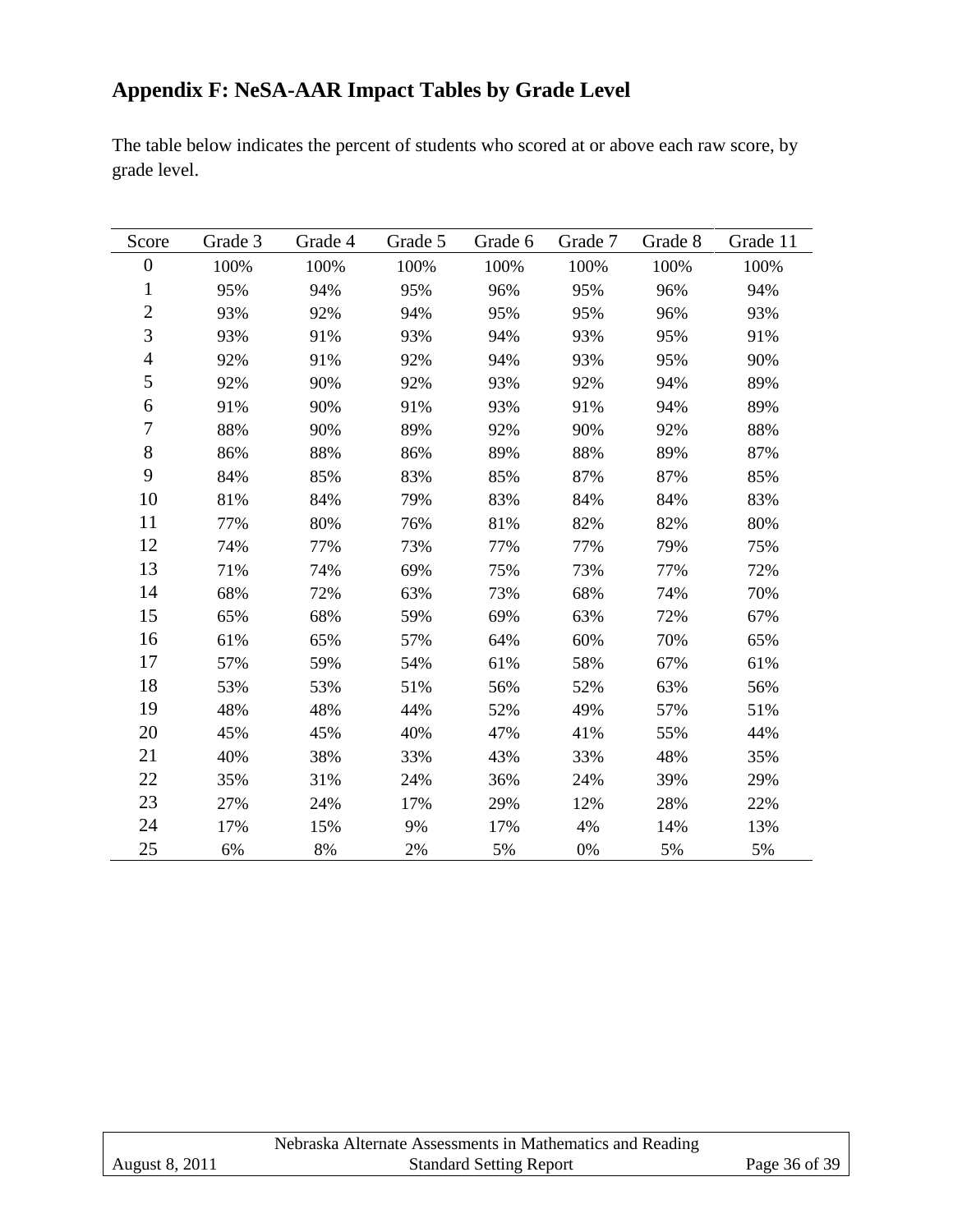# <span id="page-36-0"></span>**Appendix G: NeSA-AAM Evaluation Comments**

#### **Elementary Panel Evaluation Comments**

- This was a very valuable experience that clarifies to teachers when they ask, "How do they get those questions?!!" Thank you for the experience
- I really enjoyed myself. It was a comfortable atmosphere that was well organized. I feel that I better understand the NeSA Alternate test which I have to administer. I would participate again if you are in need of any assistances with the NeSA standard. The more knowledge I have about the test the better off my students are.
- Really enjoyed the workshop. It was very organized as usual.
- This has been a very informative, well organized training/experience. I am happy to have had this experience!
- Enjoyed a panel of all areas--reg., ed, sped, supervisor/director for input. Gives us a view from all areas.
- Well organized knowledgeable presenters, Everyone was friendly & hard working.
- Q7 I felt all the data presented was useful in some way
- Excellent workshop & professional experience!
- Great leadership and collaboration--don't change a thing! Thanks!
- Time was spent well. The workshop and leaders were very organized.
- I felt this was an excellent experience and my peers were very dedicated to making the scores as accurate as possible. This workshop has helped me better understand the testing/test making/test scoring process. Thanks for the opportunity!

|                       | Nebraska Alternate Assessments in Mathematics and Reading |               |
|-----------------------|-----------------------------------------------------------|---------------|
| <b>August 8, 2011</b> | <b>Standard Setting Report</b>                            | Page 37 of 39 |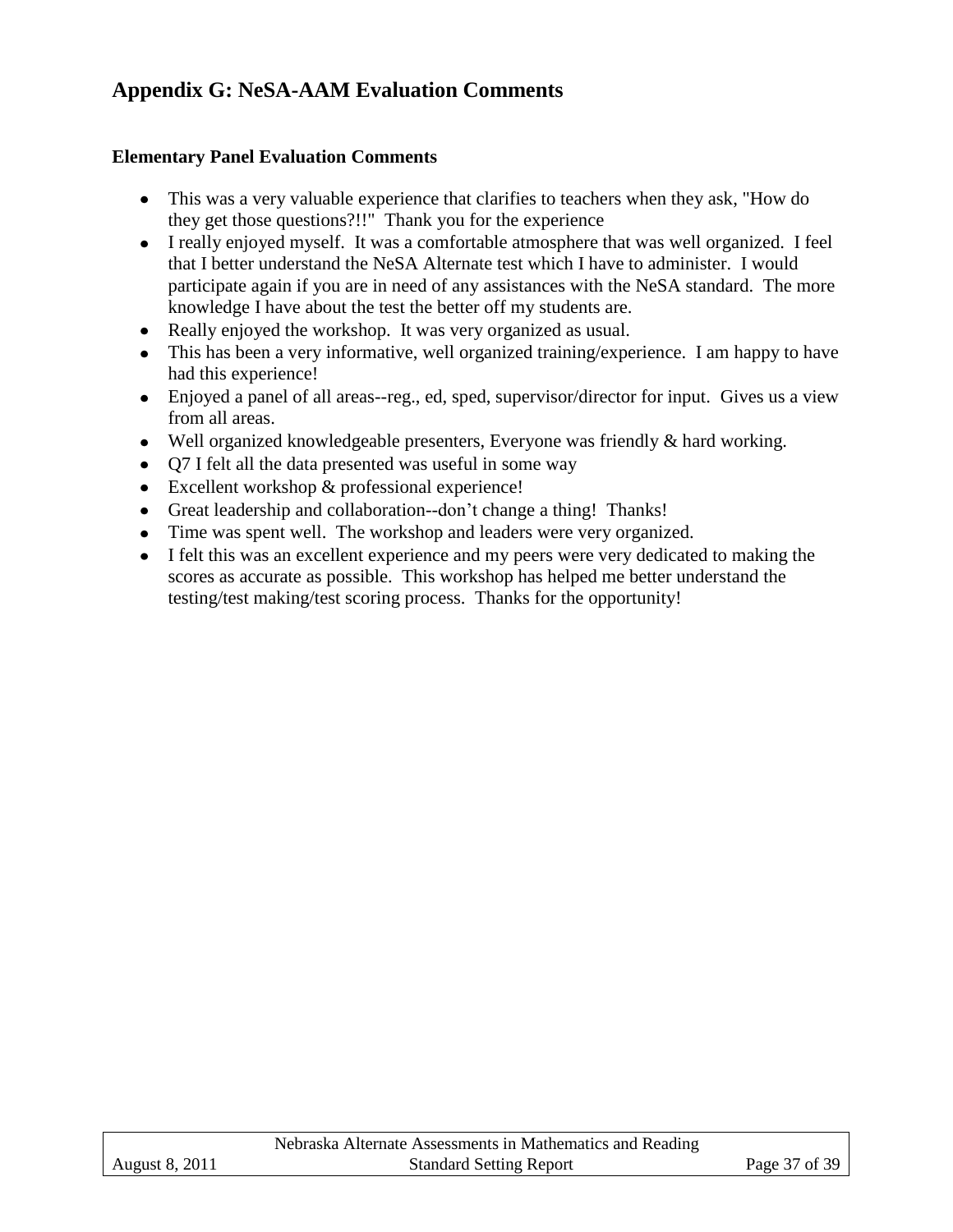#### **Middle Panel Evaluation Results**

- The standard setting workshop was very well planned and organized. Enjoyed working again this summer. Very beneficial for our students in Nebraska.
- I did this last year. I feel that I could have come in, done a quick refresher, the started and been done in one day. We were done on day one @ 2:30 and it only took one hour to finish on day two. If we had just stayed 1 hour later on day one it would have been more convenient for me.
- Alpine continues to be a very professional company. They conduct themselves with the utmost professionalism while being friendly. Myisha was particularly helpful with questions I asked. Thank you for the opportunity to participate in this process. It has been useful and great experience for a teacher outside the walls of the classroom. It is clear that there was extensive planning and organizing in preparation for this workshop.
- I feel that this process is very well organized. I enjoy helping with the process! It is quite interesting. :)
- Actually all data useful Comments: Thank you for being so complete with this process! You made this an enjoyable experience!
- Further explanation to the impact of what we were trying to accomplish. Reality of test scores were different than panel expectations.
- Awesome Job! Great use of our time together!
- I am very appreciative of the invitation to participate in this process. The Learning opportunity is something that I enjoy taking back to my school to support the NeSA process. I do feel like the training/workshop could have been accomplished in 1 day rather than having participants return the second half day session. I'm sure there are other logistics involved in this process that I am not informed of, so maybe there are things that need to be done in the designed time. Money & time could have been saved if not.

|                       | Nebraska Alternate Assessments in Mathematics and Reading |               |
|-----------------------|-----------------------------------------------------------|---------------|
| <b>August 8, 2011</b> | <b>Standard Setting Report</b>                            | Page 38 of 39 |